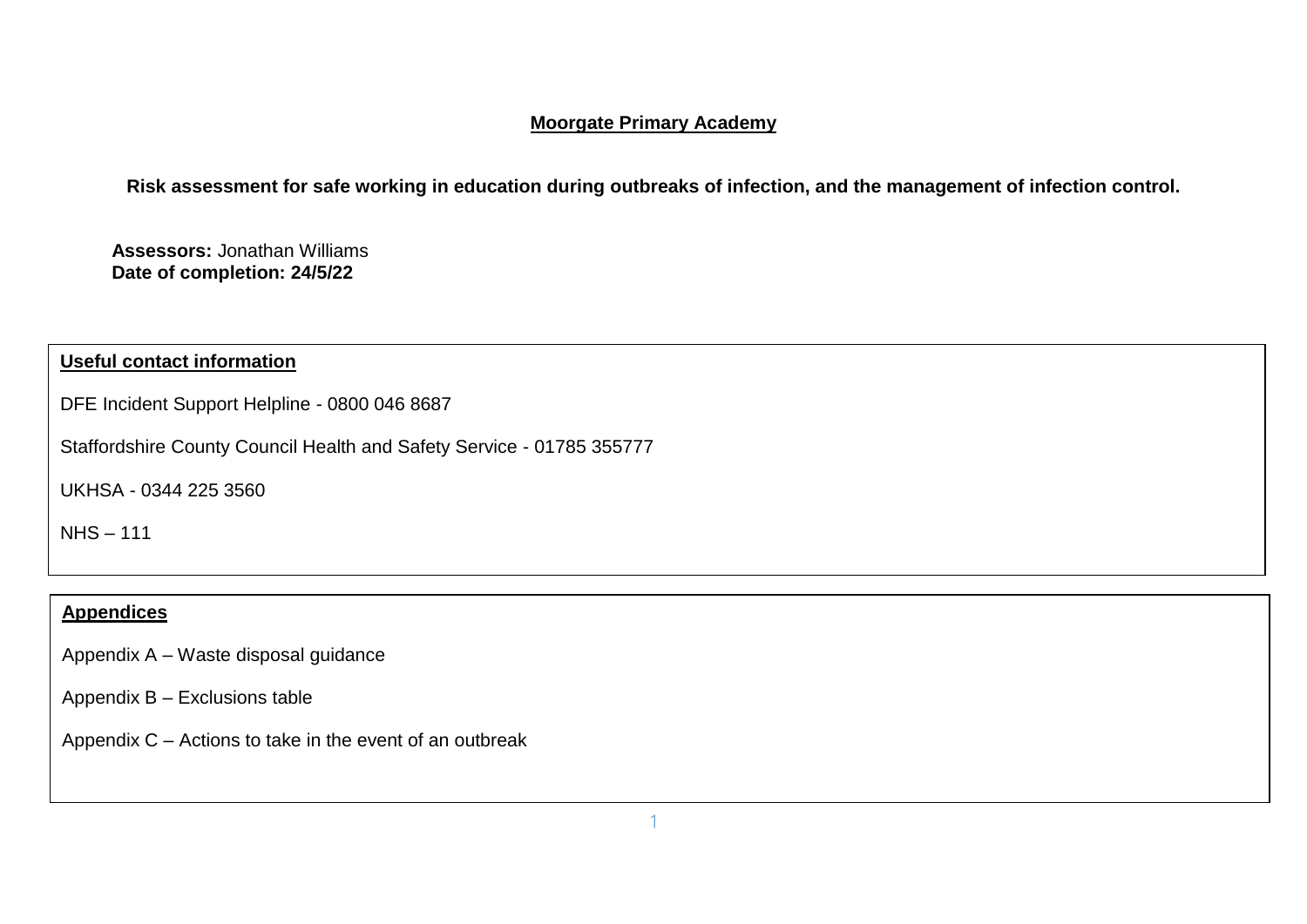## **Useful links and guidance:**

**[Advice for people with symptoms of a respiratory infection](https://www.gov.uk/guidance/people-with-symptoms-of-a-respiratory-infection-including-covid-19?utm_medium=email&utm_campaign=govuk-notifications-topic&utm_source=3a615d8c-ae10-4b5b-b155-6d92418a2b4a&utm_content=daily)**

**[Guidance for people whose immune system means they are at higher risk](https://www.gov.uk/government/publications/covid-19-guidance-for-people-whose-immune-system-means-they-are-at-higher-risk)**

## **[GermDefence](https://www.germdefence.org/)**

**[Living safely with respiratory infections including covid](https://www.gov.uk/guidance/living-safely-with-respiratory-infections-including-covid-19?utm_medium=email&utm_campaign=govuk-notifications-topic&utm_source=c985690b-06a8-41e9-b5e7-0c181752e812&utm_content=daily)**

**[Reducing the spread of respiratory infections,](https://www.gov.uk/guidance/reducing-the-spread-of-respiratory-infections-including-covid-19-in-the-workplace) including covid, in the workplace**

**[Health protection in schools and other childcare facilities](https://www.gov.uk/government/publications/health-protection-in-schools-and-other-childcare-facilities)**

**[Coronavirus guidance](https://www.gov.uk/coronavirus)**

**[Exclusion guidance](file:///C:/Users/Hope/OneDrive%20-%20Staffordshire%20University%20Academies%20Trust/SUAT%20CURRENT/SUAT/Current%20SUAT%20Files/H&S/COVID%2019/April%202022%20Guidance/Exclusion%20table%20-%20GOV.UK.html)**

**[Immunisation](file:///C:/Users/Hope/OneDrive%20-%20Staffordshire%20University%20Academies%20Trust/SUAT%20CURRENT/SUAT/Current%20SUAT%20Files/H&S/COVID%2019/April%202022%20Guidance/Chapter%205_%20immunisation%20-%20GOV.UK.html)**

**[Educational visits](file:///C:/Users/Hope/OneDrive%20-%20Staffordshire%20University%20Academies%20Trust/SUAT%20CURRENT/SUAT/Current%20SUAT%20Files/H&S/COVID%2019/April%202022%20Guidance/Chapter%206_%20educational%20visits%20-%20GOV.UK.html)**

**Introduction [to infections](https://www.gov.uk/government/publications/health-protection-in-schools-and-other-childcare-facilities/chapter-1-introduction-to-infections)**

**[Infection prevention and control](https://www.gov.uk/government/publications/health-protection-in-schools-and-other-childcare-facilities/chapter-2-infection-prevention-and-control)**

**[Public health management of specific infections](https://www.gov.uk/government/publications/health-protection-in-schools-and-other-childcare-facilities/chapter-3-public-health-management-of-specific-infectious-diseases)**

**[Actions in the event of an outbreak](https://www.gov.uk/government/publications/health-protection-in-schools-and-other-childcare-facilities/chapter-4-action-in-the-event-of-an-outbreak-or-incident)**

**[Diarrhoea and vomiting outbreak checklist](https://www.gov.uk/government/publications/health-protection-in-schools-and-other-childcare-facilities/chapter-4-action-in-the-event-of-an-outbreak-or-incident)**

**[Health protection resources](https://www.gov.uk/government/publications/health-protection-in-schools-and-other-childcare-facilities/appendices)**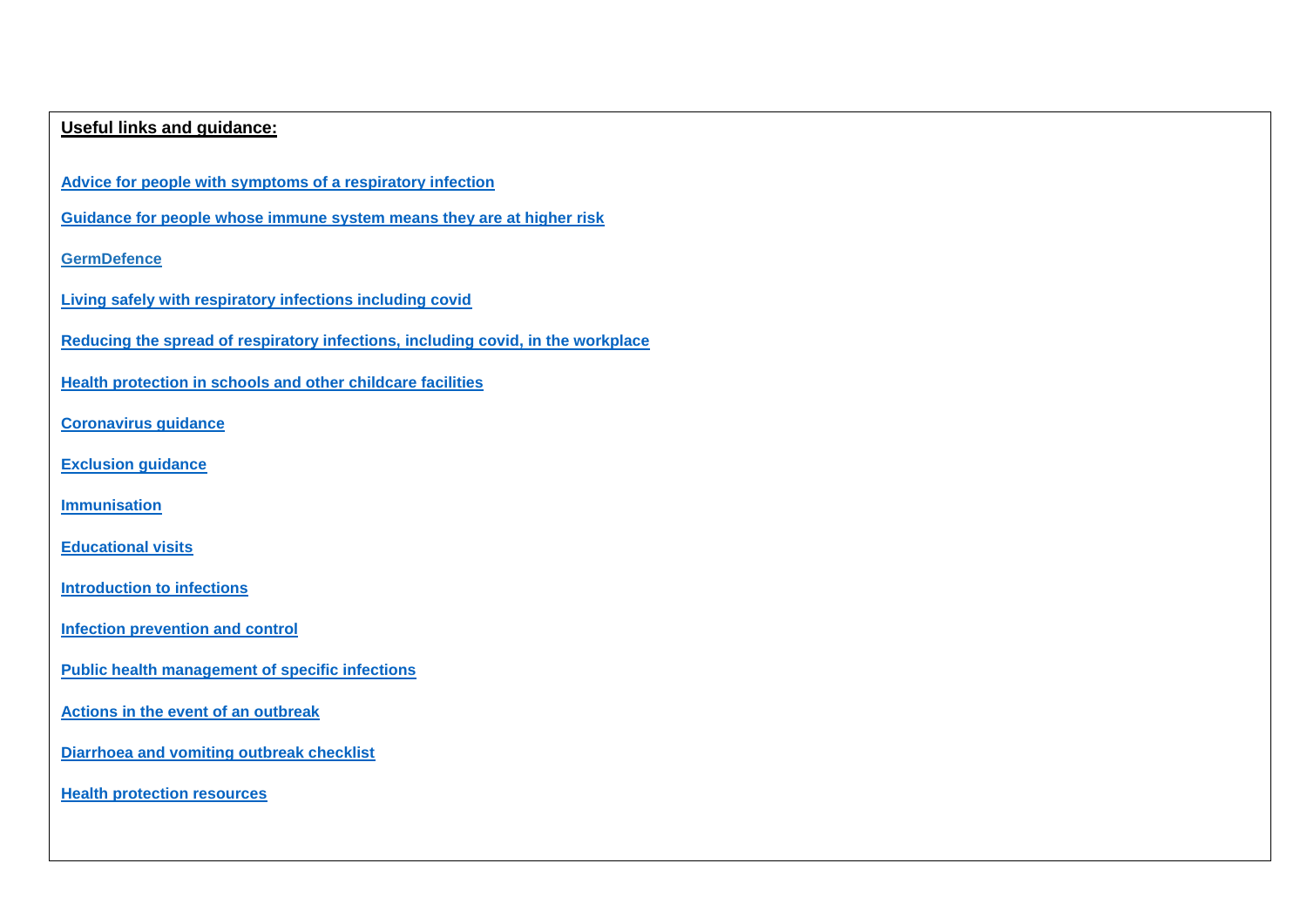| What are the<br>hazards?                                                                                                                                                         | Who might be<br>harmed?                                            | What are you already doing?<br>List the control measures already in place                                                                                                                                                                                                                                                                                                                                                                                                                                                                                                                                                                                                                                                                                                                                                                                                                                                                                                                                                                                                                                                                                                                                                                                                                                                                                                                                                                              | <b>Academy Specific</b><br><b>Control Measures</b> | <b>Risk Rating</b><br>(H/M/L) | <b>What further</b><br>action, if any, is<br>necessary, if so<br>what action is<br>to be taken by<br>whom and by<br>when? |
|----------------------------------------------------------------------------------------------------------------------------------------------------------------------------------|--------------------------------------------------------------------|--------------------------------------------------------------------------------------------------------------------------------------------------------------------------------------------------------------------------------------------------------------------------------------------------------------------------------------------------------------------------------------------------------------------------------------------------------------------------------------------------------------------------------------------------------------------------------------------------------------------------------------------------------------------------------------------------------------------------------------------------------------------------------------------------------------------------------------------------------------------------------------------------------------------------------------------------------------------------------------------------------------------------------------------------------------------------------------------------------------------------------------------------------------------------------------------------------------------------------------------------------------------------------------------------------------------------------------------------------------------------------------------------------------------------------------------------------|----------------------------------------------------|-------------------------------|---------------------------------------------------------------------------------------------------------------------------|
|                                                                                                                                                                                  |                                                                    | Managing and supporting individuals who are unwell or classed as vulnerable                                                                                                                                                                                                                                                                                                                                                                                                                                                                                                                                                                                                                                                                                                                                                                                                                                                                                                                                                                                                                                                                                                                                                                                                                                                                                                                                                                            |                                                    |                               |                                                                                                                           |
| 1.1 People<br>attending the<br>setting who have a<br>respiratory<br>infection / illness,<br>including those<br>who have tested<br>covid positive -<br>spreading the<br>infection | <b>Pupils</b><br><b>Staff</b><br><b>Parents</b><br><b>Visitors</b> | 1.1a All staff/pupils/parents/visitors understand the symptoms of COVID-19,<br>flu and common respiratory infections:<br>continuous cough<br>$\bullet$<br>high temperature, fever or chills<br>$\bullet$<br>loss of, or change in, your normal sense of taste or smell<br>$\bullet$<br>shortness of breath<br>$\bullet$<br>unexplained tiredness, lack of energy<br>muscle aches or pains that are not due to exercise<br>$\bullet$<br>not wanting to eat or not feeling hungry<br>$\bullet$<br>headache that is unusual or longer lasting than usual<br>$\bullet$<br>sore throat, stuffy or runny nose<br>diarrhoea, feeling sick or being sick<br>$\bullet$<br>1.1b Government guidance advises that those who are feeling unwell with<br>these symptoms should get plenty of rest, drink water to keep hydrated and<br>use relevant medications to help in managing the symptoms.<br>If individuals have symptoms of a respiratory infection, such as COVID-19, and<br>have a high temperature or do not feel well enough to go to work/carry out normal<br>activities, UKHSA guidance advises them to try to stay at home and avoid contact<br>with other people, until they no longer have a high temperature (if they had one) or<br>until they no longer feel unwell.<br>Avoid close contact with anyone who is known to be at higher risk of becoming<br>seriously unwell if they are infected with COVID-19 and other respiratory infections, |                                                    |                               |                                                                                                                           |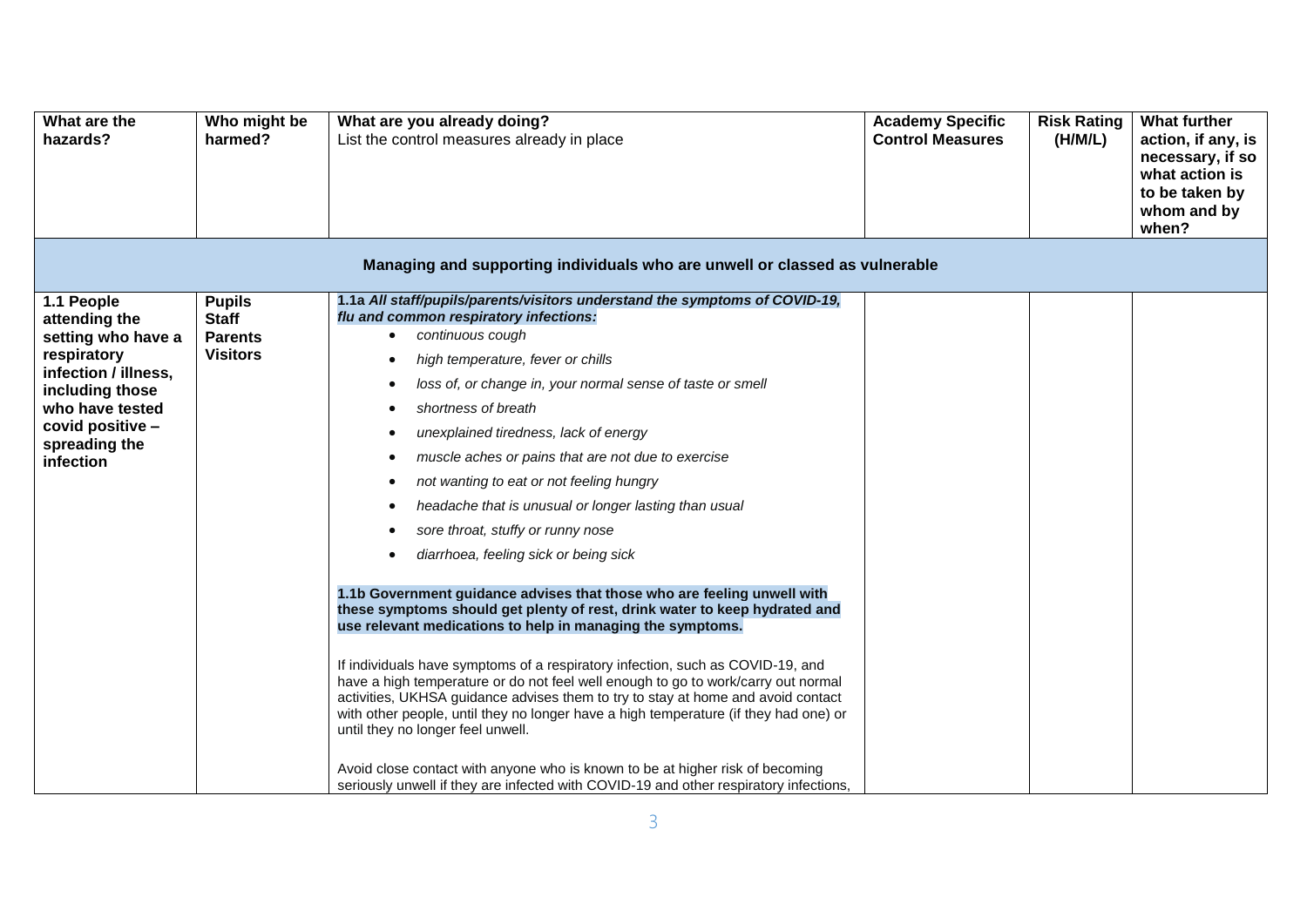| especially those whose immune system means that they are at higher risk of<br>serious illness, despite vaccination.                                                                                                                                                                            |
|------------------------------------------------------------------------------------------------------------------------------------------------------------------------------------------------------------------------------------------------------------------------------------------------|
| 1.1c The following actions will reduce the chance of passing on the infection<br>to others:                                                                                                                                                                                                    |
| Wearing a well-fitting face covering made with multiple layers or a<br>$\bullet$<br>surgical face mask                                                                                                                                                                                         |
| Avoiding crowded places such as public transport, large social<br>$\bullet$<br>gatherings, or anywhere that is enclosed or poorly ventilated                                                                                                                                                   |
| Covering your mouth and nose when you cough or sneeze; wash your<br>$\bullet$<br>hands frequently with soap and water for 20 seconds or use hand<br>sanitiser after coughing, sneezing and blowing your nose and before<br>you eat or handle food; avoid touching your face                    |
| Ventilate rooms you have been in by opening windows and leaving<br>$\bullet$<br>them open for at least 10 minutes after you have left the room                                                                                                                                                 |
| Regularly clean frequently touched surfaces, such as door handles,<br>$\bullet$<br>and shared areas such as kitchens and bathrooms                                                                                                                                                             |
| Advise anyone that does need to come into contact with you that you<br>have symptoms, so they can take precautions to protect themselves<br>such as wearing a well-fitting face covering or a surgical face mask,<br>keeping their distance if they can, and washing their hands regularly     |
| Try to work from home if you can. If you are unable to work from home,<br>talk to your line manager about options available to you                                                                                                                                                             |
| 1.1d Children who have symptoms of a respiratory infection, including<br><b>COVID-19</b>                                                                                                                                                                                                       |
| Children with mild symptoms such as a runny nose, sore throat, or slight cough,<br>who are otherwise well, can continue to attend the Academy.                                                                                                                                                 |
| Children and young people who are unwell and have a high temperature should<br>stay at home and avoid contact with other people, where possible. They can go<br>back to school and resume normal activities when they no longer have a high<br>temperature and they are well enough to attend. |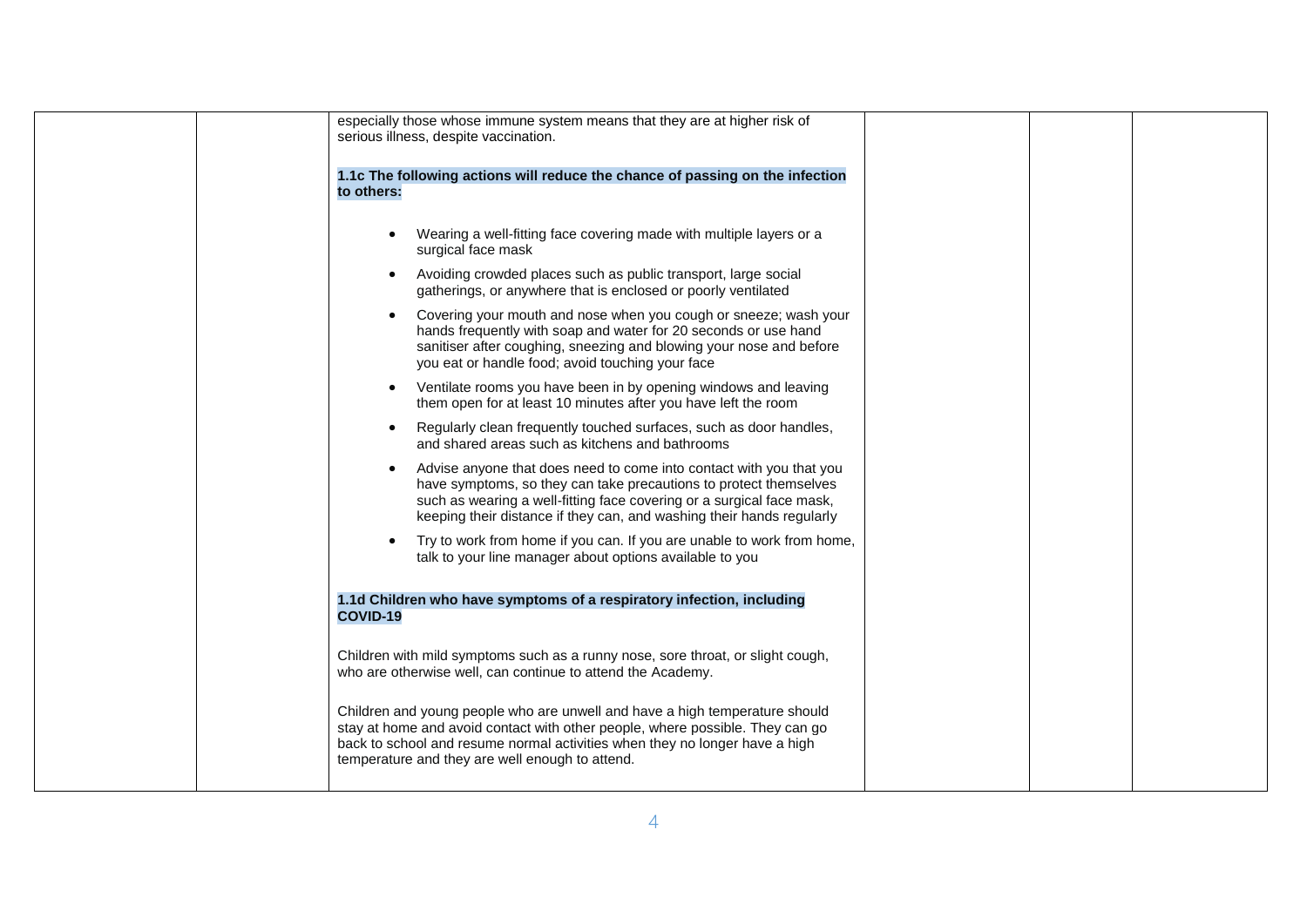|  | All children with respiratory symptoms are encouraged to cover their mouth and          |  |  |
|--|-----------------------------------------------------------------------------------------|--|--|
|  |                                                                                         |  |  |
|  | nose with a disposable tissue when coughing and/or sneezing and to wash their           |  |  |
|  | hands thoroughly after using or disposing of tissues.                                   |  |  |
|  |                                                                                         |  |  |
|  | 1.1e Managing a COVID-19 positive test result                                           |  |  |
|  |                                                                                         |  |  |
|  |                                                                                         |  |  |
|  | The UKHSA guidance advises those with a positive covid 19 test result to try to stay    |  |  |
|  | at home and avoid contact with other people for 5 days after the day they took their    |  |  |
|  | test. If individuals are unable to work from home, they must talk to their line         |  |  |
|  | manager about options available to them to reduce the spread of infection.              |  |  |
|  |                                                                                         |  |  |
|  |                                                                                         |  |  |
|  | At the end of this period, if individuals have a high temperature or feel unwell, they  |  |  |
|  | should continue to follow the UKHSA guidance until feel well enough to resume           |  |  |
|  | normal activities.                                                                      |  |  |
|  |                                                                                         |  |  |
|  |                                                                                         |  |  |
|  | Avoid meeting people at higher risk of becoming seriously unwell from COVID-19,         |  |  |
|  | especially those whose immune system means that they are at higher risk of              |  |  |
|  | serious illness from COVID-19, despite vaccination, for 10 days after the day the       |  |  |
|  | test was taken.                                                                         |  |  |
|  |                                                                                         |  |  |
|  |                                                                                         |  |  |
|  | Follow the steps described in 1.1c regarding reducing the spread of infections.         |  |  |
|  |                                                                                         |  |  |
|  | Children aged 18 years and under who have a positive test result                        |  |  |
|  |                                                                                         |  |  |
|  |                                                                                         |  |  |
|  | It is not recommended that children and young people are tested for COVID-19            |  |  |
|  | unless directed to by a health professional.                                            |  |  |
|  |                                                                                         |  |  |
|  |                                                                                         |  |  |
|  | If a child has a positive COVID-19 test result they should try to stay at home and      |  |  |
|  | avoid contact with other people for 3 days after the day they took the test After 3     |  |  |
|  | days, if they feel well and do not have a high temperature, the risk of passing the     |  |  |
|  | infection on to others is much lower.                                                   |  |  |
|  |                                                                                         |  |  |
|  |                                                                                         |  |  |
|  | 1.1f Managing those who are a close contact of individuals with covid 19                |  |  |
|  |                                                                                         |  |  |
|  | Reduce the risk to other people by taking the steps detailed in 1.1c. If the individual |  |  |
|  | develops symptoms of a respiratory infection, they should try to stay at home and       |  |  |
|  |                                                                                         |  |  |
|  |                                                                                         |  |  |
|  |                                                                                         |  |  |
|  | avoid contact with other people and follow the guidance for people with symptoms.       |  |  |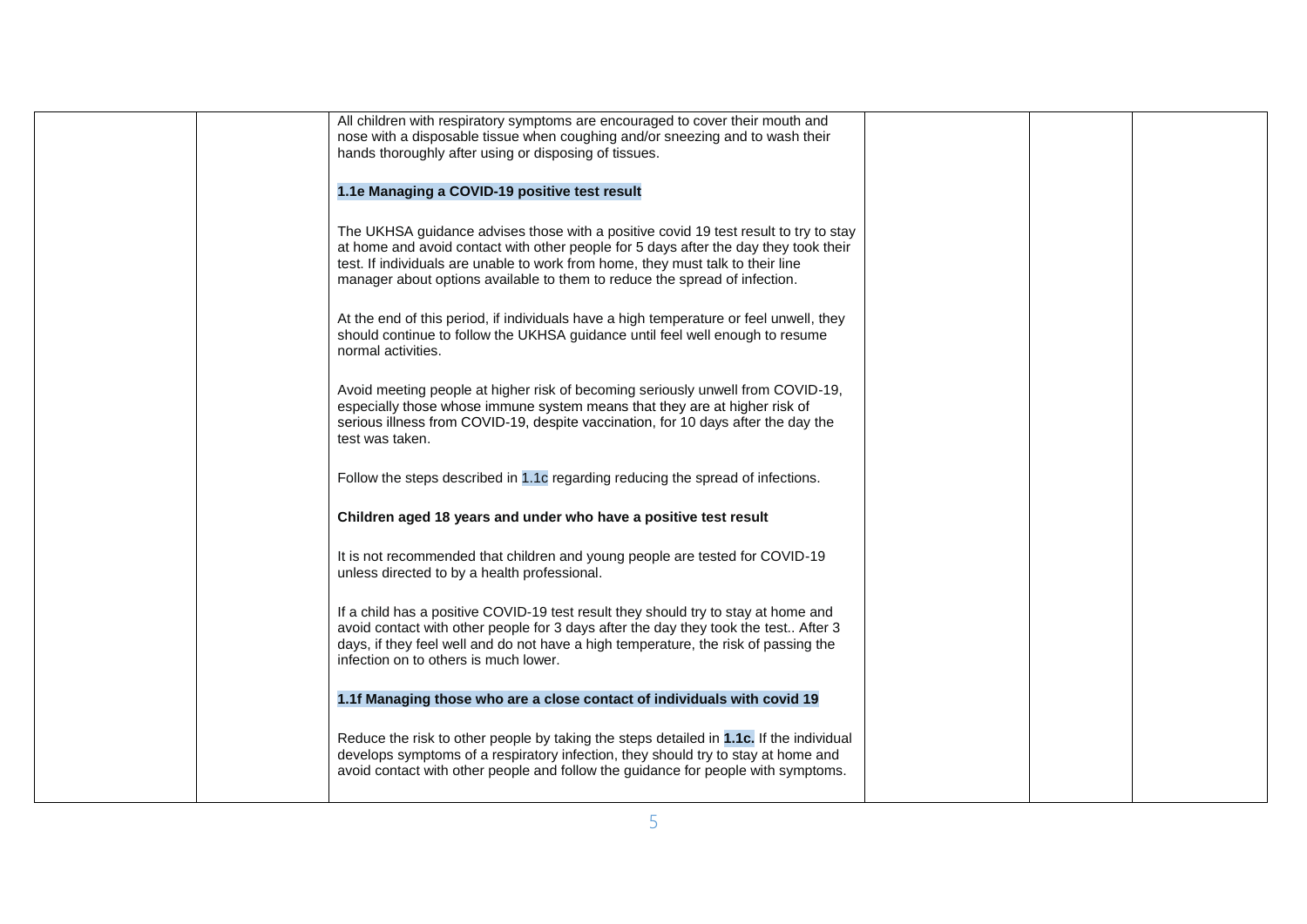|                                                                                                                |                                                   | 1.1g When to wear a face covering                                                                                                                                                                                                                                                                                                                                                                                                                                                                                                                                                                                                                                                                                                                                                                          |  |  |
|----------------------------------------------------------------------------------------------------------------|---------------------------------------------------|------------------------------------------------------------------------------------------------------------------------------------------------------------------------------------------------------------------------------------------------------------------------------------------------------------------------------------------------------------------------------------------------------------------------------------------------------------------------------------------------------------------------------------------------------------------------------------------------------------------------------------------------------------------------------------------------------------------------------------------------------------------------------------------------------------|--|--|
|                                                                                                                |                                                   | When in close contact with someone at higher risk of becoming<br>seriously unwell from COVID-19 or other respiratory infections<br>When COVID-19 rates are high and you will be in close contact with<br>other people, such as in crowded and enclosed spaces<br>When there are a lot of respiratory viruses circulating, such as in<br>winter, and you will be in close contact with other people in crowded<br>and enclosed spaces                                                                                                                                                                                                                                                                                                                                                                       |  |  |
|                                                                                                                |                                                   | 1.1h Reducing the spread of respiratory infections, including COVID-19                                                                                                                                                                                                                                                                                                                                                                                                                                                                                                                                                                                                                                                                                                                                     |  |  |
|                                                                                                                |                                                   | Participation in the vaccination scheme<br>$\bullet$<br>Let fresh air in, to help to reduce the concentration of respiratory<br>particles, lowering the risk of airborne transmission of respiratory<br>viruses. The Health and Safety Executive provides guidance on how<br>to assess and improve ventilation in line with health and safety<br>requirements under Workplace (Health, Safety and Welfare)<br>Regulations 1992<br>Maintain a clean workplace through regular cleaning and disinfecting<br>of surfaces, soft furnishings, toys, electronics, PE equipment,<br>bathrooms, frequently touched points etc. Staff have cleaning<br>products, soap and hot water, and/or sanitiser which are readily<br>accessible<br>Maintain hand and respiratory hygiene in accordance with UKHSA<br>quidance |  |  |
| 1.2 Individuals who                                                                                            | <b>Pupils</b>                                     | 1.2a People who are at higher risk from COVID-19 and other respiratory<br>infections include:                                                                                                                                                                                                                                                                                                                                                                                                                                                                                                                                                                                                                                                                                                              |  |  |
| are classed by the<br><b>UKHSA as at</b><br>higher risk or<br>previously<br>clinically extremely<br>vulnerable | <b>Staff</b><br><b>Parents</b><br><b>Visitors</b> | Older people<br>$\bullet$<br>Those who are pregnant<br>Those who are unvaccinated<br>People of any age whose immune system means they are at higher<br>risk of serious illness<br>People of any age with certain long-term conditions<br>Individual risk assessments can be implemented to support those who are at higher<br>risk from infections, detailing control measures which are specific to their role,<br>duties and work areas.<br>Those who are at higher risk from respiratory infections should follow the UKHSA<br>guidance as a minimum.                                                                                                                                                                                                                                                   |  |  |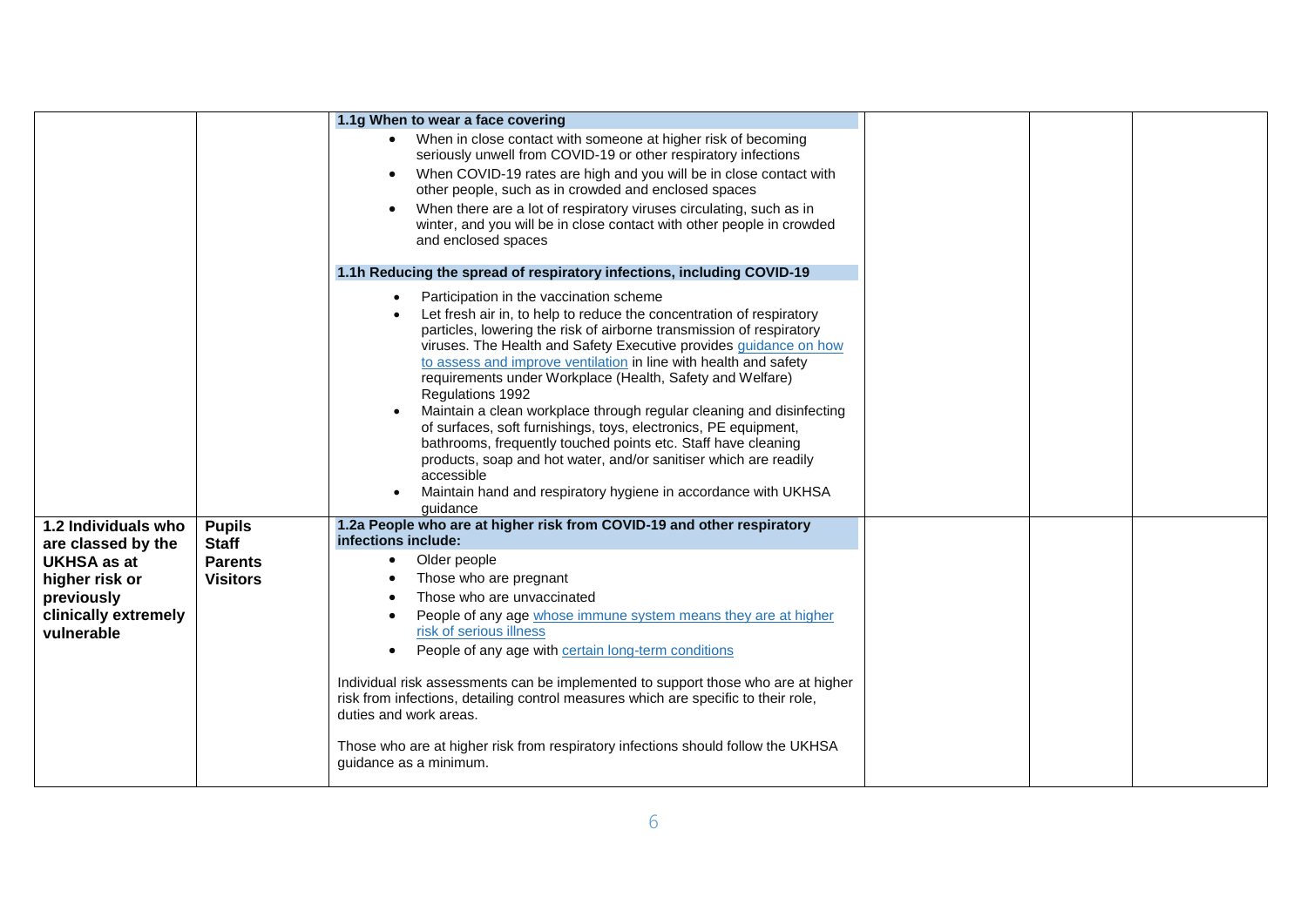| 1.2b Those with an immune system which means that they are at higher risk                                                                                                                                                                                                                                                        |  |  |
|----------------------------------------------------------------------------------------------------------------------------------------------------------------------------------------------------------------------------------------------------------------------------------------------------------------------------------|--|--|
| of serious illness:                                                                                                                                                                                                                                                                                                              |  |  |
| If individuals have been advised by the NHS that they are in one of these groups,<br>they are advised by the government to:                                                                                                                                                                                                      |  |  |
| Ensure they have had all of the vaccines they are eligible to receive<br>$\bullet$                                                                                                                                                                                                                                               |  |  |
| Continue to follow any condition-specific advice given by their<br>$\bullet$<br>specialist                                                                                                                                                                                                                                       |  |  |
| UKHSA guidance advises individuals to avoid meeting with someone who has<br>tested positive for COVID-19 (and anyone in their household) until 10 days after<br>they received a positive test. Also, try to avoid people who have symptoms of<br>COVID-19 or other respiratory infections and have a temperature or feel unwell. |  |  |
| Ventilate the work area and consider asking visitors to exercise precautionary<br>behaviours such as keeping their distance. Face coverings may also be considered<br>for the individual and any visitors to their work area.                                                                                                    |  |  |
| Undertake regular cleaning to their work area and the areas in use by the individual,<br>such as toilets and kitchen facilities.                                                                                                                                                                                                 |  |  |
| Follow hand and respiratory hygiene - wash hands regularly and avoid touching<br>face, use tissues and dispose in a lined and lidded bin which is subject to daily<br>emptying.                                                                                                                                                  |  |  |
| Implement an individual risk assessment if required and follow guidance from<br>medical professionals and occupational health practitioners.                                                                                                                                                                                     |  |  |
| Staff with certain conditions (immune system means they are at higher risk) may be<br>provided with lateral flow tests and are encouraged to use these if symptomatic and<br>report the results.                                                                                                                                 |  |  |
| The Academy discusses any concerns that staff may have and implement control<br>measures as required.                                                                                                                                                                                                                            |  |  |
| 1.2c Those previously classed as CEV                                                                                                                                                                                                                                                                                             |  |  |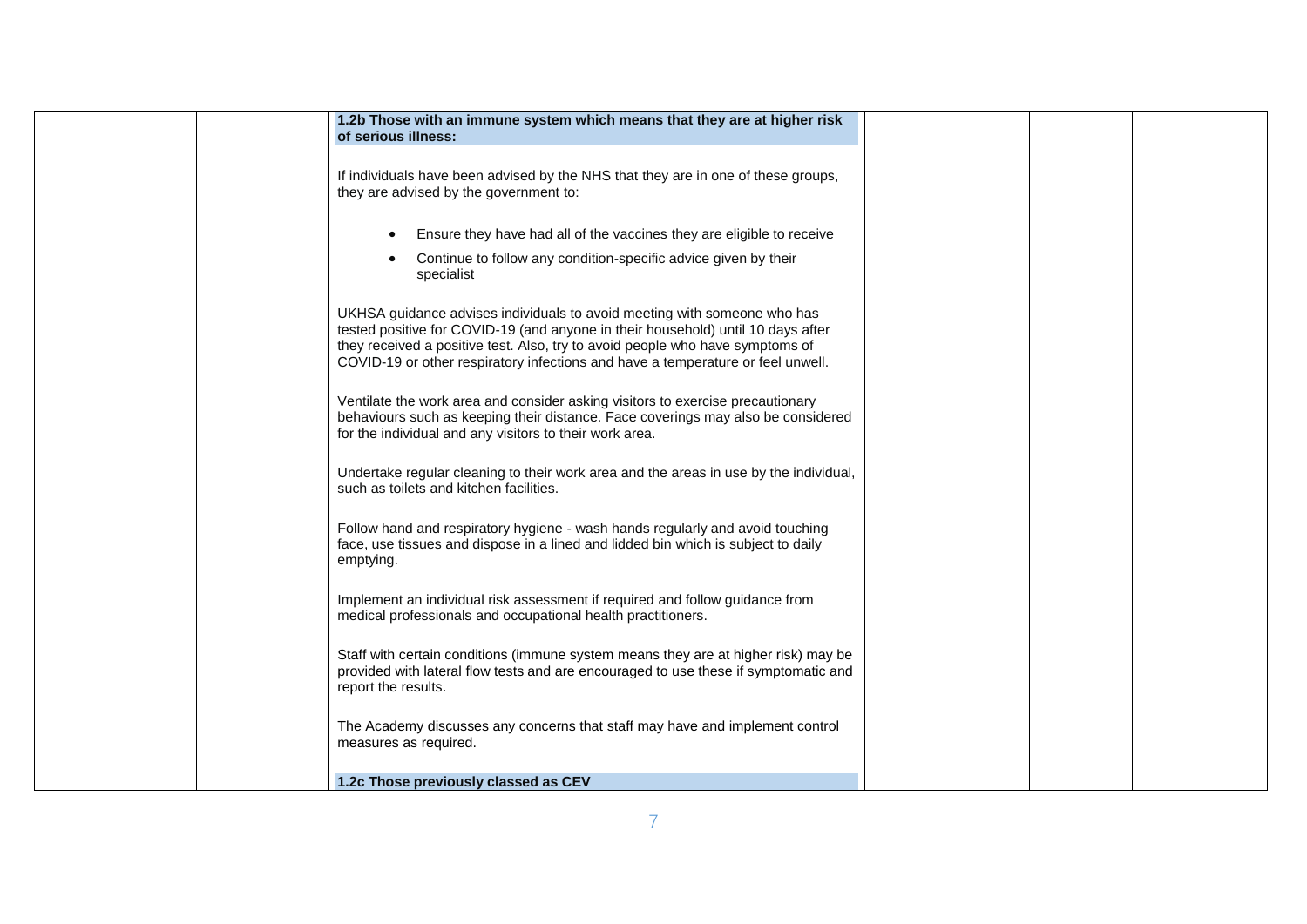|                                                                                                                                                          |              | There is no longer separate guidance for people previously identified as CEV,<br>although the UKHSA recommends that anyone with underlying health conditions<br>takes care to avoid routine coughs, colds and other respiratory viruses.<br>Continue to follow the same guidance as the general public on staying safe and<br>preventing the spread of COVID-19.                                                                                                                                                                                                                                                                                                                                                                                                                                                                                                                                                                                                                                                                                                                                                                                                                                                                                                                                                                                                                                                                                                                                                                                                                                                                                                       |  |  |
|----------------------------------------------------------------------------------------------------------------------------------------------------------|--------------|------------------------------------------------------------------------------------------------------------------------------------------------------------------------------------------------------------------------------------------------------------------------------------------------------------------------------------------------------------------------------------------------------------------------------------------------------------------------------------------------------------------------------------------------------------------------------------------------------------------------------------------------------------------------------------------------------------------------------------------------------------------------------------------------------------------------------------------------------------------------------------------------------------------------------------------------------------------------------------------------------------------------------------------------------------------------------------------------------------------------------------------------------------------------------------------------------------------------------------------------------------------------------------------------------------------------------------------------------------------------------------------------------------------------------------------------------------------------------------------------------------------------------------------------------------------------------------------------------------------------------------------------------------------------|--|--|
|                                                                                                                                                          |              | The Academy discusses any concerns that people previously considered CEV may<br>have and implement control measures and individual risk assessments as required.<br>Follow guidance from medical professionals and occupational health practitioners.                                                                                                                                                                                                                                                                                                                                                                                                                                                                                                                                                                                                                                                                                                                                                                                                                                                                                                                                                                                                                                                                                                                                                                                                                                                                                                                                                                                                                  |  |  |
|                                                                                                                                                          |              | Advice is sought from the Occupational Health and HR services to support staff, as<br>required.                                                                                                                                                                                                                                                                                                                                                                                                                                                                                                                                                                                                                                                                                                                                                                                                                                                                                                                                                                                                                                                                                                                                                                                                                                                                                                                                                                                                                                                                                                                                                                        |  |  |
| 1.3 Pregnant<br>members of staff<br>attending the<br>setting, where<br>there individuals<br>who are known to<br>be unwell /<br>potentially<br>infectious | <b>Staff</b> | 1.3a Individual risk assessments are implemented for staff who are pregnant.<br>This supports in managing the risks of covid 19 and respiratory infections, along<br>with any other infections and viruses that can affect pregnant individuals adversely.<br>Individuals to inform their line manager if they become pregnant, to allow a risk<br>assessment and appropriate control measures to be implemented.<br>There is a process in place for informing pregnant staff of infections and viruses in<br>the setting to allow the risks to be managed appropriately.<br>Individuals follow formal medical advice and guidance, and the risk assessment is<br>updated regularly, especially following any changes in guidance or health/medical<br>conditions of the individual.<br>All employers must undertake a workplace risk assessment for their pregnant<br>employees, regardless of Covid. Pregnant workers are supported by their Academy<br>with appropriate risk mitigations in line with recommendations provided by the<br>workplace risk assessment. The Academy ensures that the controls identified by a<br>risk assessment are applied strictly.<br>Pregnant workers continue working where the risk assessment advises it is safe to<br>do so after suitable control measures have been put in place. Pregnant workers are<br>involved in the risk assessment process. Where a significant health and safety risk<br>is identified for pregnant workers, the Academy adjusts the working conditions to<br>remove the risk, where reasonably practicable to do so.<br>The Academy offers support by having individual discussions around pregnant |  |  |
|                                                                                                                                                          |              | workers concerns, (see HSE guidance on protecting new and expectant mothers at<br>work. See further advice on health and safety for pregnant workers from HSE).                                                                                                                                                                                                                                                                                                                                                                                                                                                                                                                                                                                                                                                                                                                                                                                                                                                                                                                                                                                                                                                                                                                                                                                                                                                                                                                                                                                                                                                                                                        |  |  |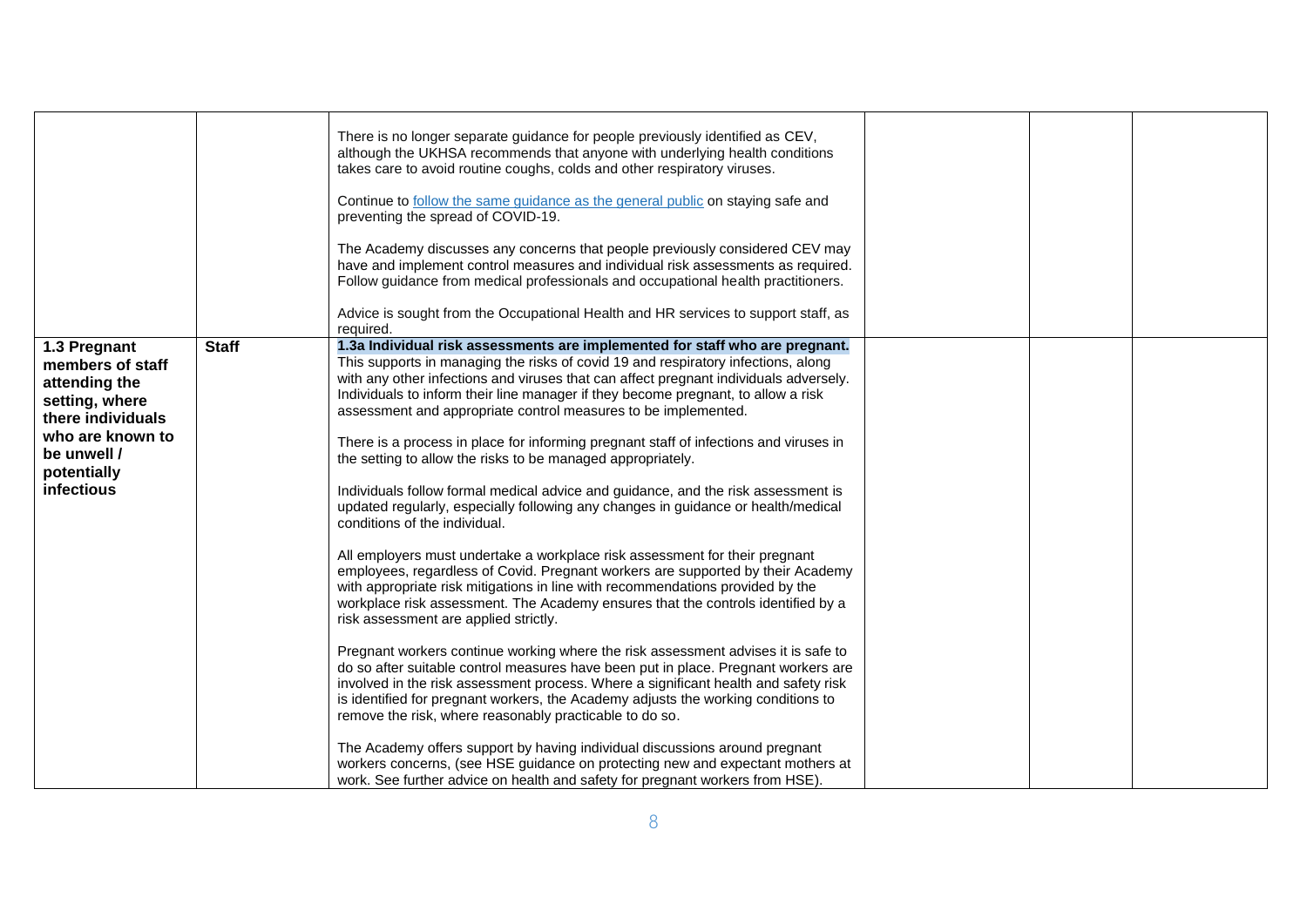|                                    |                                                    | 1.3b Follow advice about how to avoid catching and spreading COVID-19.<br>Follow the measures in 1.1c and 1.2b.                                                                                                                                     |  |  |  |  |
|------------------------------------|----------------------------------------------------|-----------------------------------------------------------------------------------------------------------------------------------------------------------------------------------------------------------------------------------------------------|--|--|--|--|
|                                    |                                                    | 1.3c If pregnant staff members get any symptoms of COVID-19:                                                                                                                                                                                        |  |  |  |  |
|                                    |                                                    | Individuals are advised to stay at home and avoid contact with other people if they<br>have a high temperature or feel unwell - take extra care to avoid close contact with<br>anyone who is at higher risk of getting seriously ill from COVID-19. |  |  |  |  |
|                                    |                                                    | Individuals are advised to speak to their midwife or maternity team - they will<br>advise what to do.                                                                                                                                               |  |  |  |  |
|                                    |                                                    | Individuals may go back to their normal activities when they feel better or do not<br>have a high temperature.                                                                                                                                      |  |  |  |  |
|                                    |                                                    | Advice is sought from the Occupational Health and HR services to support staff, as<br>required.                                                                                                                                                     |  |  |  |  |
| 1.4 Supporting<br>people with an   | <b>Pupils</b><br><b>Staff</b>                      | 1.4a Steps to reduce the spread of COVID-19 and other respiratory infections<br>and protect those at highest risk include:                                                                                                                          |  |  |  |  |
| illness, people                    | <b>Parents</b>                                     | 1. Getting vaccinated.                                                                                                                                                                                                                              |  |  |  |  |
| attending the                      | <b>Visitors</b>                                    | Let fresh air indoors.<br>2.                                                                                                                                                                                                                        |  |  |  |  |
| setting risk                       |                                                    | 3. Practise good hygiene:                                                                                                                                                                                                                           |  |  |  |  |
| spreading this on<br>to others and |                                                    | wash your hands                                                                                                                                                                                                                                     |  |  |  |  |
| making them                        |                                                    | cover your coughs and sneezes                                                                                                                                                                                                                       |  |  |  |  |
| unwell                             |                                                    | clean your surroundings frequently                                                                                                                                                                                                                  |  |  |  |  |
|                                    |                                                    | Wear a face covering or a face mask.<br>4.                                                                                                                                                                                                          |  |  |  |  |
|                                    |                                                    | Maintaining a clean working environment<br>5.                                                                                                                                                                                                       |  |  |  |  |
|                                    |                                                    | Social distancing from those who are unwell, or social distancing from<br>6.<br>others if you are unwell                                                                                                                                            |  |  |  |  |
|                                    |                                                    | 7. Avoiding work and contact with others if you are unwell, adhering to<br>exclusion periods accordingly (see links to exclusion periods contained<br>within this risk assessment)                                                                  |  |  |  |  |
|                                    | <b>Managing infections in educational settings</b> |                                                                                                                                                                                                                                                     |  |  |  |  |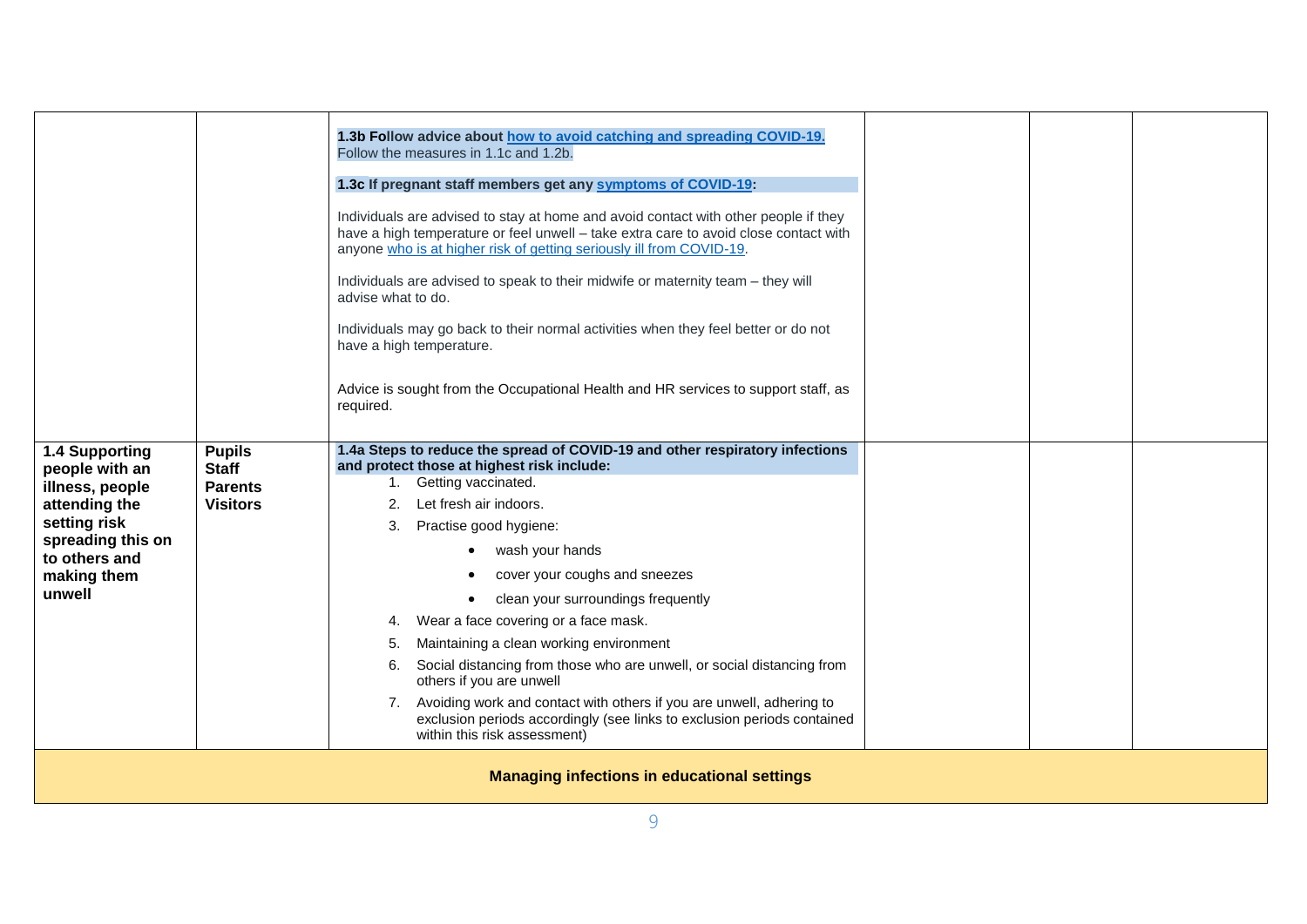| 2.1 Spreading      | <b>Staff</b>    | 2.1a There are 10 elements of Standard Infection Prevention and Control                                                                                            |  |
|--------------------|-----------------|--------------------------------------------------------------------------------------------------------------------------------------------------------------------|--|
| infections in the  | <b>Pupils</b>   | Precautions which when carried out effectively help reduce the risk of                                                                                             |  |
| workplace,         | <b>Parents</b>  | transmission of infections:                                                                                                                                        |  |
| including          | <b>Visitors</b> | Environment or placement of someone who develops an infection<br>$\bullet$                                                                                         |  |
|                    |                 | Hand hygiene<br>$\bullet$                                                                                                                                          |  |
| outbreaks, and the |                 | Respiratory and cough hygiene                                                                                                                                      |  |
| management of      |                 | Personal protective equipment                                                                                                                                      |  |
| these              |                 | Safe management of the environment                                                                                                                                 |  |
|                    |                 | Safe management of equipment                                                                                                                                       |  |
|                    |                 | Safe management of linen or soft furnishings                                                                                                                       |  |
|                    |                 | Safe management of blood and body fluids                                                                                                                           |  |
|                    |                 | Safe disposal of waste (including sharps)                                                                                                                          |  |
|                    |                 | Occupational safety or managing prevention of exposure to infection<br>$\bullet$                                                                                   |  |
|                    |                 | (including needlestick or sharps injuries, and bites)                                                                                                              |  |
|                    |                 |                                                                                                                                                                    |  |
|                    |                 | 2.1b Environmental management                                                                                                                                      |  |
|                    |                 | Prompt exclusion of those who are unwell with an infectious disease prevents the                                                                                   |  |
|                    |                 | spread of infection (UKHSA).                                                                                                                                       |  |
|                    |                 |                                                                                                                                                                    |  |
|                    |                 | Children with mild, respiratory symptoms such as a runny nose, sore throat, or                                                                                     |  |
|                    |                 | slight cough, who are otherwise well, can continue to attend the setting.                                                                                          |  |
|                    |                 |                                                                                                                                                                    |  |
|                    |                 | Children who are unwell and showing the symptoms of an infectious disease or a                                                                                     |  |
|                    |                 | diagnostic result should be advised to stay away from the setting for the minimum                                                                                  |  |
|                    |                 | period recommended in the government's exclusion table.                                                                                                            |  |
|                    |                 |                                                                                                                                                                    |  |
|                    |                 | The health protection team (HPT) will advise if there are specific precautions to be                                                                               |  |
|                    |                 | taken in response to managing a case or outbreak.                                                                                                                  |  |
|                    |                 |                                                                                                                                                                    |  |
|                    |                 | Cleaning schedules clearly describe the activities required, the frequency of                                                                                      |  |
|                    |                 | cleaning and who will carry them out. Cleaning standards are monitored regularly.                                                                                  |  |
|                    |                 | Staff undertaking cleaning are appropriately trained and have access to the                                                                                        |  |
|                    |                 | appropriate PPE, such as gloves, aprons and surgical masks.                                                                                                        |  |
|                    |                 |                                                                                                                                                                    |  |
|                    |                 | Those who are unwell and cannot remain in school will be housed in a designated<br>space of the Academy until they are collected. Access to toilet and handwashing |  |
|                    |                 | facilities, and medical support is provided as needed. This will be in a designated                                                                                |  |
|                    |                 | room, where possible, which the individual can be supported from, where doors can                                                                                  |  |
|                    |                 | be closed and windows in the room opened. The isolation room will be deep                                                                                          |  |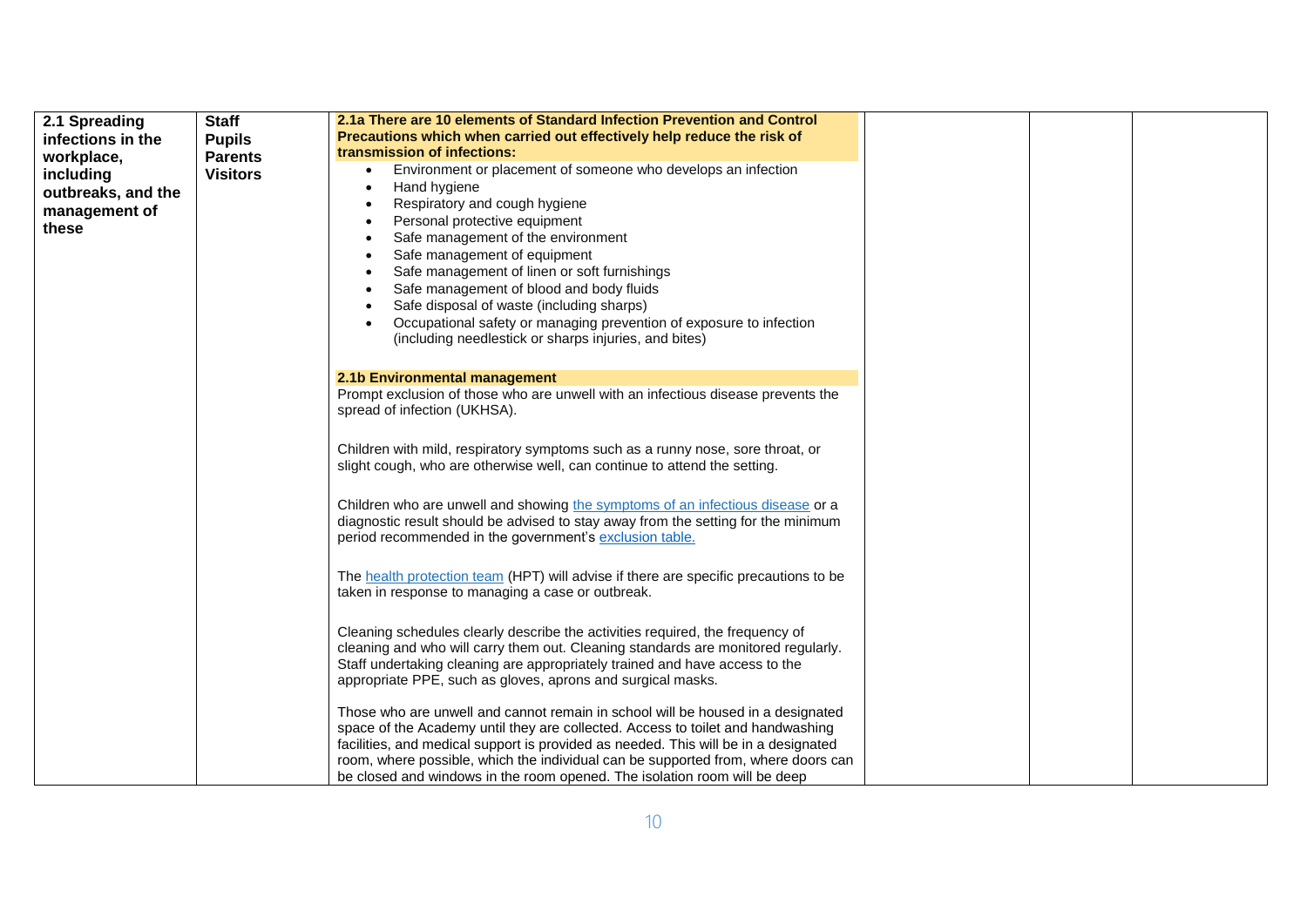|  | cleaned by an individual wearing appropriate PPE, once the unwell individual has<br>parted. The room is signed as out of use until cleaned.                                                                                                                                          |  |
|--|--------------------------------------------------------------------------------------------------------------------------------------------------------------------------------------------------------------------------------------------------------------------------------------|--|
|  |                                                                                                                                                                                                                                                                                      |  |
|  | 2.1c Hand hygiene<br>Staff and students have access to liquid soap, warm water and paper towels. Bar<br>soap should not be used.                                                                                                                                                     |  |
|  | All staff and pupils wash their hands after using the toilet, before eating or handling<br>food, after play/break time, after touching animals, after supporting an individual<br>with intimate care or first aid. All cuts and abrasions are covered with a waterproof<br>dressing. |  |
|  | Alcohol hand gel can be used if appropriate hand washing facilities are not<br>available but will not replace washing hands particularly if hands are visibly soiled<br>or where there are cases of gastroenteritis (diarrhoea and vomiting) in the setting.                         |  |
|  | 2.1d Respiratory and cough hygiene                                                                                                                                                                                                                                                   |  |
|  | Staff and children are advised to cover their nose and mouth during sneezing and<br>coughing as this can reduce the spread of infections. Spitting is discouraged.                                                                                                                   |  |
|  | Anyone with signs and symptoms of a respiratory infection, regardless of the cause,<br>follows respiratory hygiene and cough etiquette, specifically:                                                                                                                                |  |
|  | Cover nose and mouth with a tissue when coughing and sneezing, and<br>$\bullet$<br>dispose of used tissue in non-healthcare risk waste bin and perform<br>hand hygiene                                                                                                               |  |
|  | Cough or sneeze into the inner elbow (upper sleeve) if no tissues are<br>available, rather than into the hand                                                                                                                                                                        |  |
|  | Keep contaminated hands away from the mucous membranes of the<br>$\bullet$<br>eyes and nose                                                                                                                                                                                          |  |
|  | Carry out hand hygiene after contact with respiratory secretions and<br>$\bullet$<br>contaminated objects and materials                                                                                                                                                              |  |
|  | Lined and lidded bins are provided for waste disposal, and are emptied on a daily<br>basis.                                                                                                                                                                                          |  |
|  |                                                                                                                                                                                                                                                                                      |  |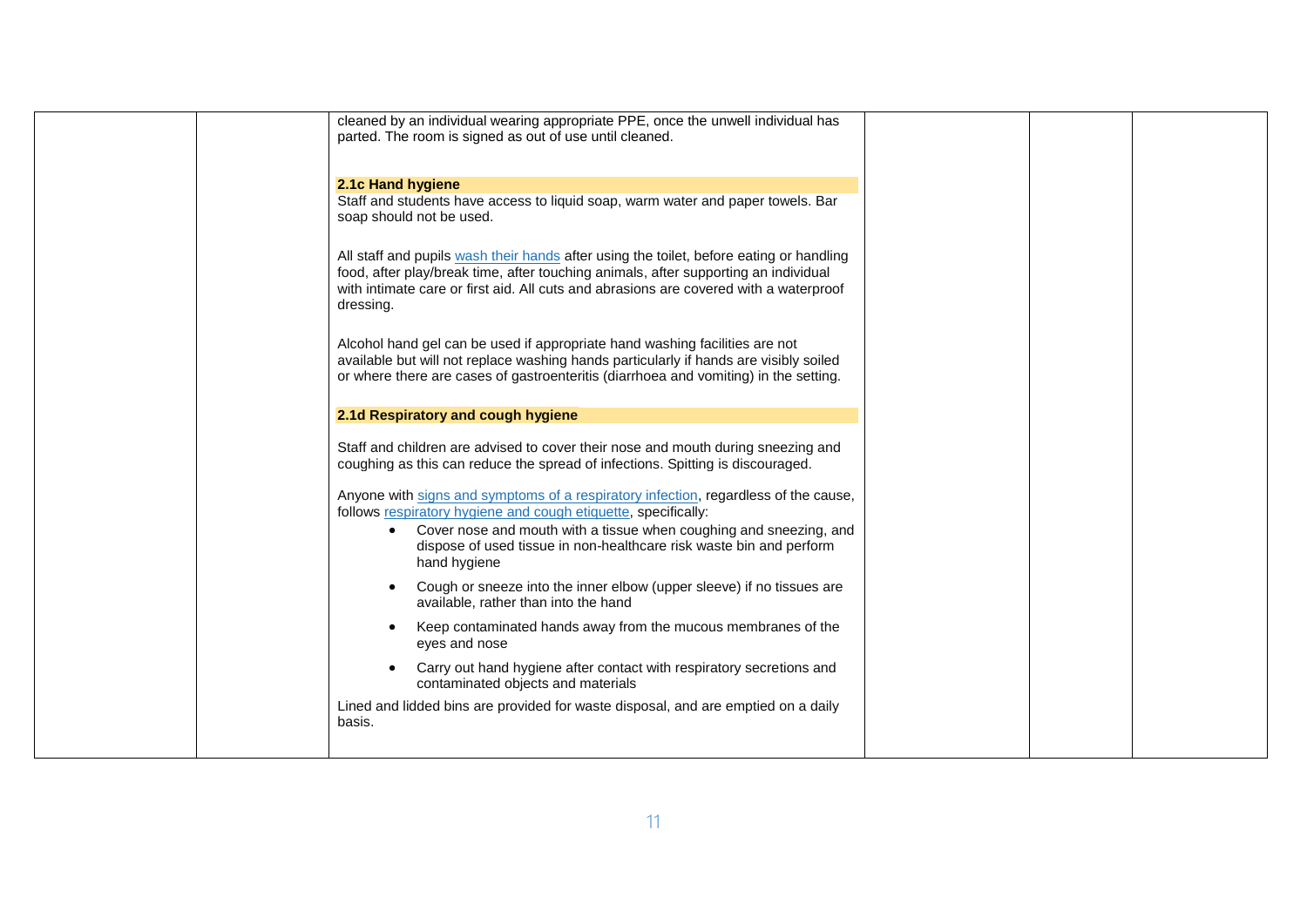| 2.1e Personal protective equipment                                                     |  |
|----------------------------------------------------------------------------------------|--|
| If there is a risk of splashing or contamination with blood or bodily fluids during an |  |
| activity, then disposable gloves and plastic aprons must be worn as a minimum          |  |
|                                                                                        |  |
|                                                                                        |  |
| Gloves and aprons are disposable, non-powdered vinyl/nitrile or latex-free             |  |
| and CE marked.                                                                         |  |
|                                                                                        |  |
| Wear disposable eye protection (or if reusable decontaminate prior to next use) if     |  |
| there is a risk of splashing to the face.                                              |  |
|                                                                                        |  |
|                                                                                        |  |
| Wash hands following use of PPE, for 20 seconds, with soap and water.                  |  |
|                                                                                        |  |
| 2.1f Cleaning                                                                          |  |
| Cleaning with detergent and water removes the majority of germs that can cause         |  |
| disease. The Academy maintains stocks of detergents and cleaning materials, and        |  |
| a designated staff member orders further materials when stocks are running low.        |  |
|                                                                                        |  |
|                                                                                        |  |
| A colour coding system is in place for cleaning resources and materials. Colour-       |  |
| coded equipment is used in different areas with separate equipment for kitchen,        |  |
| toilet, classroom and office areas.                                                    |  |
|                                                                                        |  |
| Cleaning equipment used is disposable or, if reusable, disinfected thoroughly after    |  |
| each use in a designated washing facility.                                             |  |
|                                                                                        |  |
|                                                                                        |  |
| Enhanced cleaning is undertaken during an outbreak. Regular cleaning takes place       |  |
| (daily) of areas in regular use and high frequency touch points. Cleaning takes        |  |
| place by Hi Spec cleaning staff at the end of each day.                                |  |
|                                                                                        |  |
| Staff monitor cleaning standards and discuss any issues with cleaning staff, or        |  |
| contractors employed by the Academy.                                                   |  |
|                                                                                        |  |
|                                                                                        |  |
| Cleaning solutions are stored in accordance with Control of Substances of              |  |
| Hazardous to Health (COSHH), and cleaning equipment changed and                        |  |
| decontaminated regularly.                                                              |  |
|                                                                                        |  |
|                                                                                        |  |
| In the event of an outbreak of infection, more frequent, deep cleaning will take place |  |
| including twice daily cleaning of areas (with particular attention to door handles,    |  |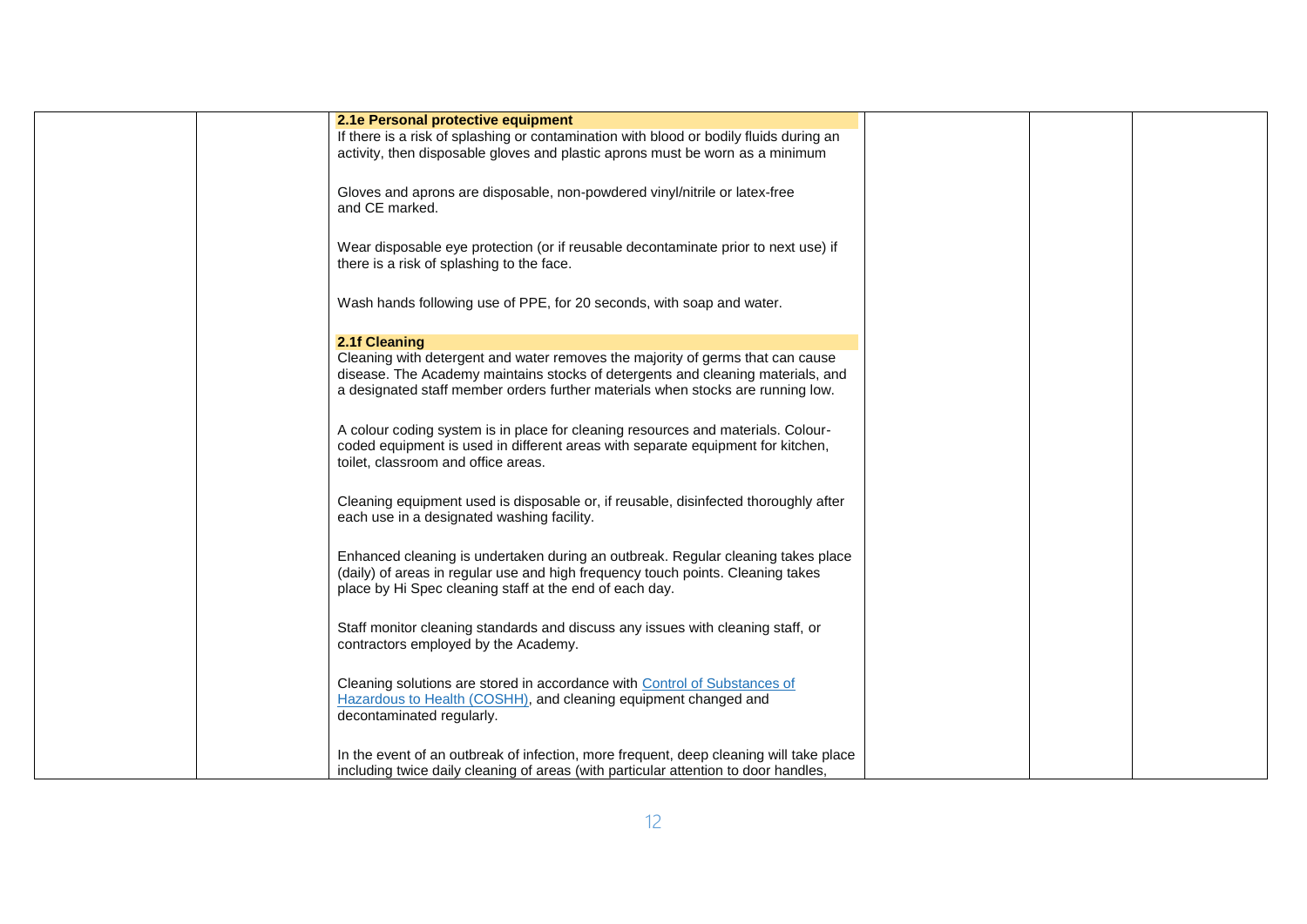| toilet flushes and taps) and communal areas where surfaces can easily become<br>contaminated such as handrails.                                                                                                                                                                |  |
|--------------------------------------------------------------------------------------------------------------------------------------------------------------------------------------------------------------------------------------------------------------------------------|--|
| <b>2.1g Sanitary facilities</b>                                                                                                                                                                                                                                                |  |
| Hand wash basins with warm running water along with a mild liquid soap, wall<br>mounted with disposable cartridges, are available throughout the school.                                                                                                                       |  |
| Disposable paper towels are stocked next to basins in wall mounted dispensers,<br>together with a nearby foot-operated wastepaper bin which is emptied daily.                                                                                                                  |  |
| Toilet paper is available in each cubicle. Suitable sanitary disposal facilities are<br>provided where there are females including children aged 9 or over, and there is a<br>contract in place with a supplier, who compliantly disposes of this waste on a<br>regular basis. |  |
| 2.1h Occupied spaces are well ventilated                                                                                                                                                                                                                                       |  |
| Occupied spaces are kept well ventilated to help reduce the amount of respiratory<br>germs. This includes:                                                                                                                                                                     |  |
| • Opening windows and doors to let fresh air in (with due regard to<br>safeguarding, security and fire safety requirements)                                                                                                                                                    |  |
| Opening windows, or higher level windows to reduce draughts as<br>needed                                                                                                                                                                                                       |  |
| Using ventilation systems that are present in the school                                                                                                                                                                                                                       |  |
| Ensure that windows / doors are closed when the space is not occupied, for<br>security reasons.                                                                                                                                                                                |  |
| 2.1i Safe management of linen and soft furnishings                                                                                                                                                                                                                             |  |
| There is a designated area on site where there is a need for laundry facilities which:<br>Are separate from any food preparation areas                                                                                                                                         |  |
| Are near appropriate hand washing facilities                                                                                                                                                                                                                                   |  |
| Have a washing machine with a sluice or pre-wash cycle<br>$\bullet$                                                                                                                                                                                                            |  |
| Staff involved with laundry services ensure that:                                                                                                                                                                                                                              |  |
| Manual sluicing of clothing is not carried out as there is a risk of<br>inhaling fine contaminated aerosol droplets; soiled articles of clothing                                                                                                                               |  |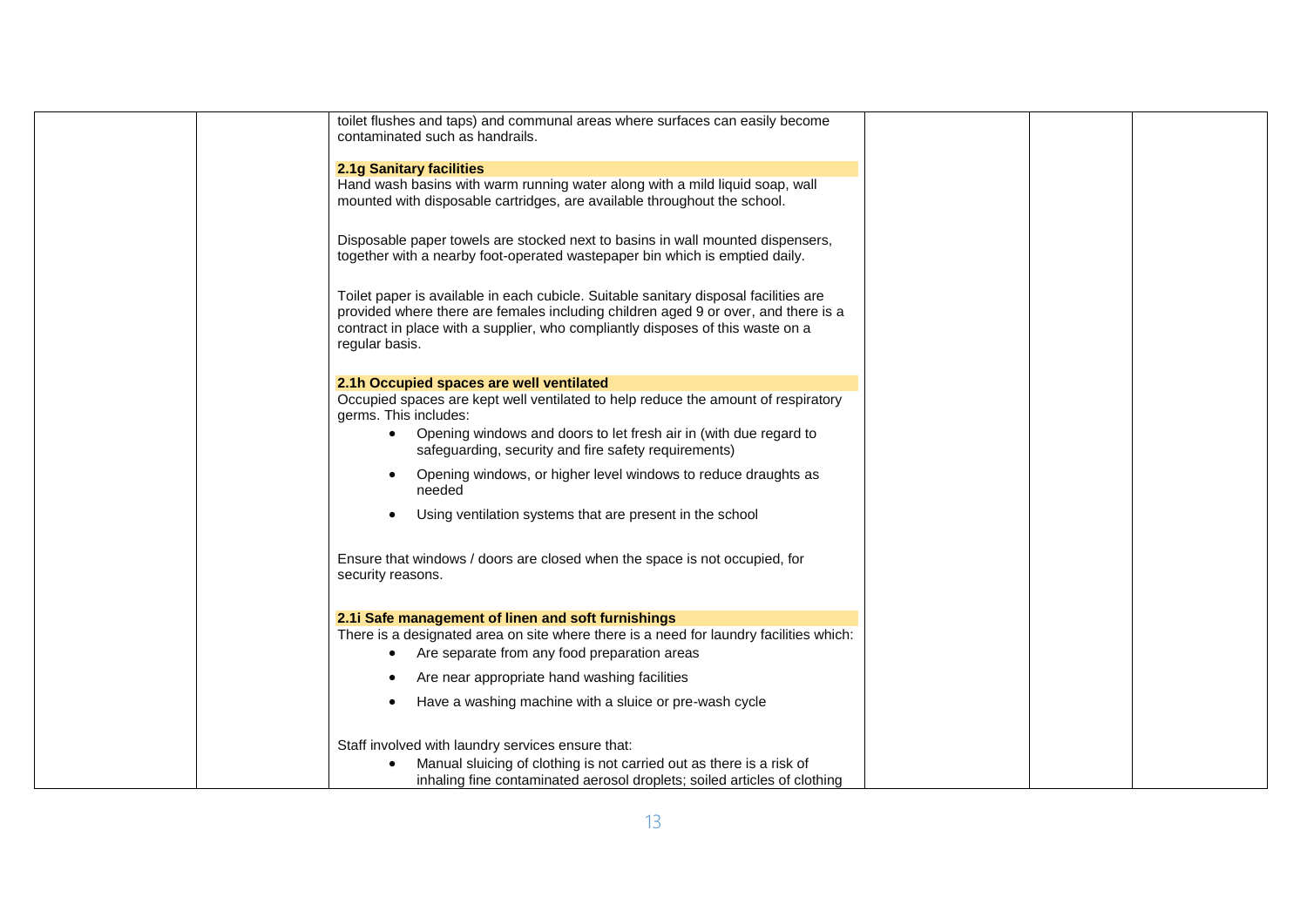|                                                       |                                                 | should be rinsed through in the washing machine pre-wash cycle, prior                                                                                                                                                                                                                                    |  |  |
|-------------------------------------------------------|-------------------------------------------------|----------------------------------------------------------------------------------------------------------------------------------------------------------------------------------------------------------------------------------------------------------------------------------------------------------|--|--|
|                                                       |                                                 | to washing                                                                                                                                                                                                                                                                                               |  |  |
|                                                       |                                                 | Gloves and aprons are to be worn when handling soiled linen or<br>clothing                                                                                                                                                                                                                               |  |  |
|                                                       |                                                 | Hands are thoroughly washed after removing the gloves and aprons<br>$\bullet$                                                                                                                                                                                                                            |  |  |
|                                                       |                                                 | Dealing with contaminated clothing<br>Clothing may become contaminated with blood or bodily fluids. If this occurs,<br>clothing is removed as soon as possible and placed in a plastic bag. It is sent home<br>with the child with advice for the parent on how to launder the contaminated<br>clothing. |  |  |
|                                                       |                                                 | Any contaminated clothing is washed separately in a washing machine, using a pre-<br>wash cycle, on the hottest temperature that the clothes will tolerate.                                                                                                                                              |  |  |
|                                                       |                                                 | Posters displayed in each building regarding infection control, to inform parents and<br>visitors of hygiene requirements and the symptoms of infectious illnesses                                                                                                                                       |  |  |
|                                                       |                                                 | Parents provided with information regarding infection control through Academy<br>newsletters, updates to the website                                                                                                                                                                                     |  |  |
|                                                       |                                                 | Government and PHE guidance is sought and adhered to regarding the control of<br>infections                                                                                                                                                                                                              |  |  |
| 2.2 Food hygiene -<br>spread of<br>infections through | <b>Staff</b><br><b>Pupils</b><br><b>Parents</b> | 2.2a Effective cleaning and disinfection are critical when food preparation is<br>taking place. The FSA strongly advises the use of either a dishwasher, a sterilising<br>sink, or a steam cleaner to clean and disinfect equipment and utensils.                                                        |  |  |
| catering and<br>cooking activities                    |                                                 | All areas or surfaces in contact with food, dirt or bodily fluids must be regularly<br>cleaned and disinfected.                                                                                                                                                                                          |  |  |
|                                                       |                                                 | Training is provided for the use of any equipment and chemicals.                                                                                                                                                                                                                                         |  |  |
|                                                       |                                                 | Operation and maintenance of equipment is according to the manufacturer's<br>instructions and include regular dishwasher interior cleaning cycles.                                                                                                                                                       |  |  |
|                                                       |                                                 | Handwashing takes place before and after cooking, and during as necessary. No<br>participants put their hands in their mouth whilst cooking.                                                                                                                                                             |  |  |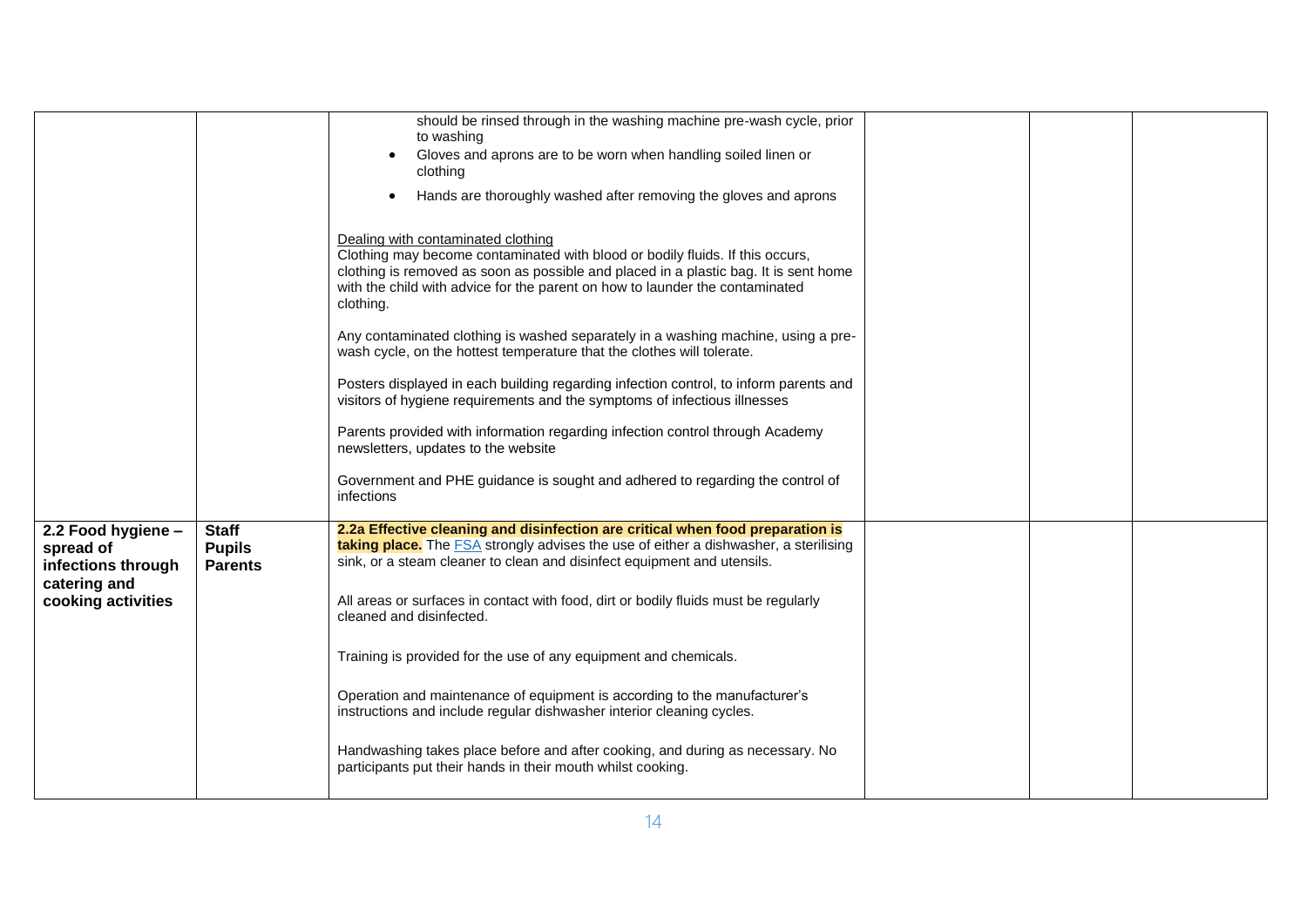|                               |                                   | Staff handling food, working in food prep areas.EYFS, and leading catering lessons<br>are trained in food hygiene.<br>2.2b There is a catering specific risk assessment (for lessons) which<br>considers and implements control measures to prevent infections spreading,<br>and cross contamination.<br>The Academy has risk assessments from their Hi Spec catering team which<br>implements measures to prevent infections spreading, and cross contamination.<br>Food hygiene requirements must be adhered to. Staff are trained to the appropriate<br>levels of food hygiene.<br>Those who are subject to S&D related illnesses are not involved in cooking<br>activities and isolate for the designated time period. Food that has been cooked<br>during catering lessons is not shared. |  |  |
|-------------------------------|-----------------------------------|------------------------------------------------------------------------------------------------------------------------------------------------------------------------------------------------------------------------------------------------------------------------------------------------------------------------------------------------------------------------------------------------------------------------------------------------------------------------------------------------------------------------------------------------------------------------------------------------------------------------------------------------------------------------------------------------------------------------------------------------------------------------------------------------|--|--|
| 2.3 Grounds and<br>facilities | <b>Staff</b><br><b>Pupils</b>     | 2.3a Grounds are checked and inspected on a daily basis, removing animal<br>waste and other hazardous materials / sharps.                                                                                                                                                                                                                                                                                                                                                                                                                                                                                                                                                                                                                                                                      |  |  |
| maintenance                   | <b>Parents</b><br><b>Visitors</b> | Hazardous materials to be disposed of in accordance with the infection control<br>policy.                                                                                                                                                                                                                                                                                                                                                                                                                                                                                                                                                                                                                                                                                                      |  |  |
|                               |                                   | Those undertaking this work wear closed toe shoes and PPE such as gloves. Litter<br>pickers may also be used to prevent touching such hazardous materials / sharps.                                                                                                                                                                                                                                                                                                                                                                                                                                                                                                                                                                                                                            |  |  |
|                               |                                   | Waste and hazardous materials are disposed of in accordance with sharps and<br>infection control policy guidance.                                                                                                                                                                                                                                                                                                                                                                                                                                                                                                                                                                                                                                                                              |  |  |
|                               |                                   | Pest control may be contacted if this becomes a regular occurrence.                                                                                                                                                                                                                                                                                                                                                                                                                                                                                                                                                                                                                                                                                                                            |  |  |
|                               |                                   | 2.3b Staff notify the designated staff member of any issues of this nature<br>within the grounds.                                                                                                                                                                                                                                                                                                                                                                                                                                                                                                                                                                                                                                                                                              |  |  |
|                               |                                   | Areas to be cordoned as out of use where they are not safe to use or not<br>immediately able to be cleared.                                                                                                                                                                                                                                                                                                                                                                                                                                                                                                                                                                                                                                                                                    |  |  |
|                               |                                   | Outdoor play equipment and grounds are visually checked before use, to ensure<br>and support safety.                                                                                                                                                                                                                                                                                                                                                                                                                                                                                                                                                                                                                                                                                           |  |  |
|                               |                                   | Children are supervised at all times when undertaking outside activities.                                                                                                                                                                                                                                                                                                                                                                                                                                                                                                                                                                                                                                                                                                                      |  |  |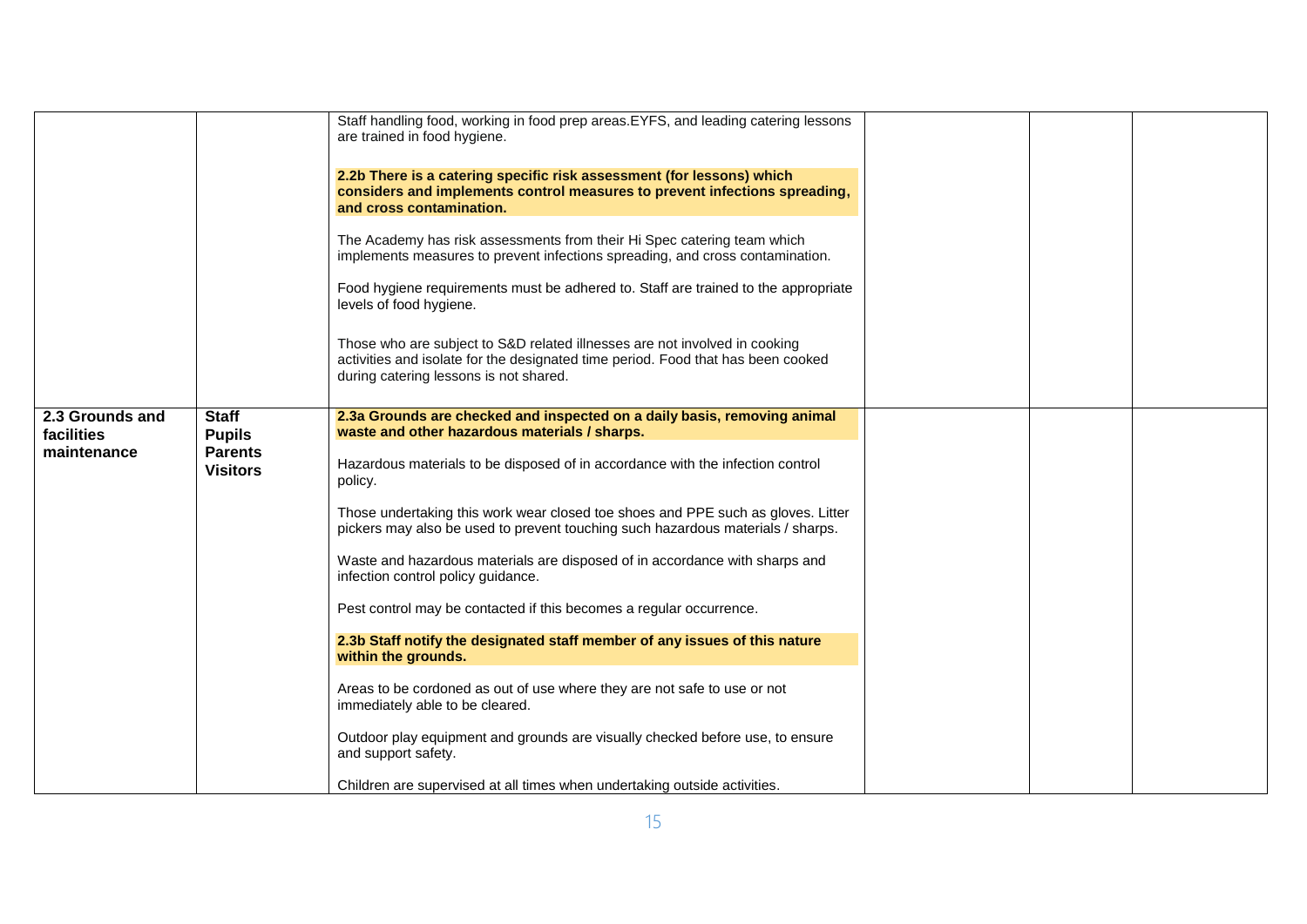|                                                             |                                                                      | 2.3c Cleaning materials, soap, water and sanitiser can be accessed with ease,<br>by all staff members.<br>Pupils can wash their hands regularly and are given opportunities to do so.<br>Individuals report issues with the hygiene or cleanliness of school facilities to the<br>designated person.<br>Facilities in school are fit for purpose, to support hygiene requirements.<br>Regular site tours address hygiene and safety issues, and restock hygiene<br>supplies. |  |  |
|-------------------------------------------------------------|----------------------------------------------------------------------|------------------------------------------------------------------------------------------------------------------------------------------------------------------------------------------------------------------------------------------------------------------------------------------------------------------------------------------------------------------------------------------------------------------------------------------------------------------------------|--|--|
| 2.4 Educational<br>visits - inside and<br>outside of the UK | <b>Staff</b><br><b>Pupils</b><br><b>Parents</b><br><b>Volunteers</b> | 2.4a The relevant insurance checks are made prior to making a booking for<br>school visits, particularly where this is abroad / residential.<br>2.4b The Academy will undertake full and thorough risk assessments in<br>relation to all educational visits and ensure that any public health advice,<br>such as hygiene and ventilation requirements, is included as part of that risk<br>assessment.                                                                       |  |  |
|                                                             |                                                                      | The Academy seeks safety information from the venue, to assess suitability of the<br>visit prior to attending, and ensure that appropriate control measures can be<br>implemented and documented.<br>Appropriate levels of first aid equipment and PPE are taken on the visit.<br>Evolve is used for risk managing visits. Staff are trained in the use of Evolve, and<br>there is a trained EVC for the Academy.                                                            |  |  |
|                                                             |                                                                      | 2.4c There is a contingency plan in place should a child or staff member<br>become ill during a visit.<br>First aid equipment is taken on the visit and it is established as to what first aid is<br>accessible at the venue, too. First aid kits are taken on all educational visits, and<br>first aid trained staff members attend.<br>Guidance educational visits is available and is supported by specialist advice from<br>the Outdoor Education Advisory Panel (OEAP)  |  |  |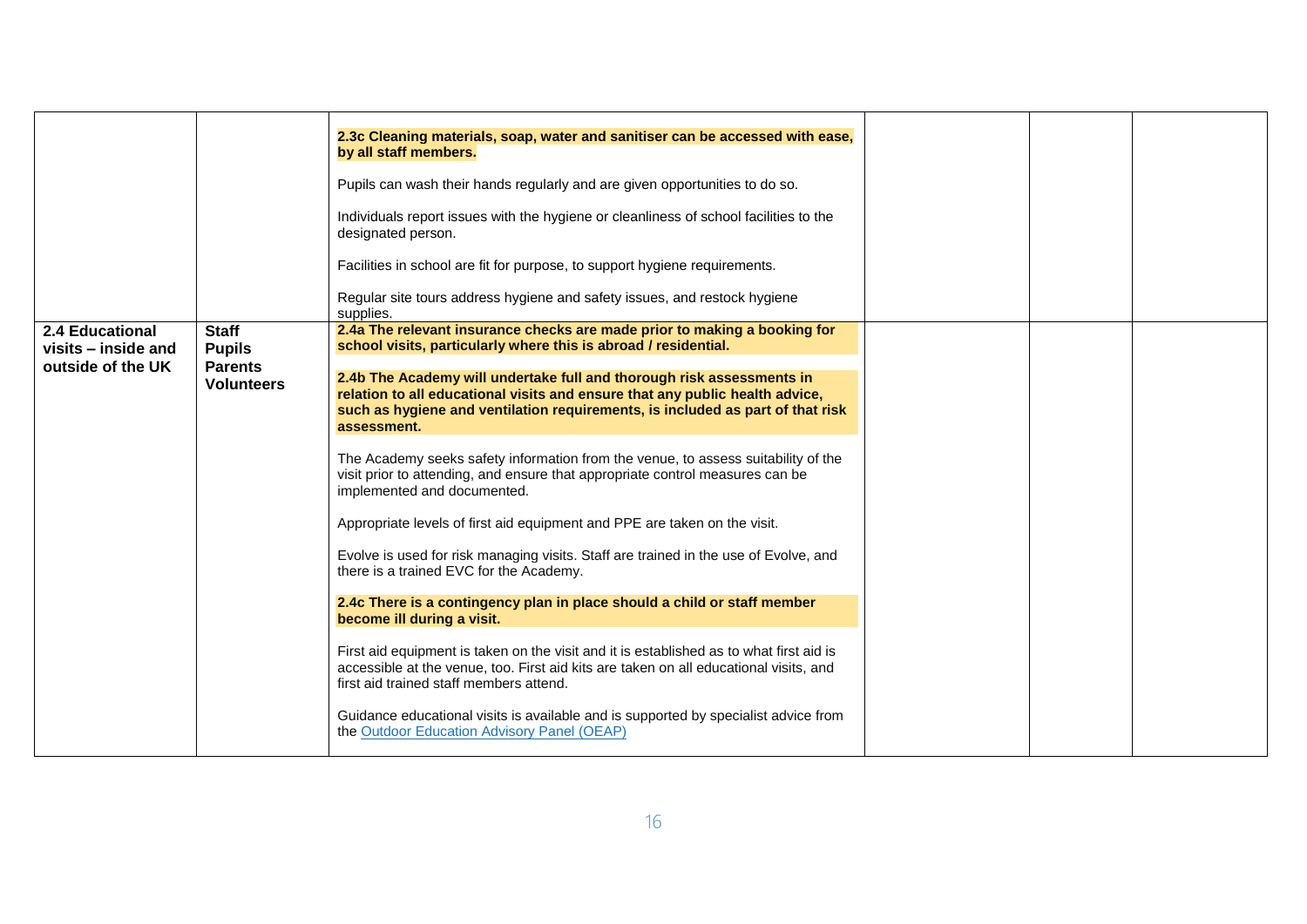| 2.4d There is a risk of infection associated with any water-based activity on<br>rivers, canals and freshwater docks, and also with the collection of<br>specimens from ditches, streams and ponds.                                                                                                                                                                         |  |  |
|-----------------------------------------------------------------------------------------------------------------------------------------------------------------------------------------------------------------------------------------------------------------------------------------------------------------------------------------------------------------------------|--|--|
| Further details on health considerations and actions to take before, during and after<br>the activity can be found in the OEAP guidance.                                                                                                                                                                                                                                    |  |  |
| Parents and carers made aware that if their child becomes ill following participation<br>in outdoor or water-based activities, the treating doctor should be made aware of<br>the child's participation in these activities. This is recorded on My Health and<br>Safety.                                                                                                   |  |  |
| Children should not swim in public swimming pools or participate in school<br>swimming lessons for 2 weeks after diarrhoea and vomiting has stopped.                                                                                                                                                                                                                        |  |  |
| 2.4e Educational visits to locations such as farms and zoos<br>There are a number of diseases that can be passed on to pupils and staff from<br>infected farm animals such as Shiga Toxin-producing Escherichia Coli (STEC)<br>(including E. coli 0157), campylobacter, salmonella and cryptosporidium. These can<br>cause serious illness, particularly in young children. |  |  |
| In order to protect their own health and that of their unborn child, those who are, or<br>may be, pregnant should be advised to avoid close contact with livestock animals<br>that are giving birth.                                                                                                                                                                        |  |  |
| People can become infected through direct contact with animals, contact with an<br>environment containing animal faeces or consuming contaminated food or drink.<br>The Academy follows hygiene recommendations such as:                                                                                                                                                    |  |  |
| Washing hands thoroughly with soap and water immediately after<br>contact with animals. Younger children are supervised for hand<br>washing                                                                                                                                                                                                                                 |  |  |
| Reminding children not to eat, drink or put fingers in their mouths<br>$\bullet$<br>except when in designated eating areas and after they have washed<br>and dried their hands thoroughly                                                                                                                                                                                   |  |  |
| Not using hand sanitiser as a substitute for handwashing with soap<br>and water                                                                                                                                                                                                                                                                                             |  |  |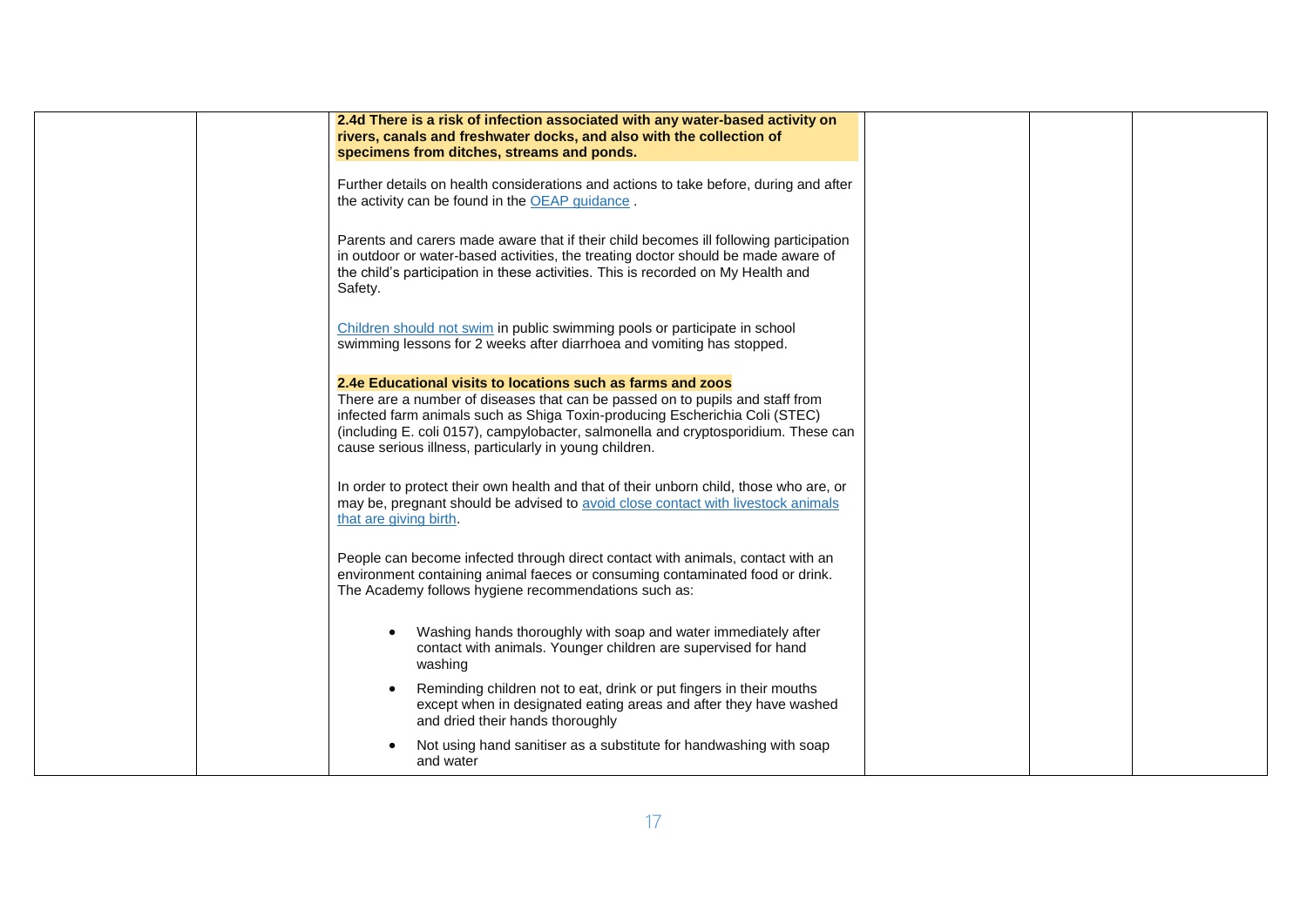|                                   |                                                   | Further information relating to visiting farms is available on the <b>Access to</b><br>Farms website.                                                                                                                                                                                                                                                                                                                                                                                                                                                                                                                                                                                                                                                                                                                                                       |  |
|-----------------------------------|---------------------------------------------------|-------------------------------------------------------------------------------------------------------------------------------------------------------------------------------------------------------------------------------------------------------------------------------------------------------------------------------------------------------------------------------------------------------------------------------------------------------------------------------------------------------------------------------------------------------------------------------------------------------------------------------------------------------------------------------------------------------------------------------------------------------------------------------------------------------------------------------------------------------------|--|
| 2.5 Pets and animal<br>management | <b>Staff</b><br><b>Children</b><br><b>Animals</b> | 2.5a Contact with animals can pose a risk of infection including gastro-<br>intestinal infection, fungal infections and parasites.<br>Pets on site are mature and toilet trained. A knowledgeable person is responsible<br>for the animal/s and the animal/s on site are fully risk assessed.<br>This individual abides by the Animal Welfare Act 2006, which places a duty on<br>animal owners to ensure their animal's welfare needs are met.<br>Risk management documentation details:<br>The types of animals allowed in the setting<br>$\bullet$<br>How to manage them and permitted behaviour whilst on the premises<br>٠<br>Where they can go and where they cannot go when in the setting<br>$\bullet$<br>Insurance liability of owners and handlers<br>$\bullet$<br>Control measures to manage the risks presented by animals on site<br>$\bullet$ |  |
|                                   |                                                   | 2.5b Specific advice for all pets on site is followed, ensuring:<br>Animals are always supervised when in contact with children<br>$\bullet$<br>Children and staff are advised to wash their hands with soap and<br>$\bullet$<br>water, for 20 seconds, immediately after handling animals<br>Animals have recommended treatments and immunisations, are<br>$\bullet$<br>regularly groomed (including claws trimmed) and checked for signs of<br>infection<br>Bedding is laundered regularly<br>$\bullet$<br>Feeding areas are kept clean and their food stored away from human<br>$\bullet$<br>food<br>Food that is not consumed within 20 minutes is taken away or covered<br>to prevent attracting pests                                                                                                                                                 |  |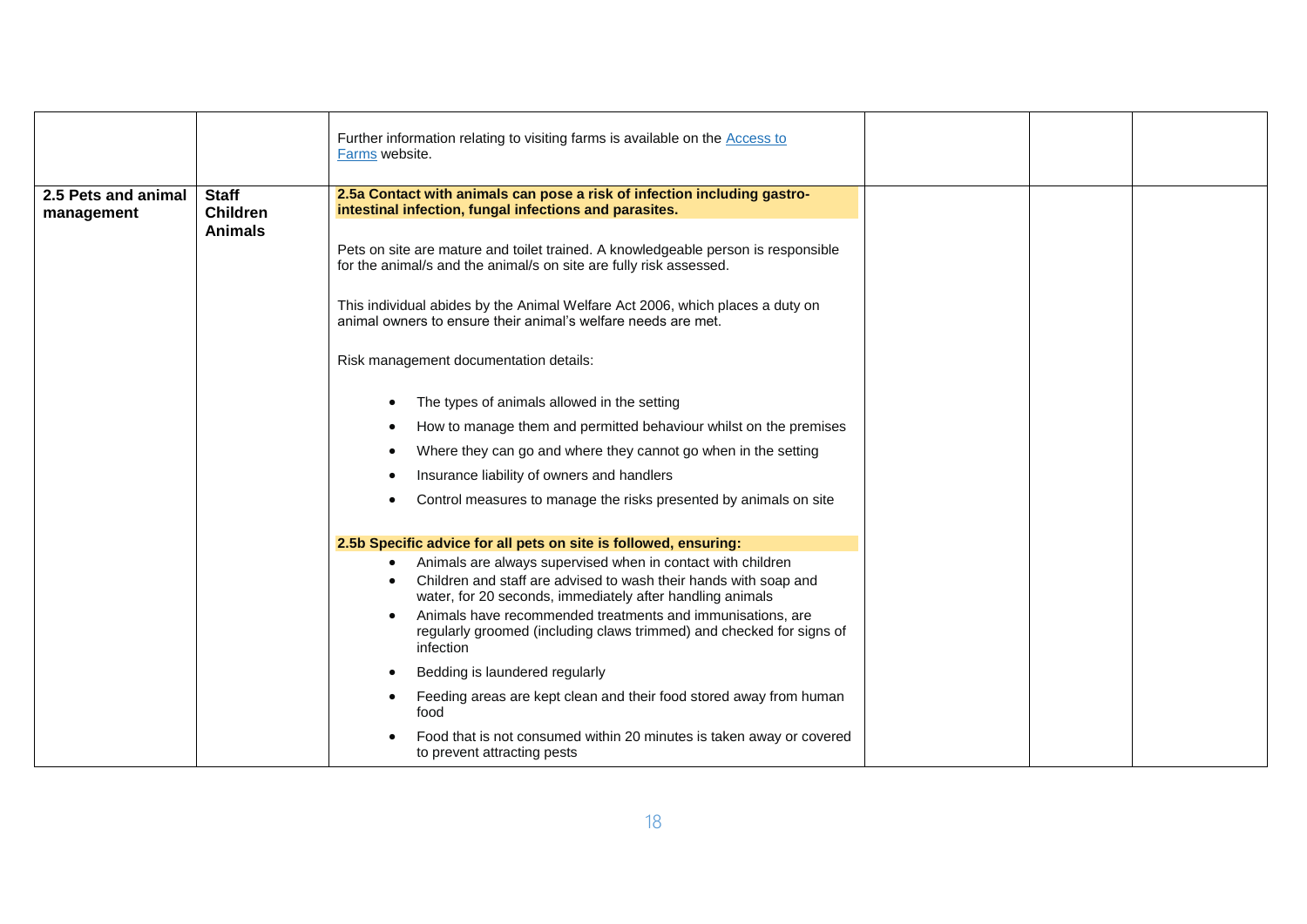|                                                                                     |                                                                                  | 2.5c There are some additional considerations for cats in education settings,<br>such as:                                                                                                                                                                                                                                                                                                                                                                                                                                                                                                                                                                                                                                                                                                                                                                                                         |  |  |
|-------------------------------------------------------------------------------------|----------------------------------------------------------------------------------|---------------------------------------------------------------------------------------------------------------------------------------------------------------------------------------------------------------------------------------------------------------------------------------------------------------------------------------------------------------------------------------------------------------------------------------------------------------------------------------------------------------------------------------------------------------------------------------------------------------------------------------------------------------------------------------------------------------------------------------------------------------------------------------------------------------------------------------------------------------------------------------------------|--|--|
|                                                                                     |                                                                                  | Cat litter trays should be cleaned daily wearing disposable gloves<br>Litter trays are not be placed near food preparation, storage or eating                                                                                                                                                                                                                                                                                                                                                                                                                                                                                                                                                                                                                                                                                                                                                     |  |  |
|                                                                                     |                                                                                  | areas                                                                                                                                                                                                                                                                                                                                                                                                                                                                                                                                                                                                                                                                                                                                                                                                                                                                                             |  |  |
|                                                                                     |                                                                                  | Hands are washed immediately after cleaning litter trays                                                                                                                                                                                                                                                                                                                                                                                                                                                                                                                                                                                                                                                                                                                                                                                                                                          |  |  |
|                                                                                     |                                                                                  | Pregnant staff do not clean litter trays due to a risk of toxoplasmosis                                                                                                                                                                                                                                                                                                                                                                                                                                                                                                                                                                                                                                                                                                                                                                                                                           |  |  |
|                                                                                     |                                                                                  | There is a full risk assessment in place and animal welfare plan.                                                                                                                                                                                                                                                                                                                                                                                                                                                                                                                                                                                                                                                                                                                                                                                                                                 |  |  |
|                                                                                     |                                                                                  | 2.5d Reptiles in education and childcare settings                                                                                                                                                                                                                                                                                                                                                                                                                                                                                                                                                                                                                                                                                                                                                                                                                                                 |  |  |
|                                                                                     |                                                                                  | Reptiles are not suitable as pets in education and childcare settings as all species<br>can carry salmonella which can cause serious illness.                                                                                                                                                                                                                                                                                                                                                                                                                                                                                                                                                                                                                                                                                                                                                     |  |  |
|                                                                                     |                                                                                  | Children under 5, those who are pregnant, the elderly and those with weaker<br>immune systems are particularly at risk from salmonella infection.                                                                                                                                                                                                                                                                                                                                                                                                                                                                                                                                                                                                                                                                                                                                                 |  |  |
| 2.6 Lettings using<br>the premises<br>Wraparound<br>providers using the<br>premises | <b>Staff</b><br><b>Pupils</b><br>Letting<br>attendees<br>Wraparound<br>attendees | 2.6a The Academy may hire out their premises for use by external bodies or<br>organisations, such as external coaches or after-school or holiday clubs or<br>activities. In doing so, the Academy ensures that they work with providers to<br>consider how they can operate within their wider protective measures and should<br>also have regard to any other relevant UKHSA and government guidance.<br>The Academy ensures that the organisation letting the room/building has<br>considered the relevant UKHSA/government guidance for their sector and have put<br>in place protective measures/infection control.<br>Where lettings of internal rooms and facilities are requested, the Academy ensures<br>that all infection control measures have been implemented to ensure that the risk of<br>transmission is not increased with particular reference to enhanced cleaning<br>regimes. |  |  |
|                                                                                     |                                                                                  | Where lettings are using outside areas for sporting activities the risk of interaction<br>with Academy premises is assessed.                                                                                                                                                                                                                                                                                                                                                                                                                                                                                                                                                                                                                                                                                                                                                                      |  |  |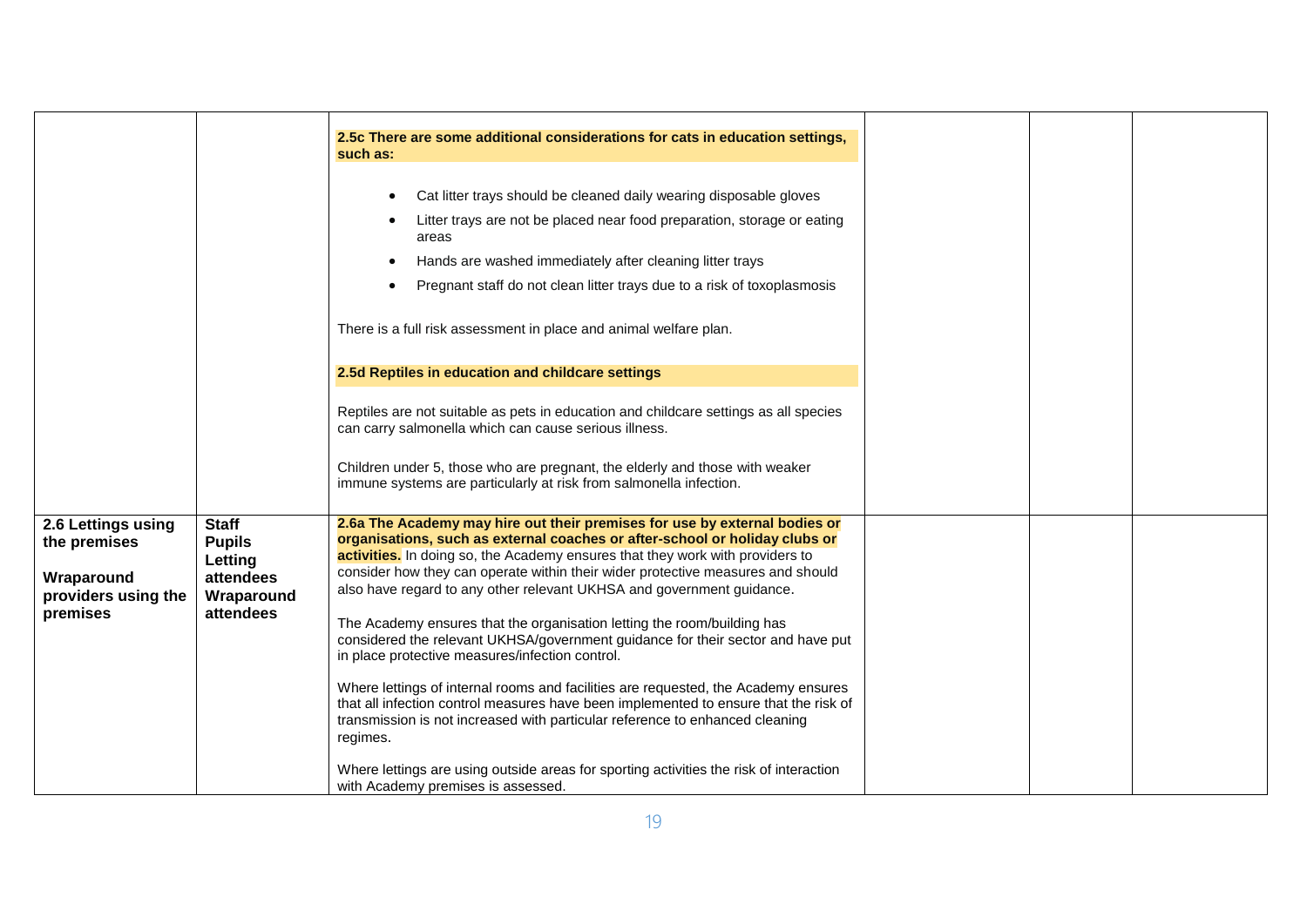|                                                      |                                        | All lettings follow the <i>guidance</i> in Health and Safety for Lettings, including carrying<br>out and recording the hazard exchange process and implementing specific risk<br>assessments.<br>Keyholders for lettings are staff, for insurance purposes, and to limit cross handling<br>of keys. |  |  |
|------------------------------------------------------|----------------------------------------|-----------------------------------------------------------------------------------------------------------------------------------------------------------------------------------------------------------------------------------------------------------------------------------------------------|--|--|
|                                                      |                                        | 2.6b Out of school activities and settings follow the same system of controls<br>detailed in this risk assessment.                                                                                                                                                                                  |  |  |
|                                                      |                                        | Where they are run by organisations outside of schools, the Academy agrees the<br>control measures to be implemented and ensures copies of risk assessments are<br>obtained.                                                                                                                        |  |  |
|                                                      |                                        | The system of controls includes:<br>Ensuring good hygiene for everyone<br>$\circ$                                                                                                                                                                                                                   |  |  |
|                                                      |                                        | Maintaining appropriate cleaning regimes, using standard products such<br>as detergents                                                                                                                                                                                                             |  |  |
|                                                      |                                        | Keeping occupied spaces well ventilated<br>$\circ$                                                                                                                                                                                                                                                  |  |  |
|                                                      |                                        | Following public health advice<br>$\circ$                                                                                                                                                                                                                                                           |  |  |
|                                                      |                                        | <b>First aid and care of individuals</b>                                                                                                                                                                                                                                                            |  |  |
| 3.1 Providing<br>intimate care -<br>staff supporting | <b>Staff</b><br><b>Pupils/students</b> | 3.1a There is an intimate care policy in place which staff have access to and<br>follow when intimate care is required. The safeguarding policy is also<br>adhered to.                                                                                                                              |  |  |
| pupils/students                                      |                                        | Care plan in place for pupils / individual risk assessment.                                                                                                                                                                                                                                         |  |  |
|                                                      |                                        | PPE to be worn should intimate care be required e.g. glove, face masks, eye<br>protection (if there is a risk of splashing).                                                                                                                                                                        |  |  |
|                                                      |                                        | Parents may be contacted to collect child/bring a change of clothes/support<br>changing in some instances. Main office to arrange this. Follow guidance in section<br>2.1 also.                                                                                                                     |  |  |
|                                                      |                                        | Facilities used for intimate care are cleaned with antibacterial agents following use.<br>Staff undertaking the cleaning wear PPE to do so.                                                                                                                                                         |  |  |
|                                                      |                                        | 3.1b Children in nappies have a designated changing area which is:                                                                                                                                                                                                                                  |  |  |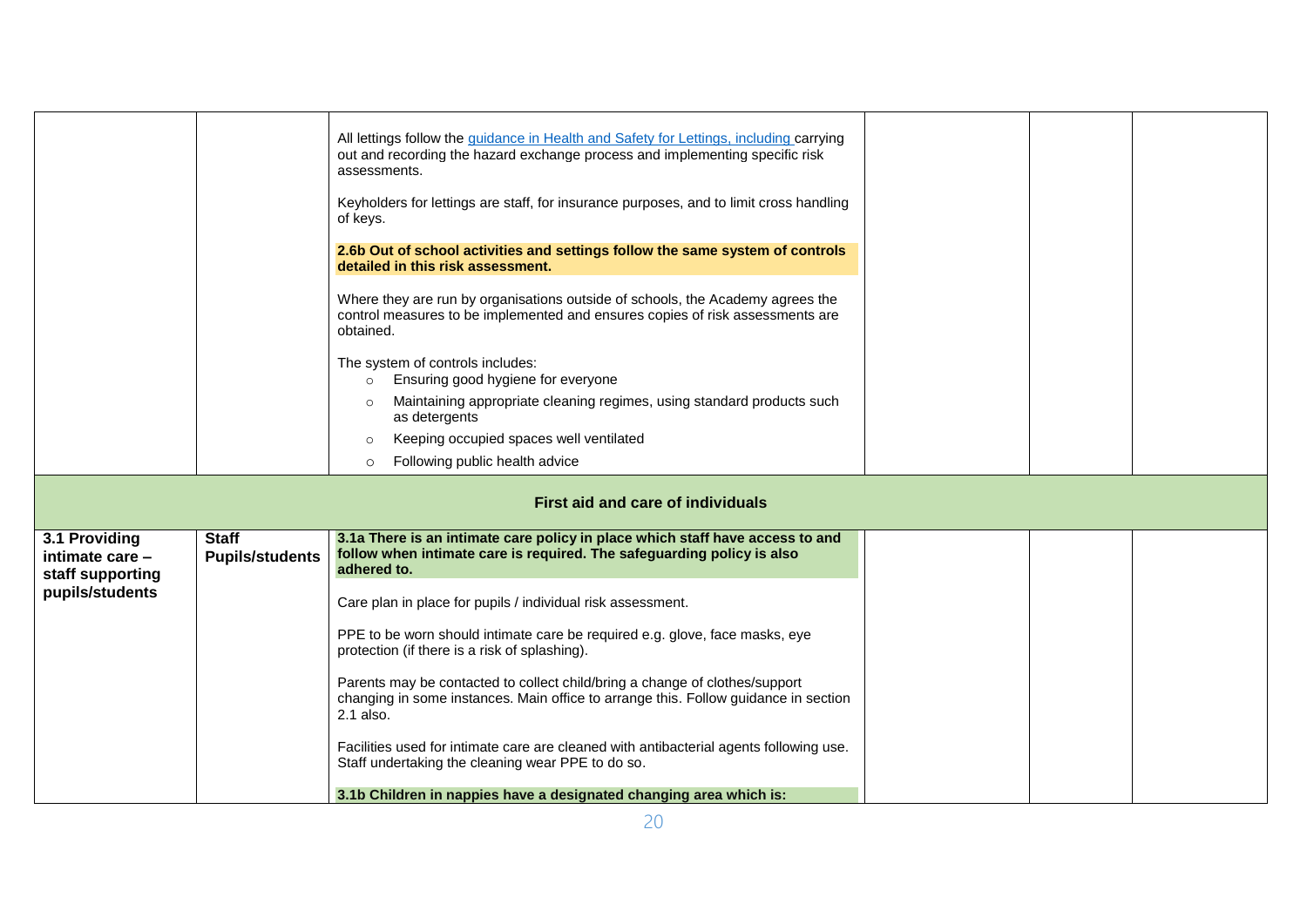|  | Away from play facilities and any area where food and/or drink is<br>prepared or consumed                                                                                                                                                                                      |  |  |
|--|--------------------------------------------------------------------------------------------------------------------------------------------------------------------------------------------------------------------------------------------------------------------------------|--|--|
|  | Next to appropriate hand washing facilities<br>$\bullet$                                                                                                                                                                                                                       |  |  |
|  | Staff wash and dry their hands after every nappy change, before handling another<br>child or leaving the nappy changing room.                                                                                                                                                  |  |  |
|  | Staff involved in managing nappies:                                                                                                                                                                                                                                            |  |  |
|  | Wrap soiled nappies in a plastic bag before disposal in the general<br>waste                                                                                                                                                                                                   |  |  |
|  | Clean children's skin with a disposable wipe (not flannels)                                                                                                                                                                                                                    |  |  |
|  | Label nappy creams and lotions with the child's name and do not<br>share with others                                                                                                                                                                                           |  |  |
|  | Wipe changing mats with soapy water or a mild detergent wipe after<br>$\bullet$<br>each use                                                                                                                                                                                    |  |  |
|  | Clean mats thoroughly with hot soapy water if visibly soiled and at the<br>end of each day                                                                                                                                                                                     |  |  |
|  | Check mats weekly for tears and discard if the cover is damaged<br>$\bullet$                                                                                                                                                                                                   |  |  |
|  | A designated sink for cleaning potties (not a hand wash basin) should be located in<br>the area where potties are used. Disposable gloves should be worn to flush<br>contents down the toilet. The potty should be washed in hot soapy water, dried and<br>stored upside down. |  |  |
|  | Hands washed using soap and warm water and dried after removing disposable<br>gloves.                                                                                                                                                                                          |  |  |
|  | 3.1c Children and young people who use continence aids are encouraged to<br>be as independent as possible.                                                                                                                                                                     |  |  |
|  | The principles of basic hygiene are applied by both children and staff involved in the<br>management of these aids.                                                                                                                                                            |  |  |
|  | Continence pads are changed in a designated area. Appropriate PPE (disposable<br>gloves and a disposable plastic apron) are worn and changed after every child.<br>Hand washing facilities are readily available.                                                              |  |  |
|  |                                                                                                                                                                                                                                                                                |  |  |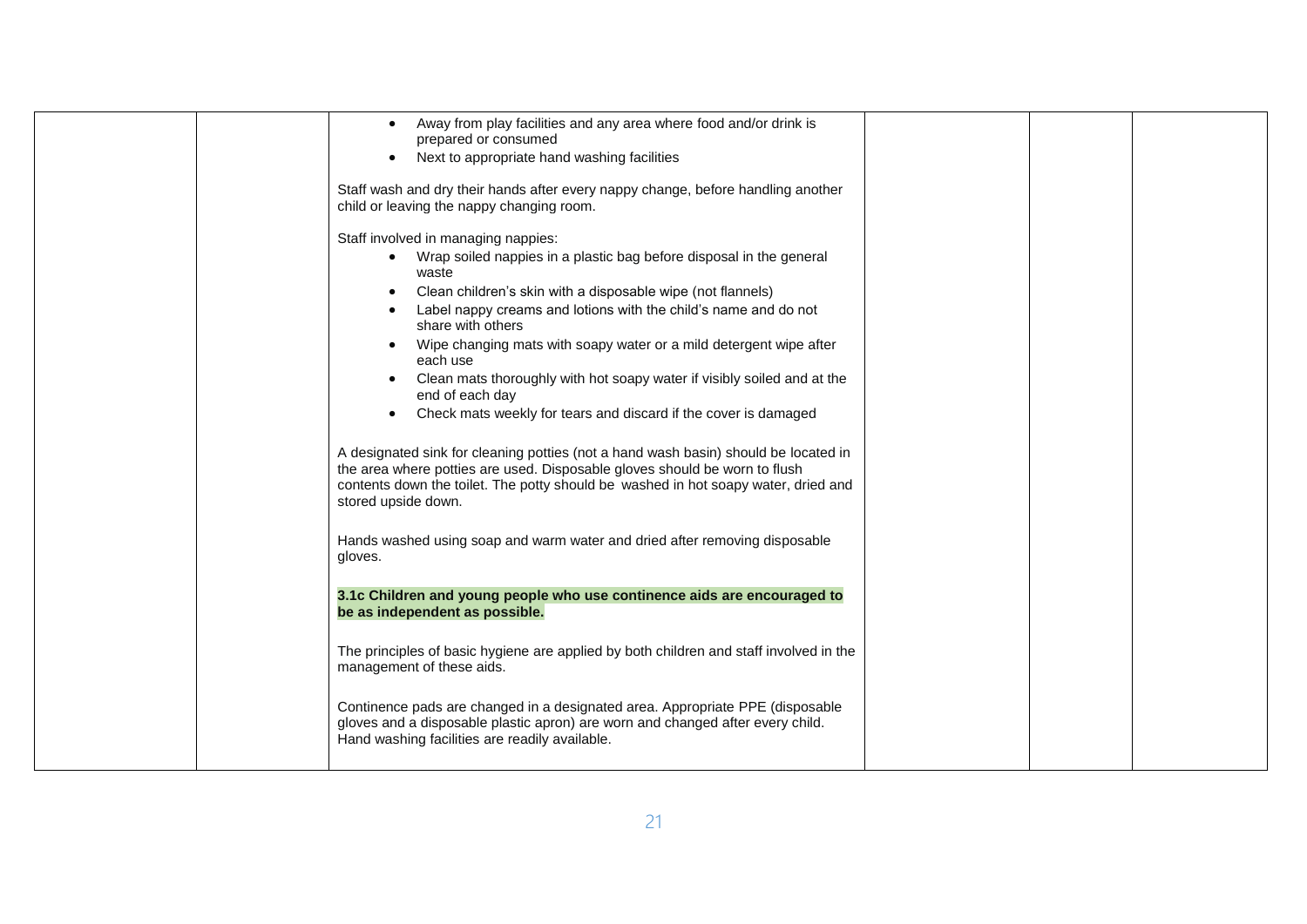| Although nappy waste is considered non-hazardous, in quantity it can sometimes be offensive<br>and cause handling problems. If the setting produces significant amounts of used nappies, it<br>will contact the local authority to discuss appropriate disposal arrangements.                                                                                                                                                                                                                                                                                                                                                                                                                                                                                                                                                                                                                                                                                                                                                                                                                                                                                                                                                                                                                                                                                                                                                                           |
|---------------------------------------------------------------------------------------------------------------------------------------------------------------------------------------------------------------------------------------------------------------------------------------------------------------------------------------------------------------------------------------------------------------------------------------------------------------------------------------------------------------------------------------------------------------------------------------------------------------------------------------------------------------------------------------------------------------------------------------------------------------------------------------------------------------------------------------------------------------------------------------------------------------------------------------------------------------------------------------------------------------------------------------------------------------------------------------------------------------------------------------------------------------------------------------------------------------------------------------------------------------------------------------------------------------------------------------------------------------------------------------------------------------------------------------------------------|
| 3.2a Staff wear protective gloves when providing first aid treatment<br><b>Pupils</b><br>Open wounds (especially on the hands) are covered<br><b>Volunteers</b><br><b>Visitors</b><br>Further PPE (masks, eye coverings) is worn where there is a risk of splashing or<br><b>Parents</b><br>where risk assessment deems necessary<br>PPE is stocked and checked regularly to ensure that it does not run out<br>PPE is of the appropriate British standard/grade/quality and is hypoallergenic, and<br>is disposable<br>Sterile plasters / bandages and other coverings are used<br>3.2b Medical waste is disposed of in accordance with the infection control<br>policy and this risk assessment<br>Access to medical / hazardous / sanitary waste bins is not permitted by children -<br>staff monitor this and ensure that it is inaccessible<br>Other hazardous waste is disposed of in accordance with the infection control policy<br>/ this risk assessment<br>3.2c Any spills are cleared in accordance with the relevant risk assessments,<br>the infection control policy and safety guidance<br>Disposable bowls are used for vomit<br>Materials to support with cleaning spills are stocked and assessed in accordance<br>with COSHH<br>Spill kits are readily available in the setting<br>PPE is used for clearing spills<br>3.2d If children are not well enough to remain in the Academy, parents /<br>carers collect the pupil/student. |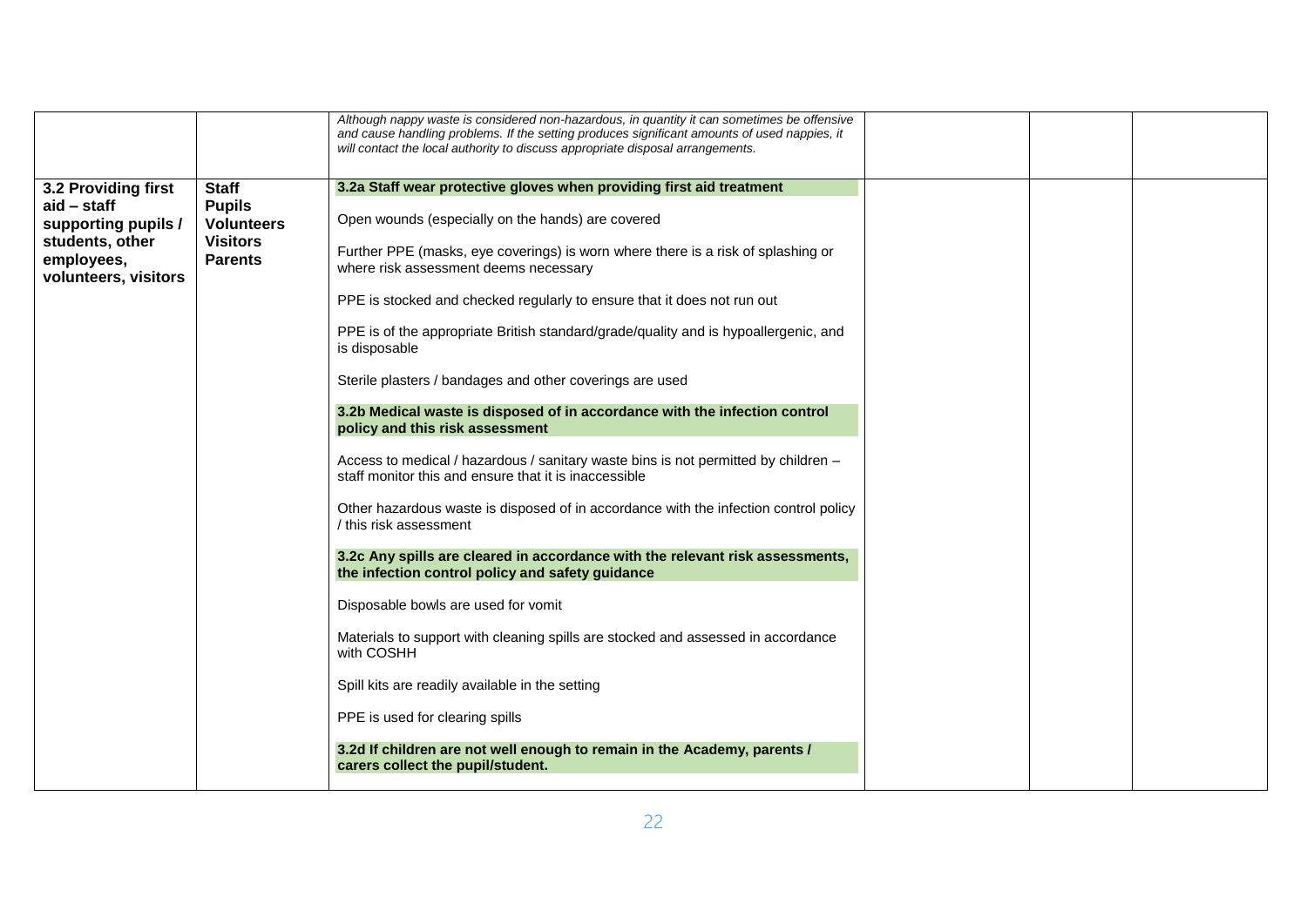| Where required they will be isolated in a room (where they can be suitably<br>monitored) i.e. the first aid room until collected. This room will be deep cleaned<br>afterwards.                                                                                         |  |
|-------------------------------------------------------------------------------------------------------------------------------------------------------------------------------------------------------------------------------------------------------------------------|--|
| Parents / carers are informed of the period of time that pupils need to be kept off<br>school for when they are ill, in accordance with the government's exclusion table<br>(see appendices).                                                                           |  |
| 3.2e Occupational safety and managing prevention of exposure to infection<br>(including needlestick or sharps injuries, and bites)                                                                                                                                      |  |
| Occasionally children, young people or staff may injure themselves with discarded<br>used hypodermic needles which they have found. If this happens then dispose of<br>the needle safely. This can be done by either contacting the local authority or<br>school nurse. |  |
| If someone pricks or scratches themselves with a used hypodermic needle or has a<br>bite which breaks the skin:                                                                                                                                                         |  |
| Wash the wound thoroughly with soap and warm running water<br>$\bullet$                                                                                                                                                                                                 |  |
| Cover the wound with a waterproof dressing<br>٠                                                                                                                                                                                                                         |  |
| Record it in the accident book and complete the accident form                                                                                                                                                                                                           |  |
| Seek immediate medical attention or advice from the local accident<br>and emergency department or occupational health provider                                                                                                                                          |  |
|                                                                                                                                                                                                                                                                         |  |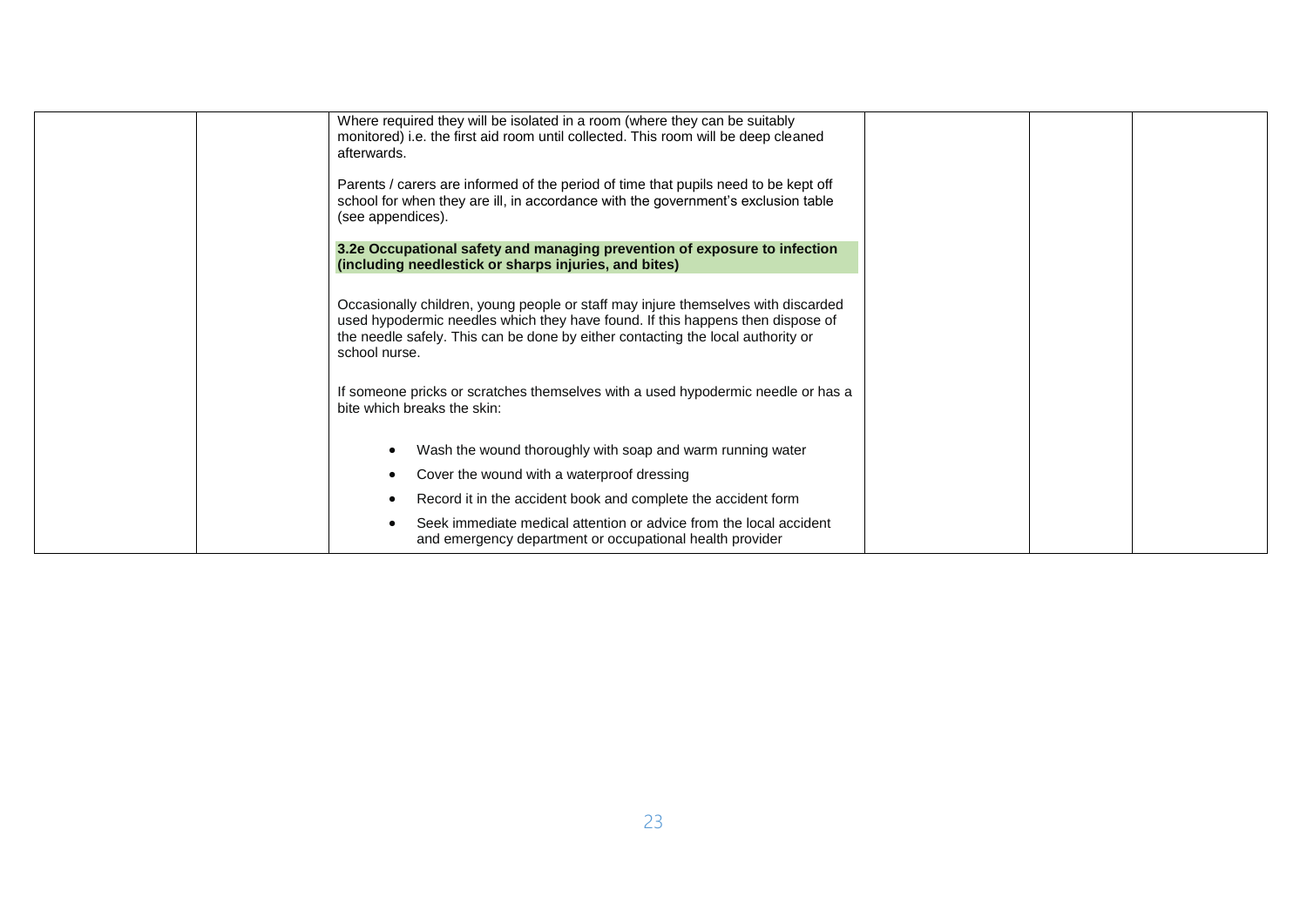| 3.3 Management of          | <b>Staff</b>  | 3.3a Cleaning blood and body fluid spills                                                                                                                                                                                            |  |  |
|----------------------------|---------------|--------------------------------------------------------------------------------------------------------------------------------------------------------------------------------------------------------------------------------------|--|--|
| blood and bodily<br>fluids | <b>Pupils</b> | Any spillages of blood, faeces, saliva, vomit, nasal and eye discharges are cleaned<br>immediately, wearing PPE. Use gloves and an apron if splashing is anticipated and<br>risk assess the need for eye protection.                 |  |  |
|                            |               | Spillages must be cleaned using a product which combines detergent and<br>disinfectant that is effective against both bacteria and viruses. Manufacturer's<br>guidance should always be followed.                                    |  |  |
|                            |               | Use disposable paper towels or cloths to clean up blood and body fluid spills. These<br>should be disposed of immediately and safely after use. A spillage kit should be<br>available for bodily fluids like blood, vomit and urine. |  |  |
|                            |               | Cleaning of any spillages must be done through the use of correct cleaning<br>materials, detailed in the infection control policy and appendices of this risk<br>assessment                                                          |  |  |
|                            |               | Refer to the cleaning section of this risk assessment also.                                                                                                                                                                          |  |  |
|                            |               | 3.3b Managing cuts, bites, nose bleeds                                                                                                                                                                                               |  |  |
|                            |               | Standard precautions are taken when dealing with any cuts/abrasions that involve a<br>break in the skin or body fluid spills.                                                                                                        |  |  |
|                            |               | There are nominated first aiders who are appropriately trained to manage issues<br>such as this.                                                                                                                                     |  |  |
|                            |               | Standard Infection Prevention and Control (SIPC) precautions are used for<br>everyone to reduce the risk of unknown (and known) disease transmission. These<br>include:                                                              |  |  |
|                            |               | Wearing gloves when in contact with any accident or injury (washing<br>grazes, dressing wounds, cleaning up blood after an incident) and<br>wearing a disposable plastic apron                                                       |  |  |
|                            |               | Carefully cleaning the wound under running water or using a<br>$\bullet$<br>disposable container with water and wipes; carefully dab dry                                                                                             |  |  |
|                            |               | Covering all exposed cuts and grazes with waterproof plasters                                                                                                                                                                        |  |  |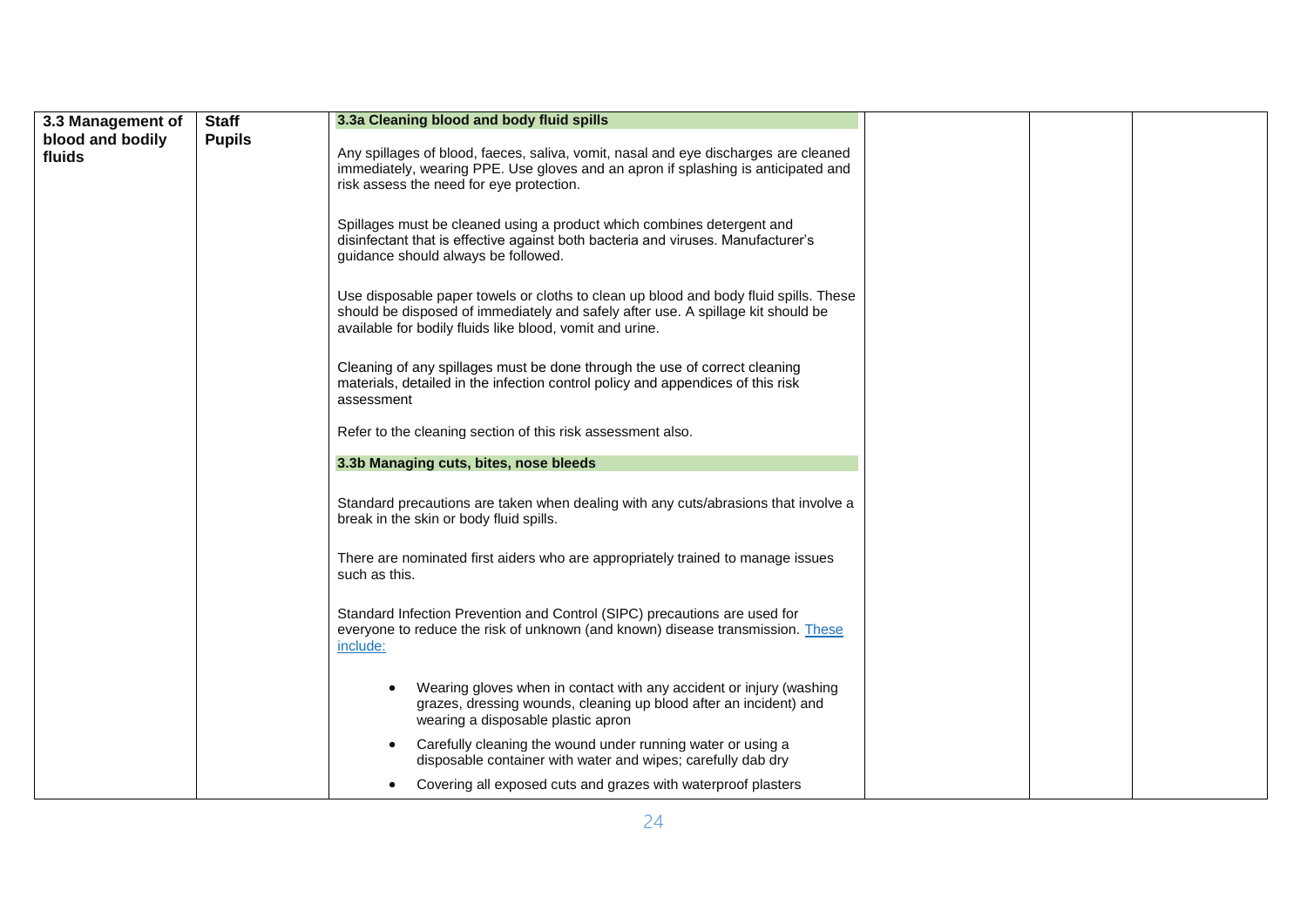|                         |                                                                                      | Keep the dressing clean by changing it as often as is necessary<br>$\bullet$<br>Managing all spillages of blood or body fluids<br>$\bullet$<br>If someone suffers a bite, scratch or puncture injury that may have introduced<br>someone else's blood or experiences a splash of blood to the eye, area of broken<br>skin or mouth, rinse well with water and seek medical advice immediately.                                                                                                                                                                                                                                                                                                                                                                                                                                                                                                                                                                                                                                                                                                                                                                                                                                                                      |  |  |
|-------------------------|--------------------------------------------------------------------------------------|---------------------------------------------------------------------------------------------------------------------------------------------------------------------------------------------------------------------------------------------------------------------------------------------------------------------------------------------------------------------------------------------------------------------------------------------------------------------------------------------------------------------------------------------------------------------------------------------------------------------------------------------------------------------------------------------------------------------------------------------------------------------------------------------------------------------------------------------------------------------------------------------------------------------------------------------------------------------------------------------------------------------------------------------------------------------------------------------------------------------------------------------------------------------------------------------------------------------------------------------------------------------|--|--|
| 3.4 Waste<br>management | <b>Staff</b><br><b>Pupils</b><br><b>Visitors</b><br>Waste<br>management<br>companies | 3.4a Safe management of waste<br>The Academy ensures that waste produce is dealt with by, as relevant to the type of<br>waste, a licensed waste management company. Follow the infection control policy<br>and associated risk assessments.<br>Any used PPE is placed in a refuse bag and disposed of as normal domestic<br>waste. PPE should not be put in a recycling bin or dropped as litter. Wear<br>appropriate PPE during cleaning and disposal. Hands must be washed with soap<br>and water for at least 20 seconds after PPE has been removed.<br>Change gloves before proceeding to take the waste to the correct receptacle due to<br>the risk of transference to touch points such as door handles.<br>Those wearing PPE are trained in how to remove it safely.<br>See Appendix A.<br>3.4b Waste segregation<br>All wastes produced must be placed in appropriately coloured / labelled bag. Each<br>bag must be filled to no more than two thirds capacity.<br>Each bag must be securely fastened with adhesive tape or plastic security grips to<br>prevent risks of spillage of contents.<br>Ensure waste is appropriately stored and not accessible to others whilst waiting<br>collection. Waste to be stored safely and kept away from children. |  |  |
|                         |                                                                                      | Bins to be sanitised regularly / have pedals.                                                                                                                                                                                                                                                                                                                                                                                                                                                                                                                                                                                                                                                                                                                                                                                                                                                                                                                                                                                                                                                                                                                                                                                                                       |  |  |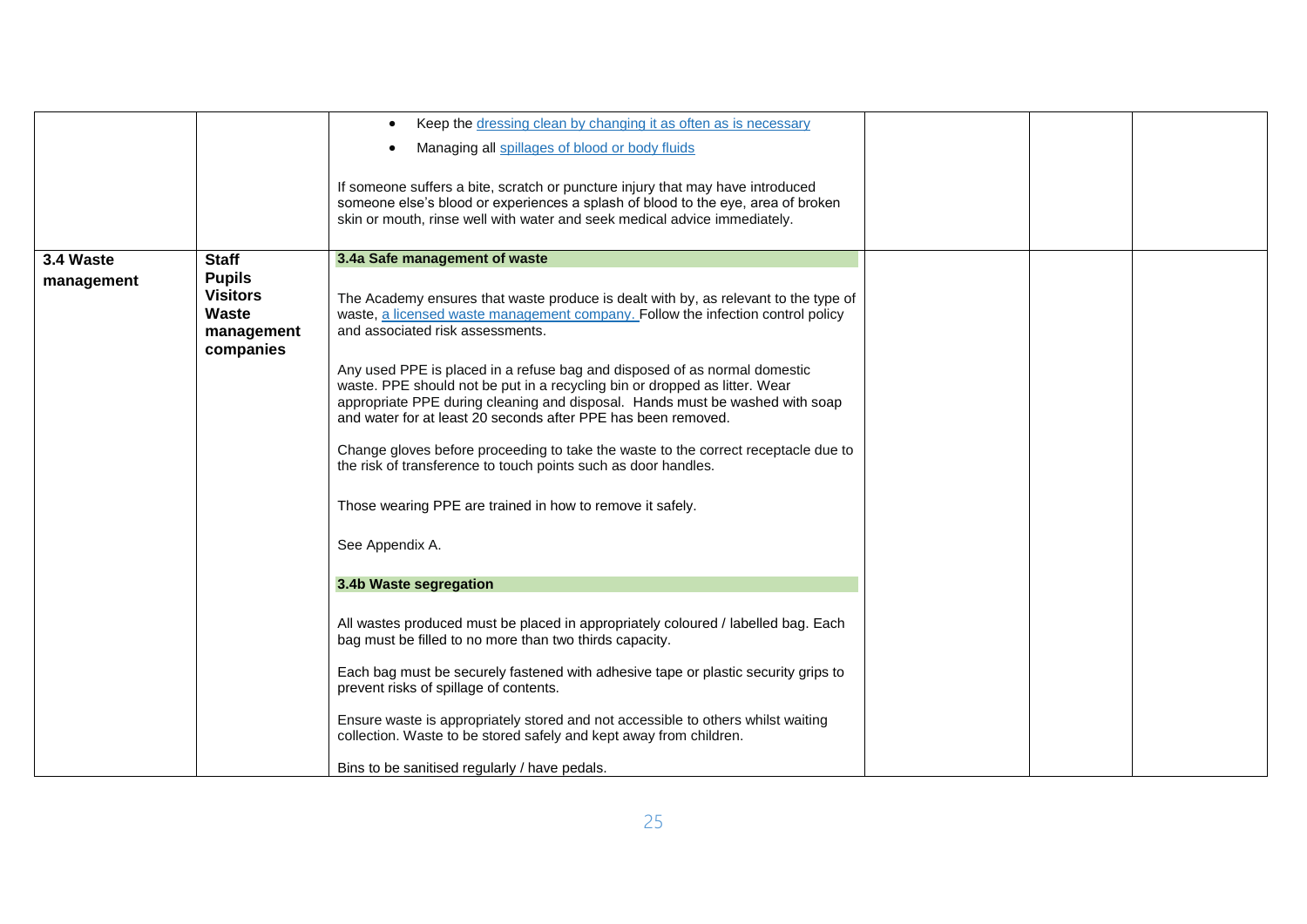| 3.5 Support for | <b>Staff</b>  | 3.5a PPE is worn by staff, where required, to enable them to safely provide                                                                                                                                                                |
|-----------------|---------------|--------------------------------------------------------------------------------------------------------------------------------------------------------------------------------------------------------------------------------------------|
| physical needs  | <b>Pupils</b> | support, in accordance with the child's individual needs.                                                                                                                                                                                  |
|                 |               | The PPE will be dependent on the nature of the support provided and the risk<br>assessment for the child.                                                                                                                                  |
|                 |               | Once completed, all disposable protective equipment is disposed of and hands<br>should be thoroughly washed by the staff member and child for at least 20 seconds<br>after PPE has been removed. Non-disposable PPE is cleaned thoroughly. |
|                 |               | 3.5b Individual risk assessments are provided according to the needs of the<br>individual.                                                                                                                                                 |
|                 |               | The Academy's procedures and risk assessments for delivering care of this nature<br>are reviewed regularly.                                                                                                                                |
|                 |               | There are policies in place for supporting children with medical conditions, which<br>can be accessed via the website.                                                                                                                     |
|                 |               | Staff are adequately trained in providing this support.                                                                                                                                                                                    |
|                 |               | Wherever possible, staff to encourage children to undertake self-care and staff<br>supervise as necessary in accordance with safeguarding and intimate care policies.                                                                      |
|                 |               | The Academy follows the guidance provided on supporting pupils at school with<br>medical conditions.                                                                                                                                       |
|                 |               | 3.5c Staff wash hands thoroughly before and after supporting a child.                                                                                                                                                                      |
|                 |               | Enable regular sanitisation of mobility aids and other such resources, such as<br>walkers.                                                                                                                                                 |
|                 |               | Care to be undertaken in a facility which is local to handwashing facilities, or should<br>as a minimum provide sanitiser which the staff member will use before accessing<br>handwashing facilities.                                      |
|                 |               | The area in which the care has been undertaken to be sanitised following use.                                                                                                                                                              |
|                 |               | Waste to be disposed of in accordance with the infection control policy and risk<br>assessments.                                                                                                                                           |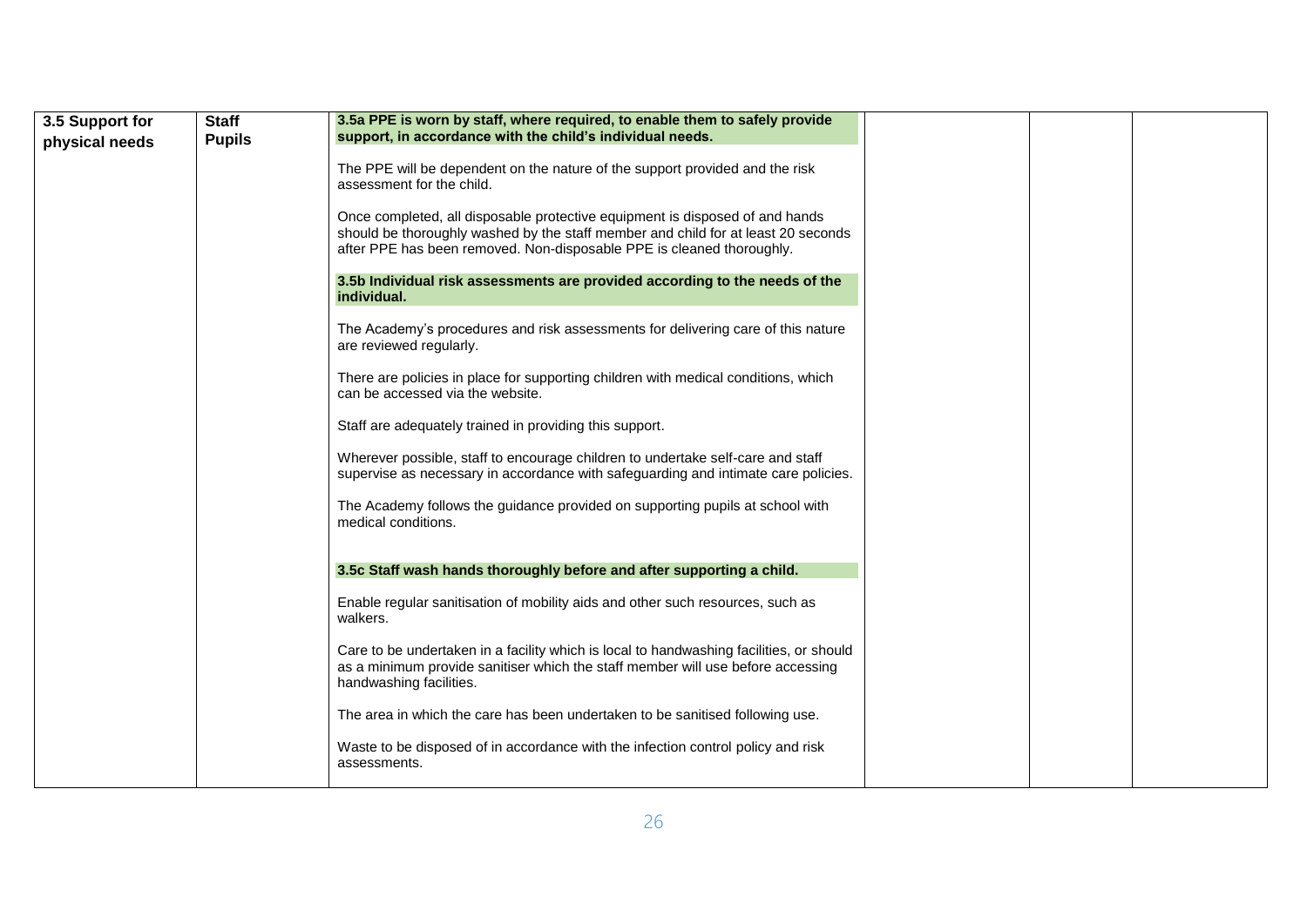| 3.6 Aerosol<br>generating<br>procedures risk the<br>transfer of<br><b>infections</b> | <b>Staff</b><br><b>Children</b><br><b>Parents</b>                       | (For academies who support children who require AGPs).<br>Standard PPE includes eye and face protection, apron and gloves to protect<br>against the splashing or spraying of blood and bodily fluids.<br>The room in which AGPs take place is ventilated to reduce the risk of transmission.<br>Staff supporting with AGPs are fully trained.<br>AGPs will take place in a designated room and will be deep cleaned on a regular<br>basis and after each procedure.<br>If someone is performing an AGP on an individual who is suspected of being<br>infectious with a respiratory agent (for example RSV or COVID-19) additional<br>airborne personal protective equipment (PPE) should be used, including an FFP3<br>respirator or equivalent.<br>There is a designated risk assessment in place for AGPs. |  |  |  |
|--------------------------------------------------------------------------------------|-------------------------------------------------------------------------|--------------------------------------------------------------------------------------------------------------------------------------------------------------------------------------------------------------------------------------------------------------------------------------------------------------------------------------------------------------------------------------------------------------------------------------------------------------------------------------------------------------------------------------------------------------------------------------------------------------------------------------------------------------------------------------------------------------------------------------------------------------------------------------------------------------|--|--|--|
|                                                                                      | <b>Cleaning and hygiene</b>                                             |                                                                                                                                                                                                                                                                                                                                                                                                                                                                                                                                                                                                                                                                                                                                                                                                              |  |  |  |
| 4.1 Staff and child<br>adherence to good<br>hygiene practices                        | <b>Staff</b><br><b>Children</b><br><b>Visitors</b><br><b>Volunteers</b> | 4.1a Hand hygiene<br>Signage used in toilets to remind staff and pupils to wash their hands to prevent the<br>spread of germs.<br>Pupils are taught about the importance of washing their hands, and techniques to<br>do so. Posters displayed in prominent places as a reminder.<br>Hands are washed with soap at key times throughout the day including:<br>Before and after personal contact<br>Following cleaning activities<br>Before handling food                                                                                                                                                                                                                                                                                                                                                     |  |  |  |
|                                                                                      |                                                                         | Before eating or drinking<br>Before taking medication<br>Before inserting contact lenses<br>After contact with body fluids<br>After removing gloves<br>Whenever hands are visibly dirty                                                                                                                                                                                                                                                                                                                                                                                                                                                                                                                                                                                                                      |  |  |  |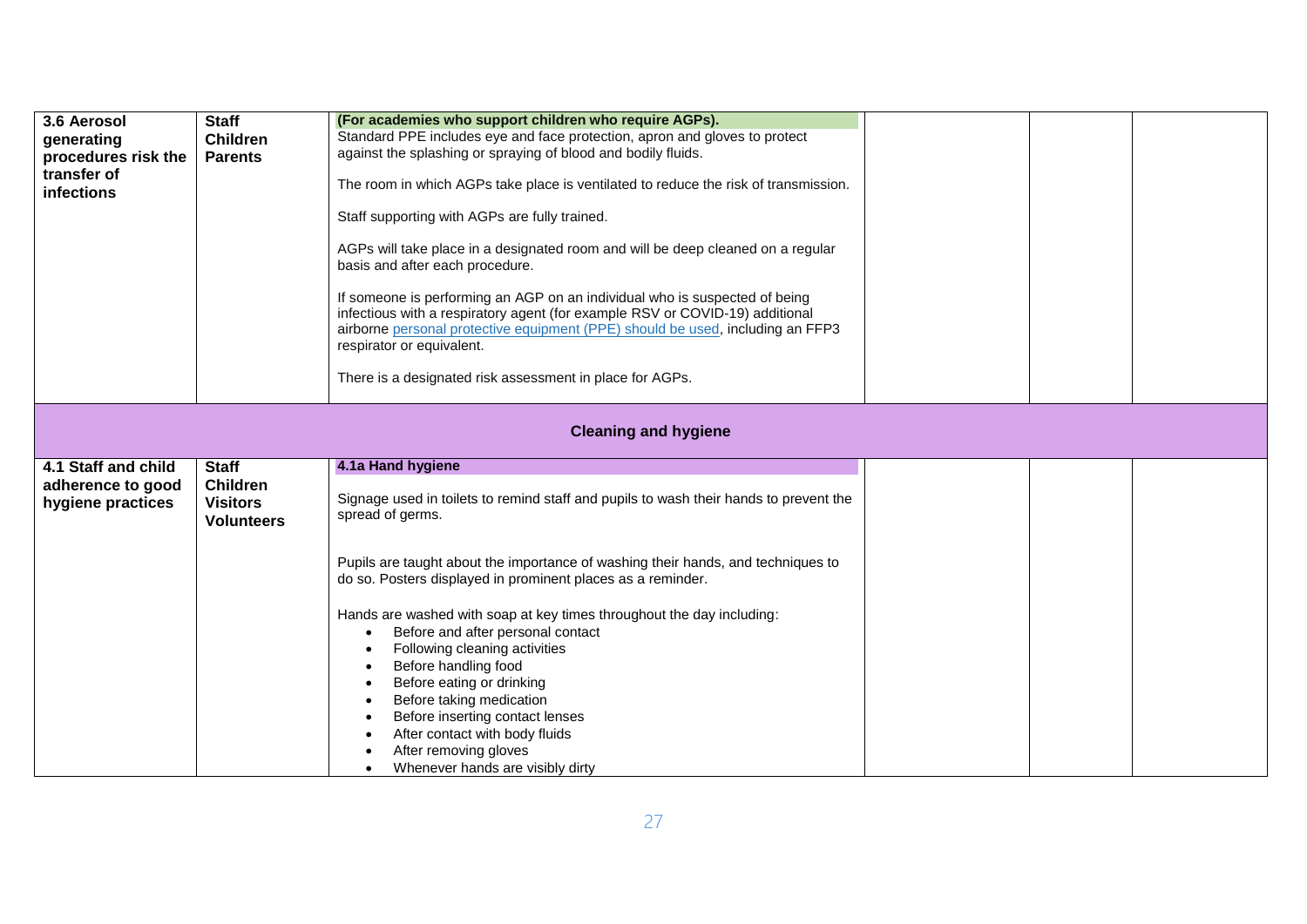| After any activity or contact that contaminates the hands including using<br>the toilet, coughing, sneezing, handling waste etc. even if gloves have<br>been worn                                                                                                                  |  |  |
|------------------------------------------------------------------------------------------------------------------------------------------------------------------------------------------------------------------------------------------------------------------------------------|--|--|
| Hands washed with soap before (where required) and after activities such as forest<br>school, art, DT and cooking.                                                                                                                                                                 |  |  |
| Anti-bacterial soap is available in all toilets and catering facilities, topped up at<br>regular intervals (daily checks). In the absence of immediate access to hand<br>washing facilities, alcohol hand sanitiser is available for use and is regularly stocked<br>and topped up |  |  |
| Hand sanitisers are available for use                                                                                                                                                                                                                                              |  |  |
| Staff trained in putting on and taking off PPE correctly                                                                                                                                                                                                                           |  |  |
| Staff wash hands after removing gloves                                                                                                                                                                                                                                             |  |  |
| Children using sanitiser to be supervised and any spillages to be signed (where<br>appropriate) and cleaned.                                                                                                                                                                       |  |  |
| 4.2a Respiratory hygiene                                                                                                                                                                                                                                                           |  |  |
| Catch it, bin it, kill it guidance is followed. Children are taught about good hygiene.<br>Tissues and lidded bins are provided in the building                                                                                                                                    |  |  |
| Tissues are topped up regularly.                                                                                                                                                                                                                                                   |  |  |
| Bins are emptied daily.                                                                                                                                                                                                                                                            |  |  |
| 4.1c Sharing resources / work areas                                                                                                                                                                                                                                                |  |  |
| Hot desking is minimised, as is the sharing of other resources around the Academy                                                                                                                                                                                                  |  |  |
| Shared resources and equipment are sanitised regularly.                                                                                                                                                                                                                            |  |  |
| Children and staff use their own resources                                                                                                                                                                                                                                         |  |  |
| Classrooms and offices / other work areas kept clean and tidy, cleanliness<br>monitored by department staff. Touch points are cleaned by staff throughout the<br>day, with antibacterial agents                                                                                    |  |  |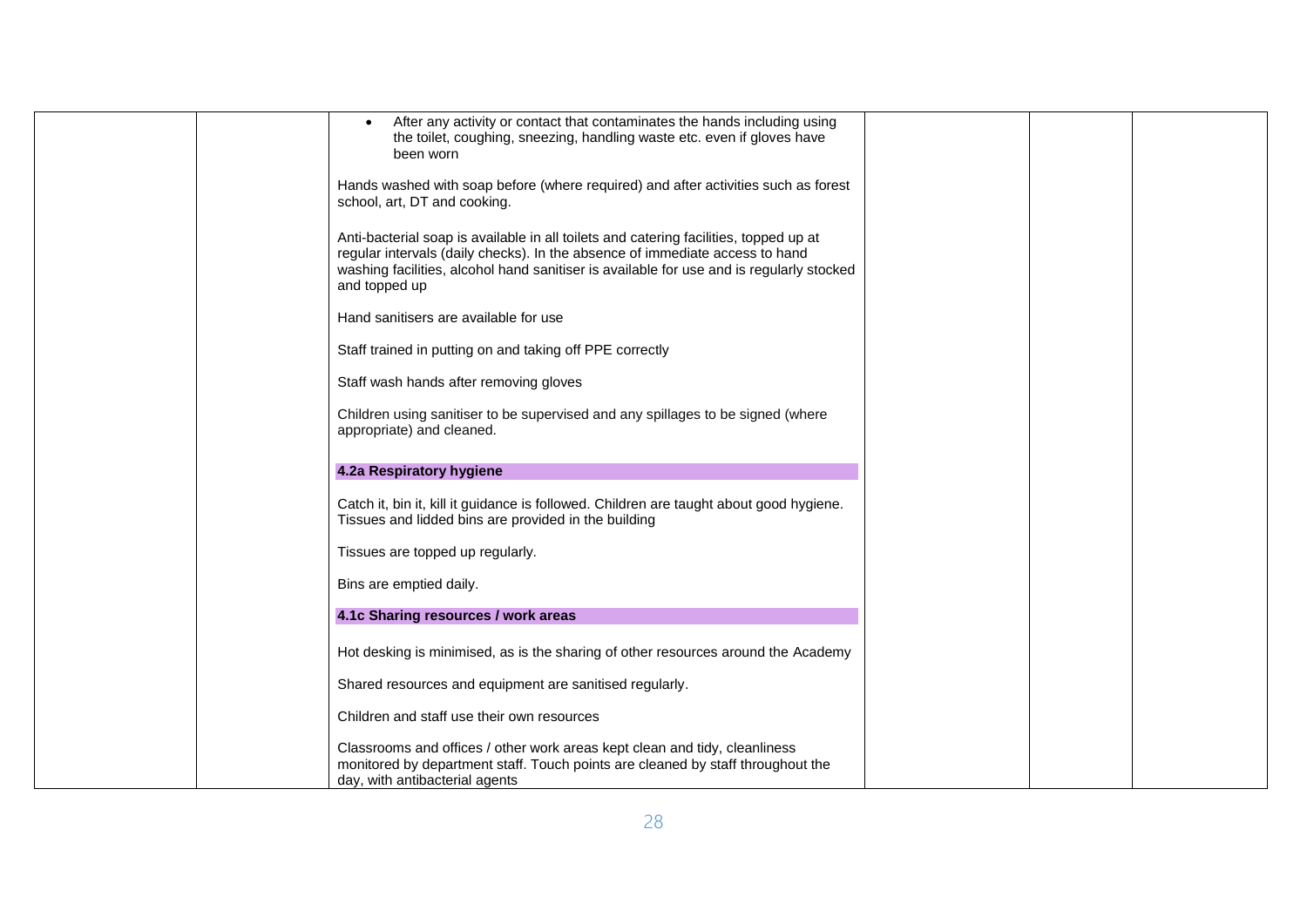|                                                          |                                                  | Resources which have the potential to have been contaminated are taken out of<br>use and cleaned using antibacterial agents and those undertaking cleaning wear<br><b>PPE</b><br>Resources which cannot sufficiently be cleaned will either be steamed or disposed<br>of appropriately<br>Shared desks and resources are cleaned before / after use<br>Shared areas and touch points are sanitised regularly e.g. toilets, staff room,<br>kitchenette, reprographics rooms, signing in points<br>4.1d Cleaning areas known to have housed an infectious person<br>Academy areas which are known to have housed staff/pupils/visitors with infections<br>should be cleaned with antibacterial agents after use e.g. first aid room<br>This will be undertaken in accordance with the infection control policy<br>Staff wear appropriate PPE whilst cleaning (gloves, apron, eye protection if there is<br>a risk of splashing) and follow the designated processes for PPE removal and<br>disposal |  |  |
|----------------------------------------------------------|--------------------------------------------------|---------------------------------------------------------------------------------------------------------------------------------------------------------------------------------------------------------------------------------------------------------------------------------------------------------------------------------------------------------------------------------------------------------------------------------------------------------------------------------------------------------------------------------------------------------------------------------------------------------------------------------------------------------------------------------------------------------------------------------------------------------------------------------------------------------------------------------------------------------------------------------------------------------------------------------------------------------------------------------------------------|--|--|
|                                                          |                                                  |                                                                                                                                                                                                                                                                                                                                                                                                                                                                                                                                                                                                                                                                                                                                                                                                                                                                                                                                                                                                   |  |  |
| 4.2 Cleaning of the<br>site by Hi Spec<br>cleaning staff | <b>Staff</b><br><b>Pupils</b><br><b>Visitors</b> | <b>4.2a Cleaning standards</b><br>Cleanliness of the Academy is to be kept to high standards by cleaning staff. The<br>Academy is audited regularly by the cleaning contract manager / cleaning<br>supervisor.<br>Appropriate cleaning products to be used for each area with extra care being taken<br>in high risk areas such as toilets, medical areas, kitchens, touch points.<br>Cleaning staff have a specification to adhere to, paying particular attention to high<br>risk areas which could cause the spread of infection such as toilets, bannisters,<br>door handles and pupil tables.<br>Cleanliness of the kitchen to be upheld by the catering staff with interim deep<br>cleans to be carried out throughout the year. The nature of the cleaning and                                                                                                                                                                                                                             |  |  |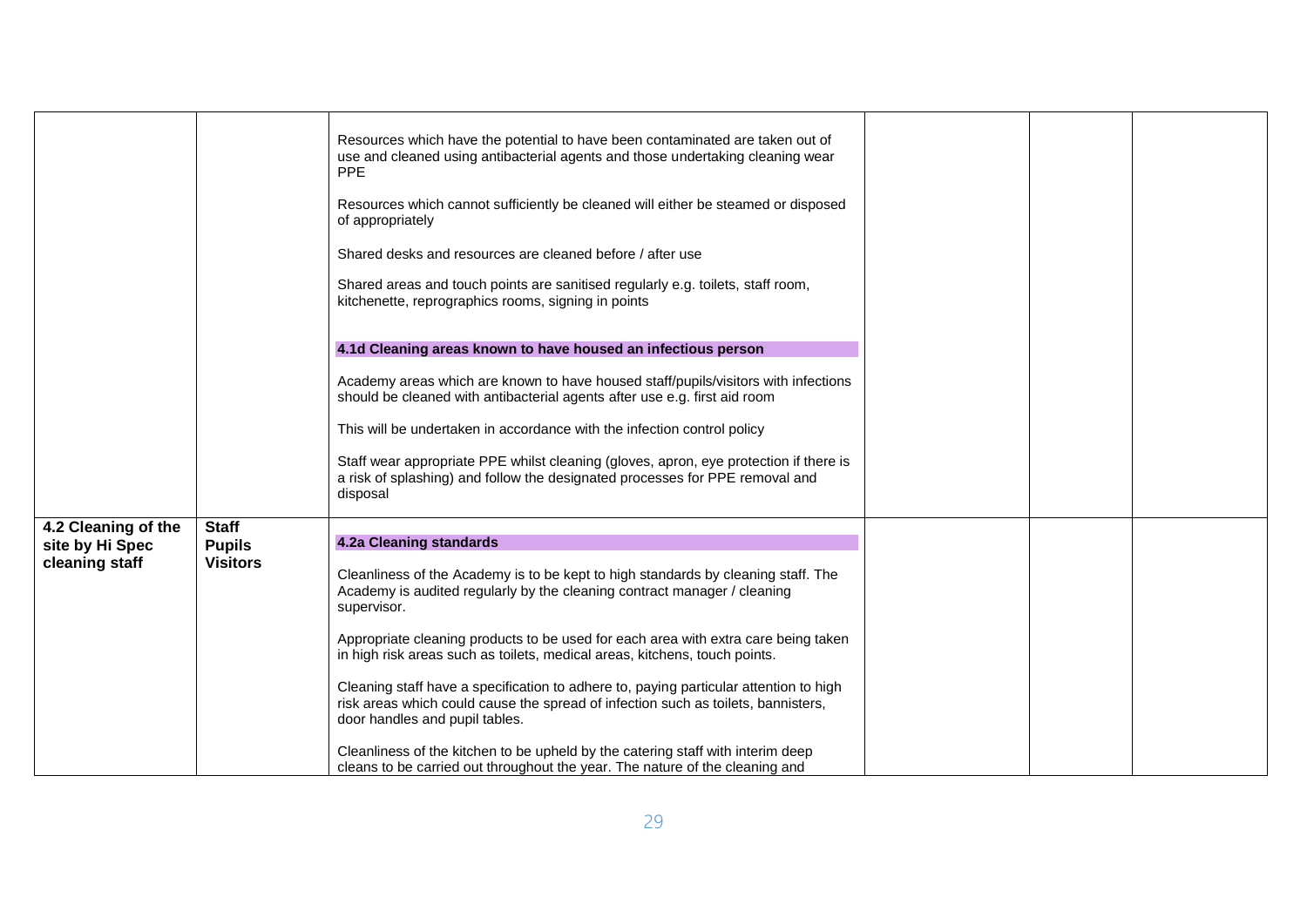|  | materials used are determined by the catering service provider / staff in accordance<br>with environmental hygiene requirements.                                                                                                                                                                                                                                                          |  |  |
|--|-------------------------------------------------------------------------------------------------------------------------------------------------------------------------------------------------------------------------------------------------------------------------------------------------------------------------------------------------------------------------------------------|--|--|
|  | Offices and classrooms are to be kept clean and tidy, cleanliness is monitored by all<br>staff.                                                                                                                                                                                                                                                                                           |  |  |
|  | The cleaning schedule ensures more frequent cleaning of all rooms / shared areas,<br>surfaces that are frequently touched, toilets are cleaned regularly and pupils are<br>encouraged to clean their hands thoroughly after using the toilets. All touch points<br>and shared areas will be thoroughly cleaned at the start/end of each day using anti-<br>bacterial agents / detergents. |  |  |
|  | The Academy will be deep cleaned during holiday periods and following infection<br>outbreaks in the setting. Areas are taken out of use as required.                                                                                                                                                                                                                                      |  |  |
|  | Frequently touched surfaces should be wiped down twice a day, and one of these is<br>at the beginning or the end of the working day where there has been an outbreak.                                                                                                                                                                                                                     |  |  |
|  | Cleaning is more frequent depending on the number of people using the space,<br>whether they are entering and exiting the setting and access to handwashing and<br>hand-sanitising facilities.                                                                                                                                                                                            |  |  |
|  | Surfaces are sanitised following coughs / sneezes and hands are washed for 20<br>seconds                                                                                                                                                                                                                                                                                                  |  |  |
|  | Avoid creating splashing and spray when cleaning. Use dispensers which help to<br>avoid this                                                                                                                                                                                                                                                                                              |  |  |
|  | When items cannot be cleaned or laundered using detergents e.g. soft items, these<br>should be steam cleaned or disposed of                                                                                                                                                                                                                                                               |  |  |
|  | <b>4.2b Cleaning products</b>                                                                                                                                                                                                                                                                                                                                                             |  |  |
|  | COSHH is produced to support the safe use of the products. Cleaning is<br>undertaken in accordance with the relevant risk assessments and specifications.                                                                                                                                                                                                                                 |  |  |
|  | Cleaning equipment for different areas must be stored separately to avoid cross<br>contamination.                                                                                                                                                                                                                                                                                         |  |  |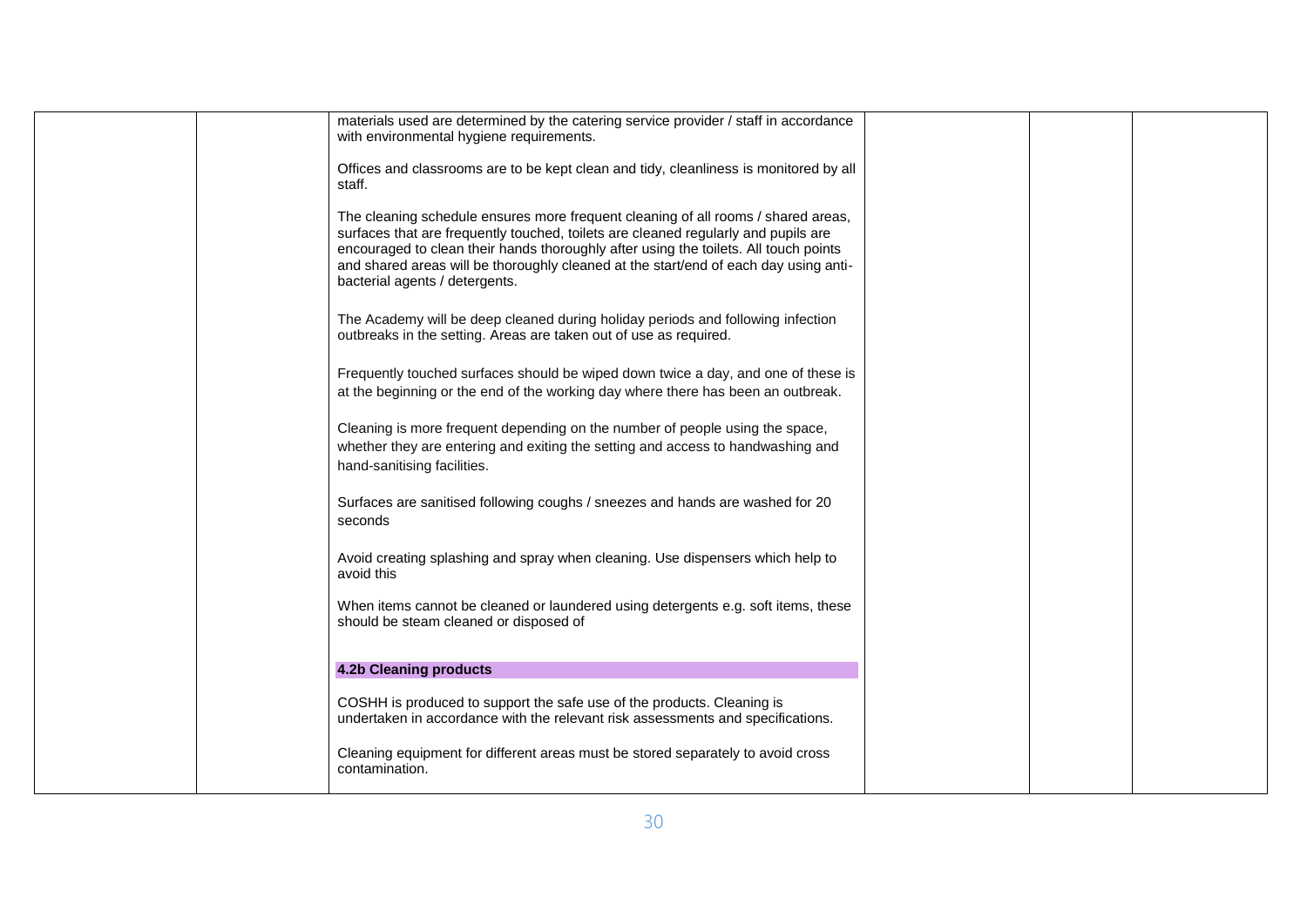|  | Cover all new and existing cuts and grazes with waterproof dressings or gloves<br>prior to cleaning any hazardous waste.                                                                                                                                                             |  |  |
|--|--------------------------------------------------------------------------------------------------------------------------------------------------------------------------------------------------------------------------------------------------------------------------------------|--|--|
|  | Cleaning products are provided in classrooms and offices to ensure on the spot<br>cleaning can be provided as required.                                                                                                                                                              |  |  |
|  | All areas that house cleaning products purchased by the Academy are checked<br>regularly and stocks ordered before they run out. Staff report low cleaning stocks to<br>Hi Spec.                                                                                                     |  |  |
|  | Cleaning items are single use where possible.                                                                                                                                                                                                                                        |  |  |
|  | PPE is provided for cleaning. Staff report low stocks of products and PPE to Val<br>Swindell who will arrange re-stocking of the items.                                                                                                                                              |  |  |
|  | Items that have been used to clean such as wipes and mop heads must be placed<br>in a double lined and lidded bin, which is disposed of daily.                                                                                                                                       |  |  |
|  | COSHH is kept on file for the use of hand sanitisers, soaps and other cleaning<br>materials. This is shared with staff as relevant.                                                                                                                                                  |  |  |
|  | Gloves are disposed of following each use and are changed between cleaning<br>areas e.g. gloves are changed after cleaning toilet areas and before moving onto<br>another area of the Academy building.                                                                              |  |  |
|  | Cleaning staff use a colour code system when using cleaning materials to avoid<br>cross contamination.                                                                                                                                                                               |  |  |
|  | Cleaning equipment for different areas must be stored separately to avoid cross<br>contamination (e.g. toilets and kitchen).                                                                                                                                                         |  |  |
|  | Academy staff should not use contractor equipment and visa-versa.                                                                                                                                                                                                                    |  |  |
|  | Avoid mixing cleaning products together as this can create toxic fumes. Avoid<br>creating splashes and spray when cleaning.                                                                                                                                                          |  |  |
|  | Any cloths and mop heads used must be disposed of and should be put into waste<br>bags. Cleaning materials used where there is known to be a case of COVID-19 or<br>other respiratory infection will be disposed of in accordance with the waste section<br>of this risk assessment. |  |  |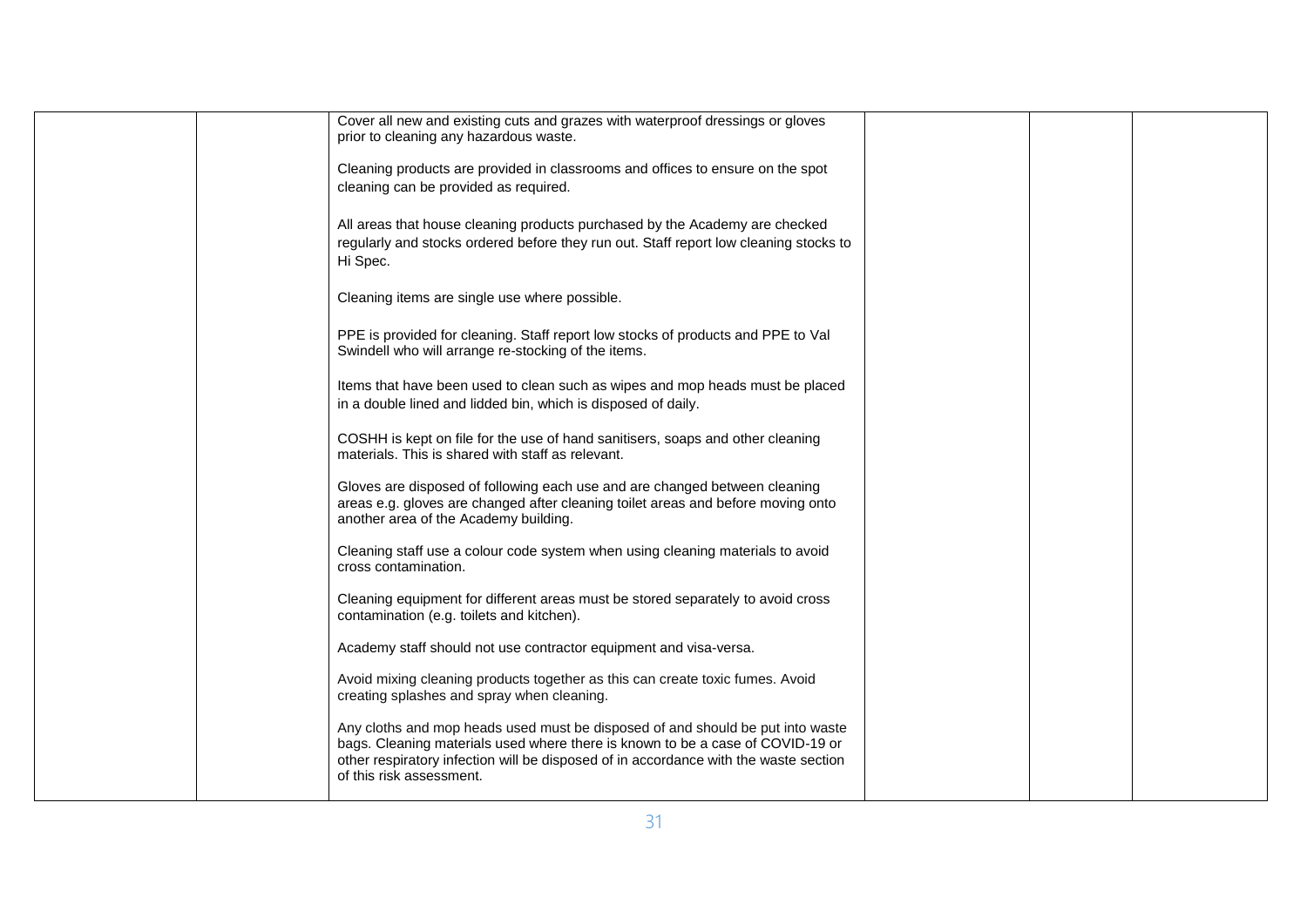| 4.2c Cleaning contaminated areas                                                                                                                                                                                                                              |  |  |
|---------------------------------------------------------------------------------------------------------------------------------------------------------------------------------------------------------------------------------------------------------------|--|--|
| The minimum PPE to be worn for cleaning an area after a person with symptoms of<br>an infection has left the setting, is disposable gloves and an apron                                                                                                       |  |  |
| Wash hands with soap and water for 20 seconds after all PPE has been removed                                                                                                                                                                                  |  |  |
| Public areas where a symptomatic person has passed through and spent minimal<br>time but which are not visibly contaminated with body fluids, such as corridors, are<br>cleaned thoroughly as normal                                                          |  |  |
| All surfaces that the infectious person has come into contact with are cleaned and<br>disinfected, including all potentially contaminated and frequently touched areas<br>such as bathrooms, door handles, telephones, grab rails in corridors and stairwells |  |  |
| Disposable cloths or paper roll and disposable mop heads are used to clean all<br>hard surfaces, floors, chairs, door handles and sanitary fittings - one site, one wipe,<br>in one direction.                                                                |  |  |
| Products used are:                                                                                                                                                                                                                                            |  |  |
| a combined detergent disinfectant solution at a dilution of 1,000 parts per million<br>available chlorine (ppm av.cl.)                                                                                                                                        |  |  |
| or                                                                                                                                                                                                                                                            |  |  |
| a household detergent followed by disinfection (1,000 ppm av.cl.). Follow<br>manufacturer's instructions for dilution, application and contact times for all<br>detergents and disinfectants                                                                  |  |  |
| or                                                                                                                                                                                                                                                            |  |  |
| if an alternative disinfectant is used within the organisation ensure that it is effective<br>against enveloped viruses                                                                                                                                       |  |  |
| Areas of the building may be fogged as part of the deep cleaning process, where<br>the risks of transmission are high. This will be undertaken on advice of the local<br>authority or UKHSA                                                                   |  |  |
| 4.4 COSHH                                                                                                                                                                                                                                                     |  |  |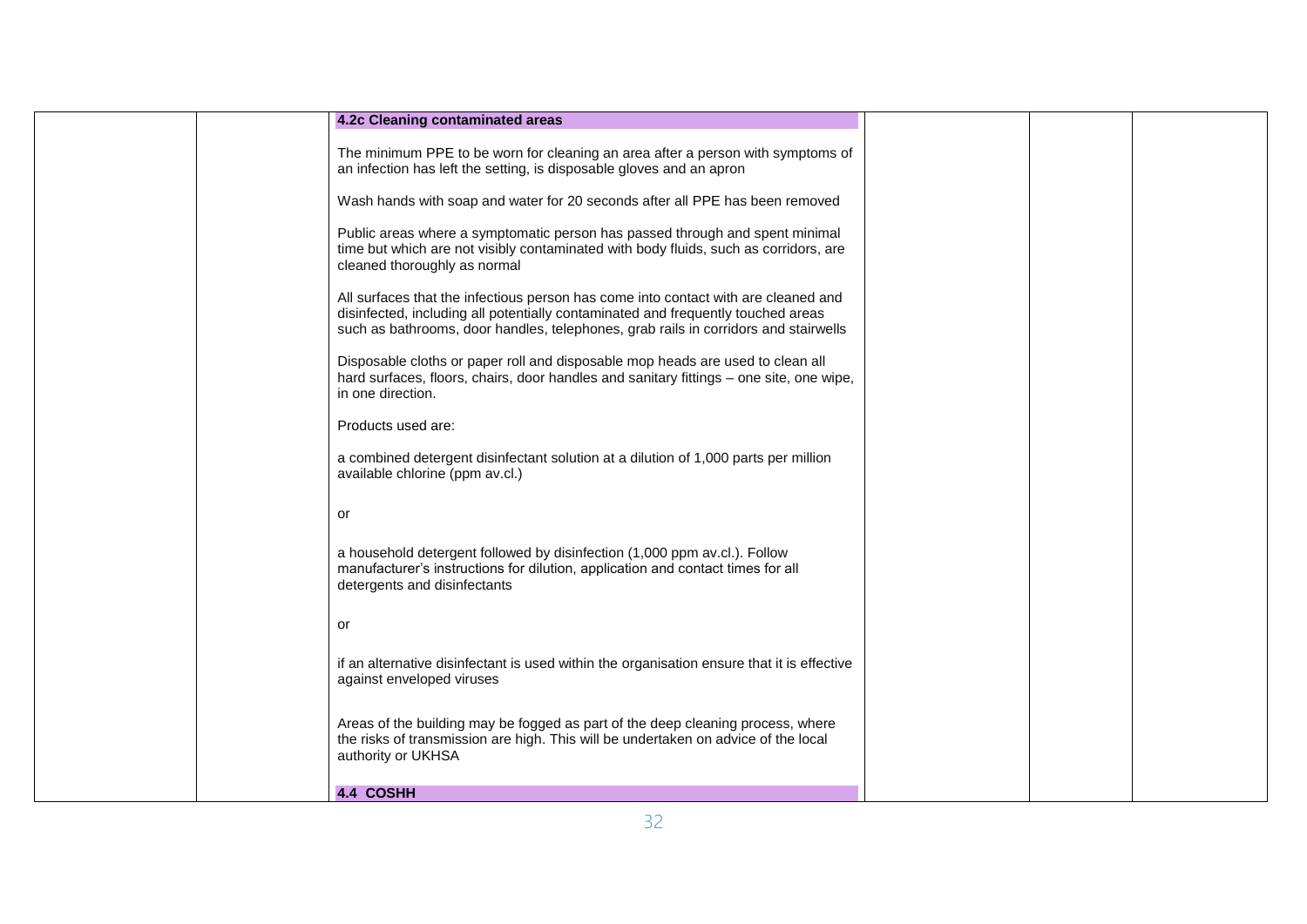|  | COSHH assessments and MSDS are in place for any cleaning substances/<br>substances hazardous to health in use.                                                                                                                                                                                                                    |  |  |
|--|-----------------------------------------------------------------------------------------------------------------------------------------------------------------------------------------------------------------------------------------------------------------------------------------------------------------------------------|--|--|
|  | Any new substances brought to site must be risk assessed, this requires a Material<br>Safety Data Sheet (MSDS) to be obtained and a risk assessment of the use of the<br>substance to be carried out.                                                                                                                             |  |  |
|  | Staff undertake cleaning (e.g. their own workspaces) therefore a COSHH<br>assessment for substances used is in place and communication of the control<br>measures in a COSHH assessment is given to all staff using the substances.                                                                                               |  |  |
|  | Individual staff may also wish to bring substances to school to clean their personal<br>belongings. In this situation, if Academy leaders permit these substances to be<br>brought to site, all good practice and usual arrangements must apply, and<br>permission granted for their use once a COSHH assessment has taken place. |  |  |
|  | Some pupils may wish to have their own hand sanitiser with them for personal use.<br>This may be beneficial for pupils with allergies etc. The Academy policy on this is<br>clearly communicated to parents. Pupils should be self-sufficient in being able to<br>use and apply these safely.                                     |  |  |

# **This risk assessment will be reviewed at least termly to reflect any changes in guidance.**

**Signature of assessor:**

**Print name:**

**Signature of approver:**

**Print name:**

**Date approved**

## **Appendix A - Waste Disposal Routes**

| .<br>Tvn∈<br><b>Waste</b><br>$\sim$<br>. | Storage                                             | Disposa.<br>Methoc<br>ОT                  |
|------------------------------------------|-----------------------------------------------------|-------------------------------------------|
| <b>Sharps</b>                            | ∶aid room<br>ellow<br>sharps<br>bin<br>⊤tırst<br>ın | <b>PHS</b><br>oved<br>l contractor<br>ADP |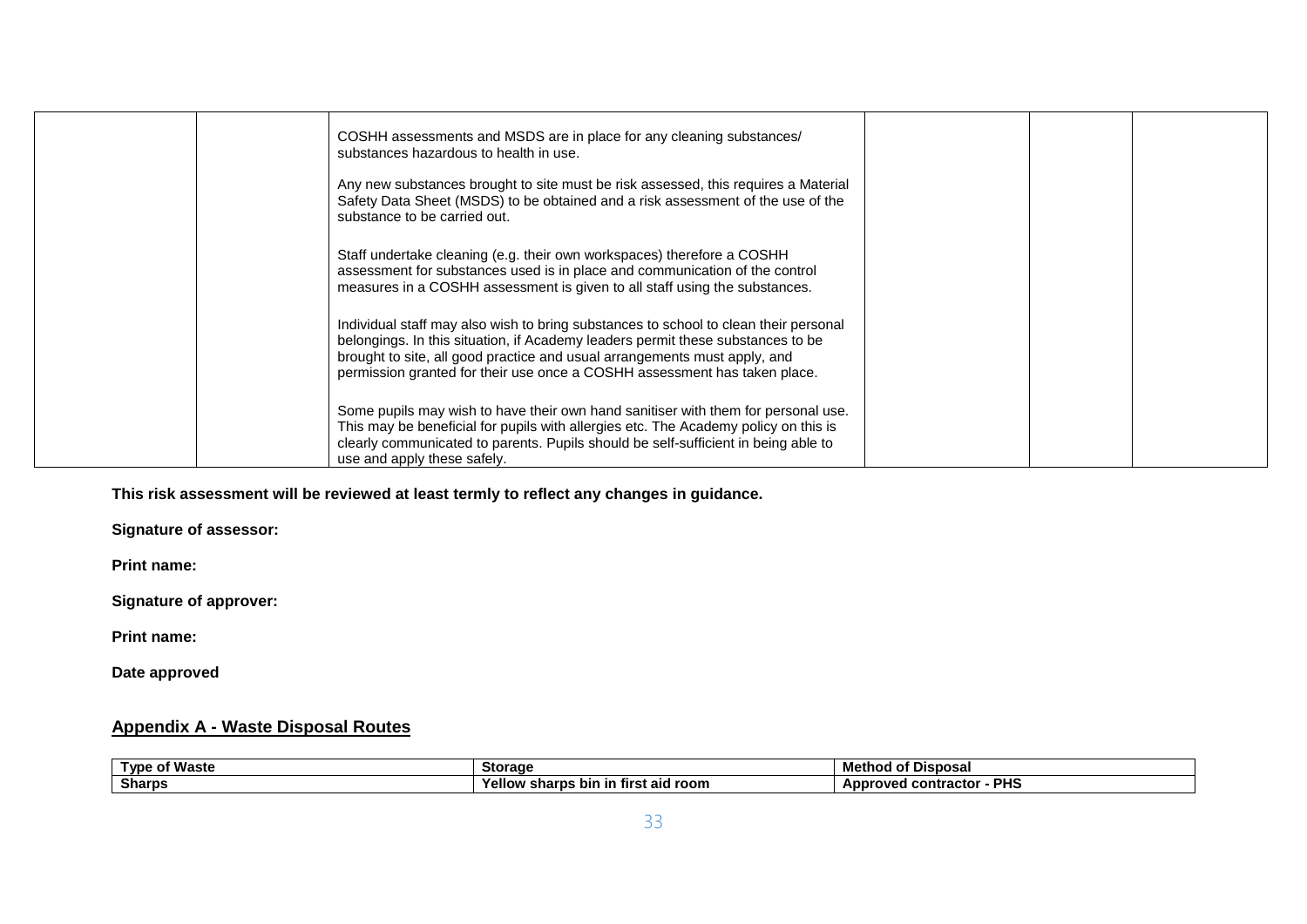| <b>Hazardous/infectious waste</b> | Yellow bag within the hazardous waste bin in the | <b>Approved contractor - PHS</b>               |
|-----------------------------------|--------------------------------------------------|------------------------------------------------|
|                                   | first aid room                                   |                                                |
| <b>Sanitary waste</b>             | Sanitary bin in female toilets                   | <b>Approved contractor - Hygienic Concepts</b> |
| <b>Offensive waste</b>            | Yellow bag within the hazardous waste bin in the | <b>Approved contractor - PHS</b>               |
|                                   | first aid room                                   |                                                |
| <b>Pharmaceutical waste</b>       | Original or suitable protective container        | Return to pharmacist/family/carer              |

# **Spillage Clearance Routes**

| <b>Spillage</b>                                                 | <b>Cleanser</b>                                               |
|-----------------------------------------------------------------|---------------------------------------------------------------|
| All body fluids except blood i.e.<br>vomit.<br>taeces<br>urine. | Disinfecting<br>' deteraent                                   |
| <b>Blood</b>                                                    | Sanitiser to be used according to manufacturer's instructions |
| <b>Body spills</b>                                              | <br>Body spill pack                                           |

## **Cleaning Materials to be Utilised**

| Agent                     | Preparation                                    | <b>Use</b>                                       |
|---------------------------|------------------------------------------------|--------------------------------------------------|
| General purpose detergent | As supplied                                    | Routine and environmental cleaning               |
| Disinfecting detergent    | <b>Follow manufacturer's instructions</b>      | <b>Cleaning all body fluids except blood</b>     |
| <b>Sanitiser</b>          | <b>Follow manufacturer's instructions</b>      | Blood and body fluid spillages except urine. Hot |
|                           |                                                | water and detergent will be adequate for urine   |
| Hypochlorites (bleach)    | As per COSHH and MSDS – must be approved prior | Disinfection of hard surfaces and equipment,     |
|                           | to use                                         | especially toilets - must be discussed with the  |
|                           |                                                | <b>Head Teacher prior to use</b>                 |

# **Appendix B – Exclusions Table**

This guidance refers to public health exclusions to indicate the time period an individual should not attend a setting to reduce the risk of transmission during the infectious stage. This is different to 'exclusion' as used in an educational sense.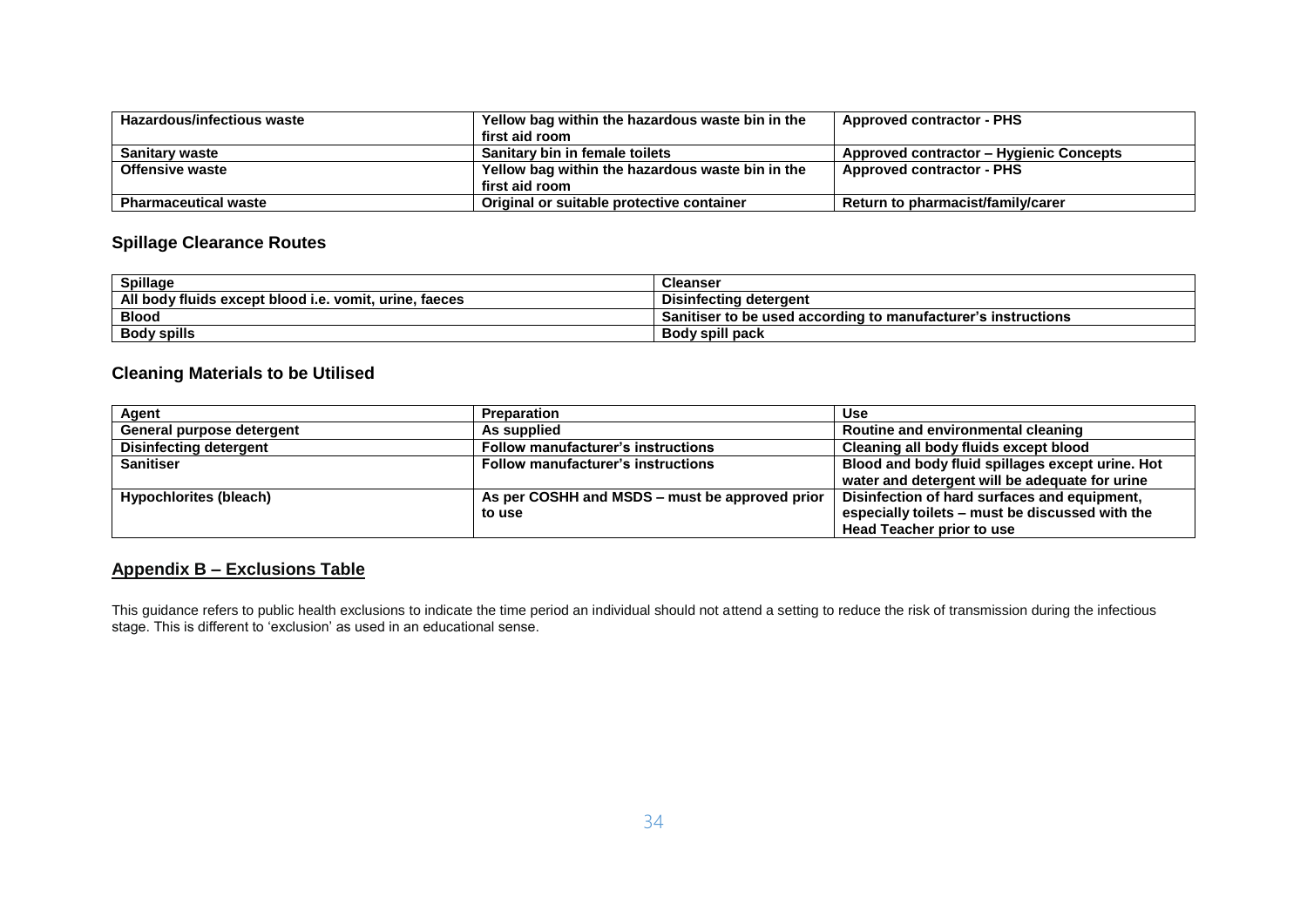| <b>Infection</b>               | <b>Exclusion period</b>                                                        | <b>Comments</b>                                                                                                                       |
|--------------------------------|--------------------------------------------------------------------------------|---------------------------------------------------------------------------------------------------------------------------------------|
| Athlete's foot                 | None                                                                           | Children should not be barefoot at school (for example in changing areas) and should not share<br>towels, socks or shoes with others. |
| Chickenpox                     | At least 5 days from onset of rash and until all<br>blisters have crusted over | Pregnant staff contacts should consult with their GP or midwife                                                                       |
| Cold sores (herpes<br>simplex) | None                                                                           | Avoid kissing and contact with the sores                                                                                              |
| Conjunctivitis                 | None                                                                           | If an outbreak or cluster occurs, consult your local health protection team (HPT)                                                     |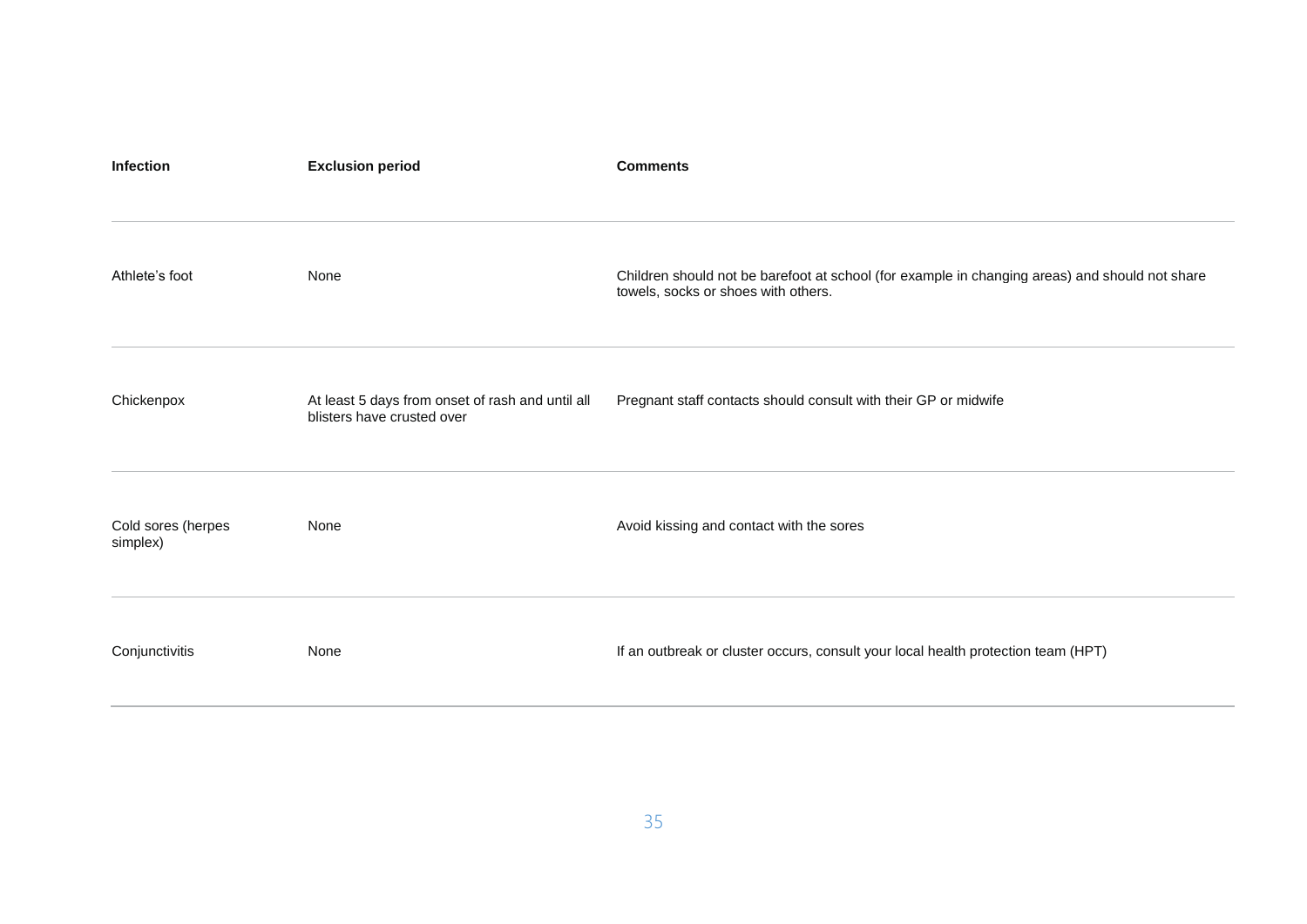| <b>Infection</b>                                                | <b>Exclusion period</b>                                                                                                                                                                                                                                | <b>Comments</b>                                                                                                                                                                        |
|-----------------------------------------------------------------|--------------------------------------------------------------------------------------------------------------------------------------------------------------------------------------------------------------------------------------------------------|----------------------------------------------------------------------------------------------------------------------------------------------------------------------------------------|
|                                                                 |                                                                                                                                                                                                                                                        |                                                                                                                                                                                        |
| Respiratory infections<br>including coronavirus<br>$(COVID-19)$ | Children and young people should not attend<br>if they have a high temperature and are<br>unwell<br>Children and young people who have a<br>positive test result for COVID-19 should not<br>attend the setting for 3 days after the day of<br>the test | Children with mild symptoms such as runny nose, and headache who are otherwise well can<br>continue to attend school.                                                                  |
| Diarrhoea and vomiting                                          | Staff and students can return 48 hours after<br>diarrhoea and vomiting have stopped                                                                                                                                                                    | If a particular cause of the diarrhoea and vomiting is identified there may be additional exclusion<br>advice for example E. coli STEC and hep A<br>For more information see chapter 3 |
| Diptheria*                                                      | Exclusion is essential.<br>Always consult with your UKHSA HPT                                                                                                                                                                                          | Preventable by vaccination. Family contacts must be excluded until cleared to return by your<br>local HPT                                                                              |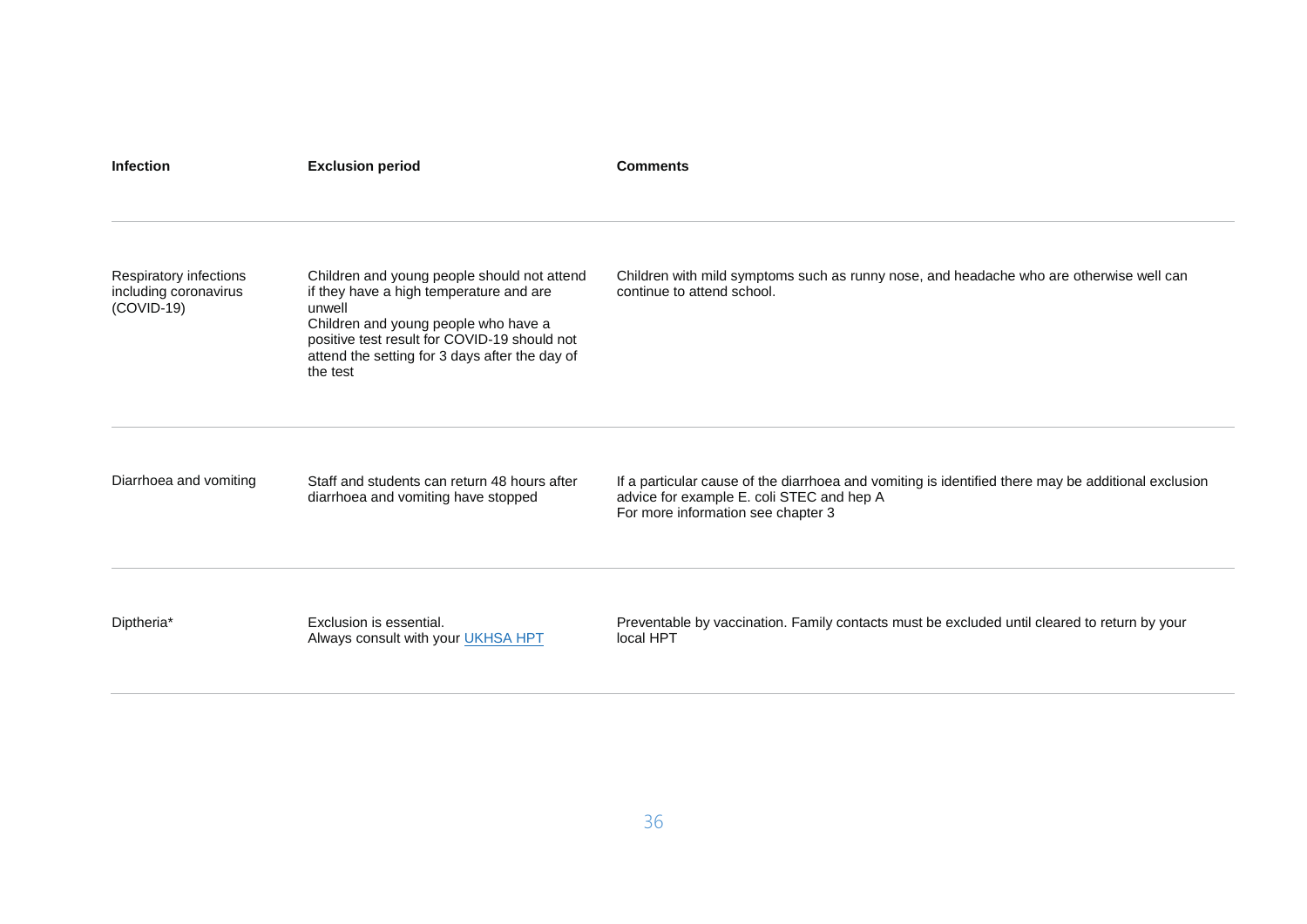| Infection                                    | <b>Exclusion period</b> | <b>Comments</b>                                                                                                         |
|----------------------------------------------|-------------------------|-------------------------------------------------------------------------------------------------------------------------|
| Flu (influenza) or influenza<br>like illness | Until recovered         | Report outbreaks to your local HPT<br>For more information see chapter 3                                                |
| Glandular fever                              | None                    |                                                                                                                         |
| Hand foot and mouth                          | None                    | Contact your local HPT if a large number of children are affected. Exclusion may be considered in<br>some circumstances |
| Head lice                                    | None                    |                                                                                                                         |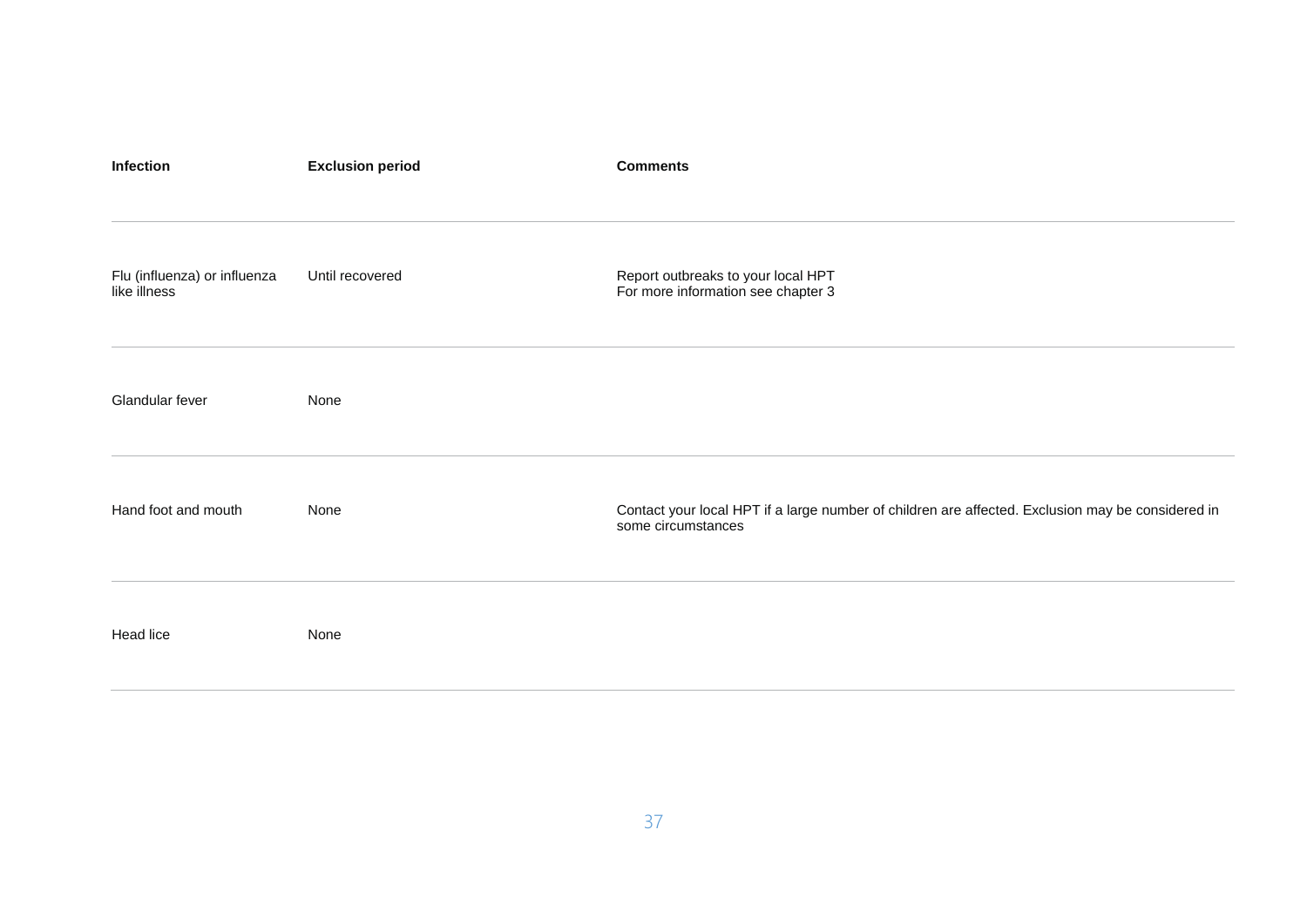| <b>Infection</b>    | <b>Exclusion period</b>                                                                        | <b>Comments</b>                                                                                                                                                       |
|---------------------|------------------------------------------------------------------------------------------------|-----------------------------------------------------------------------------------------------------------------------------------------------------------------------|
| <b>Hepititis A</b>  | Exclude until 7 days after onset of jaundice<br>(or 7 days after symptom onset if no jaundice) | In an outbreak of Hepatitis A, your local HPT will advise on control measures                                                                                         |
| Hepatitis B, C, HIV | None                                                                                           | Hepatitis B and C and HIV are blood borne viruses that are not infectious through casual contact.<br>Contact your UKHSA HPT for more advice                           |
| Impetigo            | Until lesions are crusted or healed, or 48<br>hours after starting antibiotic treatment        | Antibiotic treatment speeds healing and reduces the infectious period                                                                                                 |
| Measles             | 4 days from onset of rash and well enough                                                      | Preventable by vaccination with 2 doses of MMR<br>Promote MMR for all pupils and staff. Pregnant staff contacts should seek prompt advice from their<br>GP or midwife |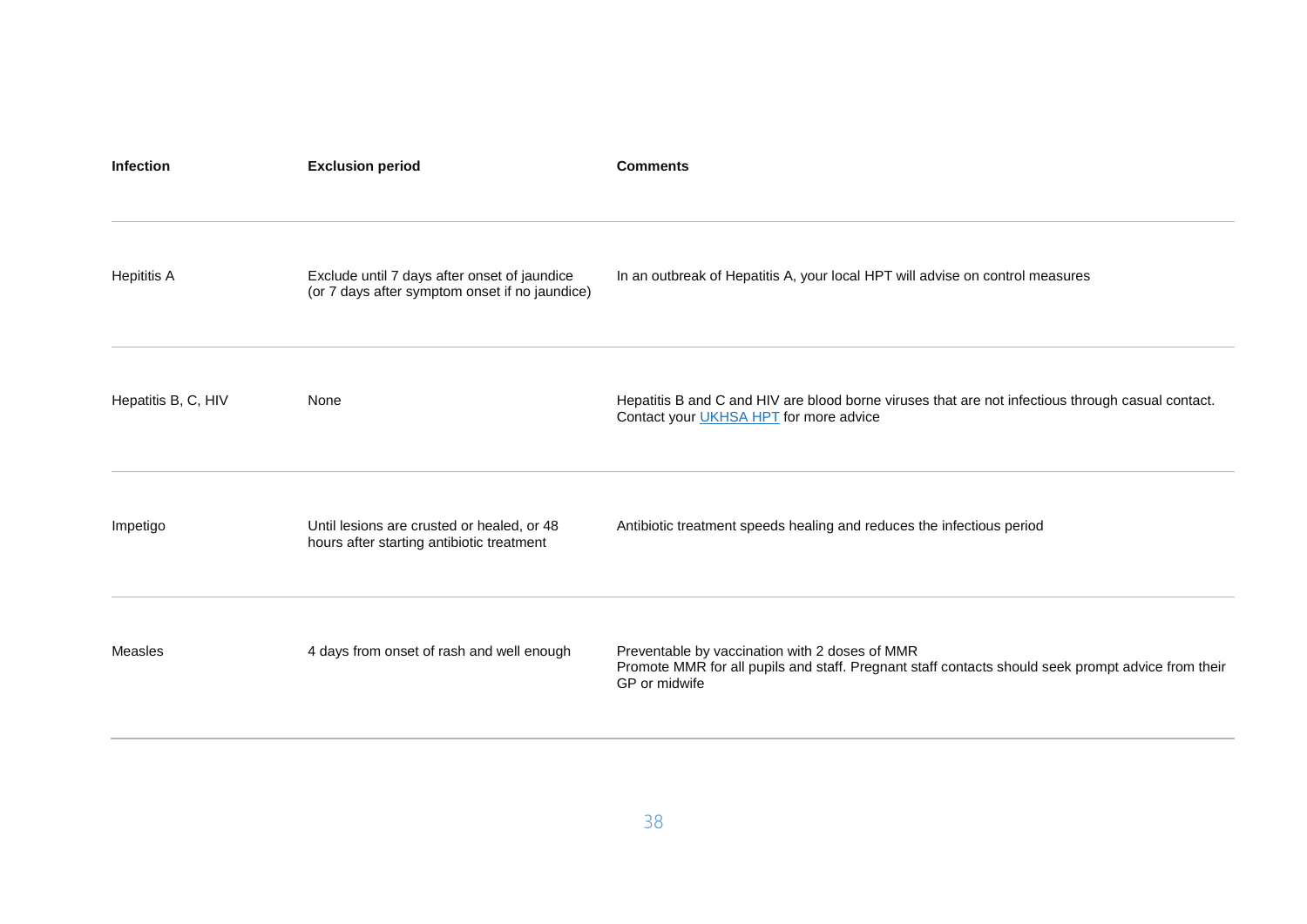| <b>Infection</b>                             | <b>Exclusion period</b> | <b>Comments</b>                                                                                                                                    |
|----------------------------------------------|-------------------------|----------------------------------------------------------------------------------------------------------------------------------------------------|
| Meningococcal meningitis*<br>or septicaemia* | Until recovered         | Meningitis ACWY and B are preventable by vaccination. Your local HPT will advise on any action<br>needed                                           |
| Meningitis* due to other<br>bacteria         | Until recovered         | Hib and pneumococcal meningitis are preventable by vaccination. Your UKHSA HPT will advise on<br>any action needed                                 |
| Meningitis viral                             | None                    | Milder illness than bacterial meningitis. Siblings and other close contacts of a case need not be<br>excluded                                      |
| <b>MRSA</b>                                  | None                    | Good hygiene, in particular handwashing and environmental cleaning, are important to minimise<br>spread.<br>Contact your <b>UKHSA HPT</b> for more |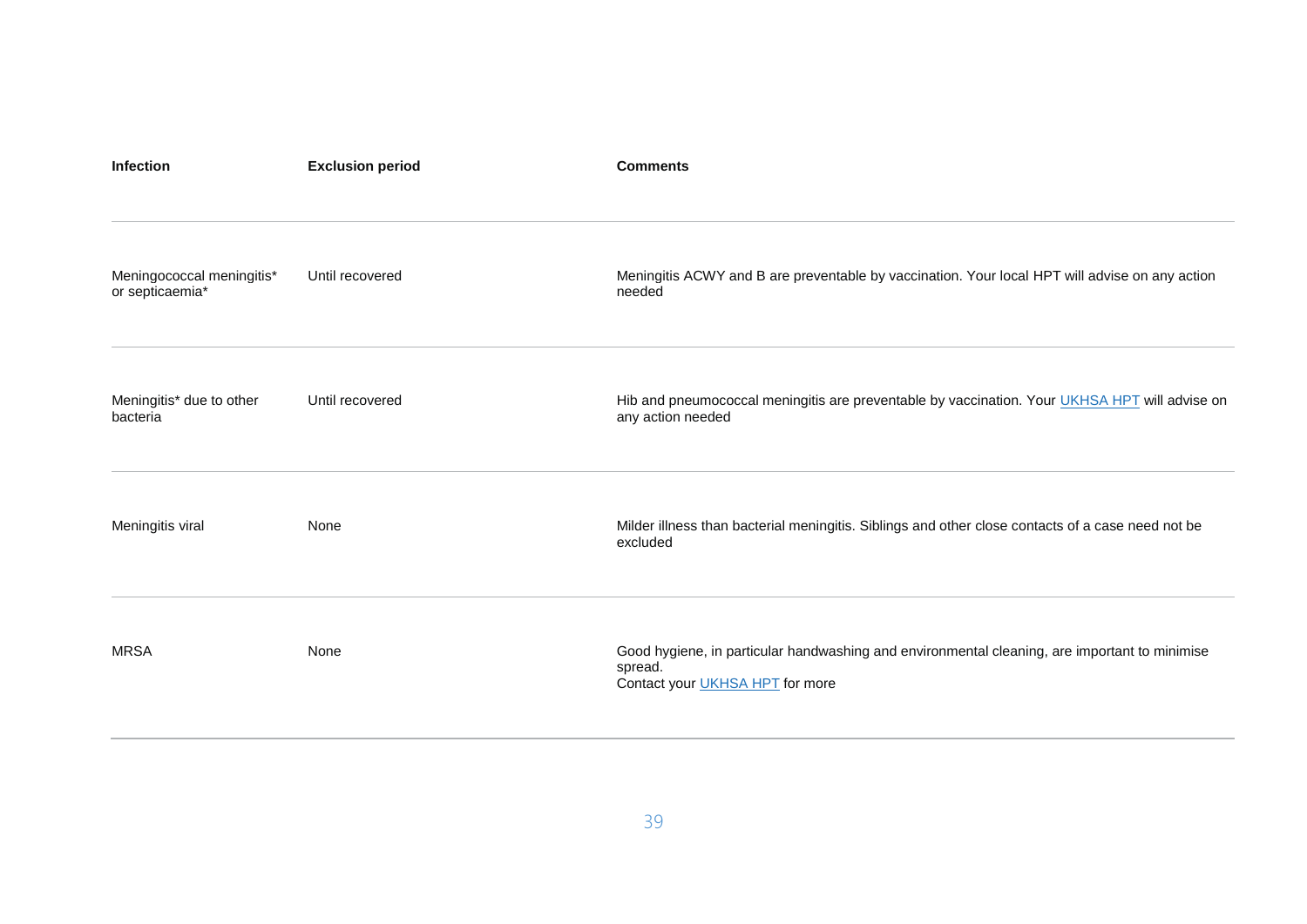| <b>Infection</b>          | <b>Exclusion period</b>          | <b>Comments</b>                                                                                                                                                        |
|---------------------------|----------------------------------|------------------------------------------------------------------------------------------------------------------------------------------------------------------------|
| Mumps*                    | 5 days after onset of swelling   | Preventable by vaccination with 2 doses of MMR. Promote MMR for all pupils and staff                                                                                   |
| Ringworm                  | Not usually required             | Treatment is needed                                                                                                                                                    |
| Rubella* (German measles) | 5 days from onset of rash        | Preventable by vaccination with 2 doses of MMR.<br>Promote MMR for all pupils and staff. Pregnant staff contacts should seek prompt advice from their<br>GP or midwife |
| Scabies                   | Can return after first treatment | Household and close contacts require treatment at the same time                                                                                                        |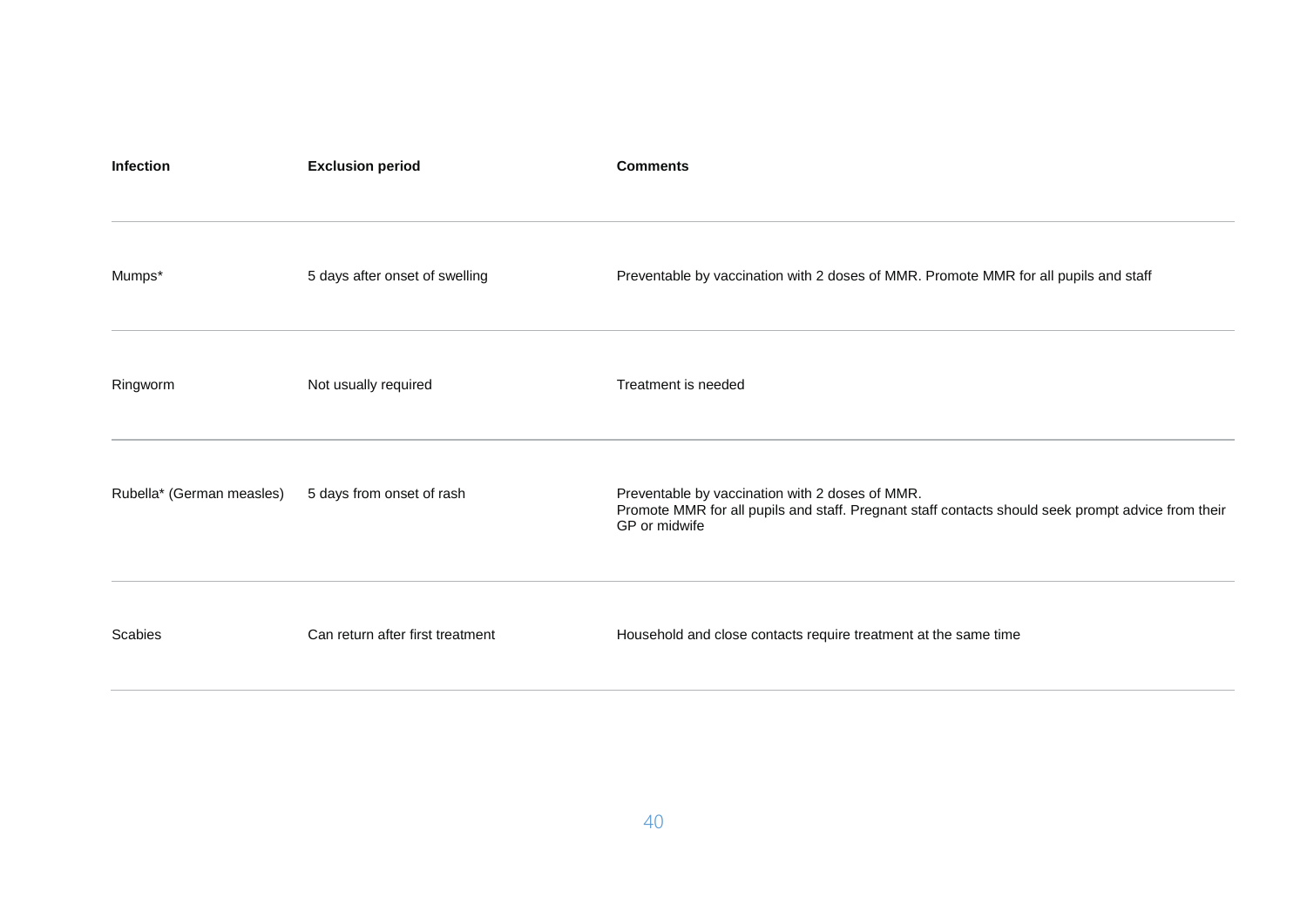| <b>Infection</b>                              | <b>Exclusion period</b>                                       | <b>Comments</b>                                                                                                                                          |
|-----------------------------------------------|---------------------------------------------------------------|----------------------------------------------------------------------------------------------------------------------------------------------------------|
| Scarlet fever*                                | Exclude until 24 hours after starting antibiotic<br>treatment | A person is infectious for 2 to 3 weeks if antibiotics are not administered. In the event of 2 or more<br>suspected cases, please contact your UKHSA HPT |
| Slapped cheek/Fifth<br>disease/Parvovirus B19 | None (once rash has developed)                                | Pregnant contacts of case should consult with their GP or midwife                                                                                        |
| Threadworms                                   | None                                                          | Treatment recommended for child and household                                                                                                            |
| Tonsillitis                                   | None                                                          | There are many causes, but most cases are due to viruses and do not need or respond to an<br>antibiotic treatment                                        |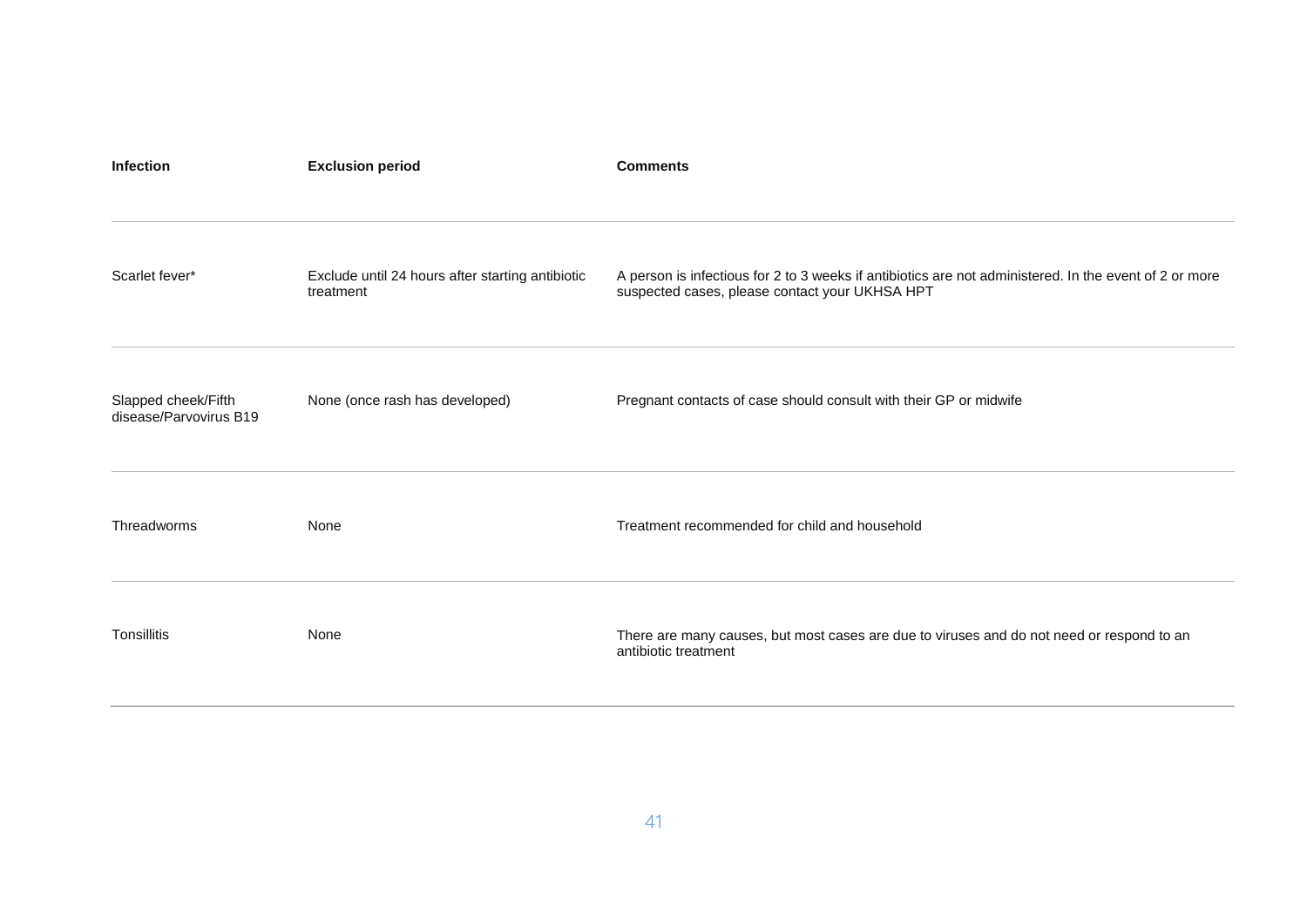| <b>Infection</b>               | <b>Exclusion period</b>                                                                                                                                                                                                                                                 | <b>Comments</b>                                                                                                                                        |
|--------------------------------|-------------------------------------------------------------------------------------------------------------------------------------------------------------------------------------------------------------------------------------------------------------------------|--------------------------------------------------------------------------------------------------------------------------------------------------------|
| Tuberculosis* (TB)             | Until at least 2 weeks after the start of<br>effective antibiotic treatment (if pulmonary TB<br>Exclusion not required for non-pulmonary or<br>latent TB infection<br>Always consult your local HPT before<br>disseminating information to staff, parents<br>and carers | Only pulmonary (lung) TB is infectious to others, needs close, prolonged contact to spread<br>Your local HPT will organise any contact tracing         |
| Warts and verrucae             | None                                                                                                                                                                                                                                                                    | Verrucae should be covered in swimming pools, gyms and changing rooms                                                                                  |
| Whooping cough<br>(pertussis)* | 2 days from starting antibiotic treatment, or 21<br>days from onset of symptoms if no antibiotics                                                                                                                                                                       | Preventable by vaccination. After treatment, non- infectious coughing may continue for many<br>weeks. Your local HPT will organise any contact tracing |

\*denotes a notifiable disease. Registered medical practitioners in England and Wales have a statutory duty to notify their local authority or UKHSA health protection team of suspected cases of certain infectious diseases.

All laboratories in England performing a primary diagnostic role must notify UKHSA when they confirm a notifiable organism.

The NHS website has a [useful resource](https://www.nhs.uk/live-well/healthy-body/is-my-child-too-ill-for-school/) to share with parents.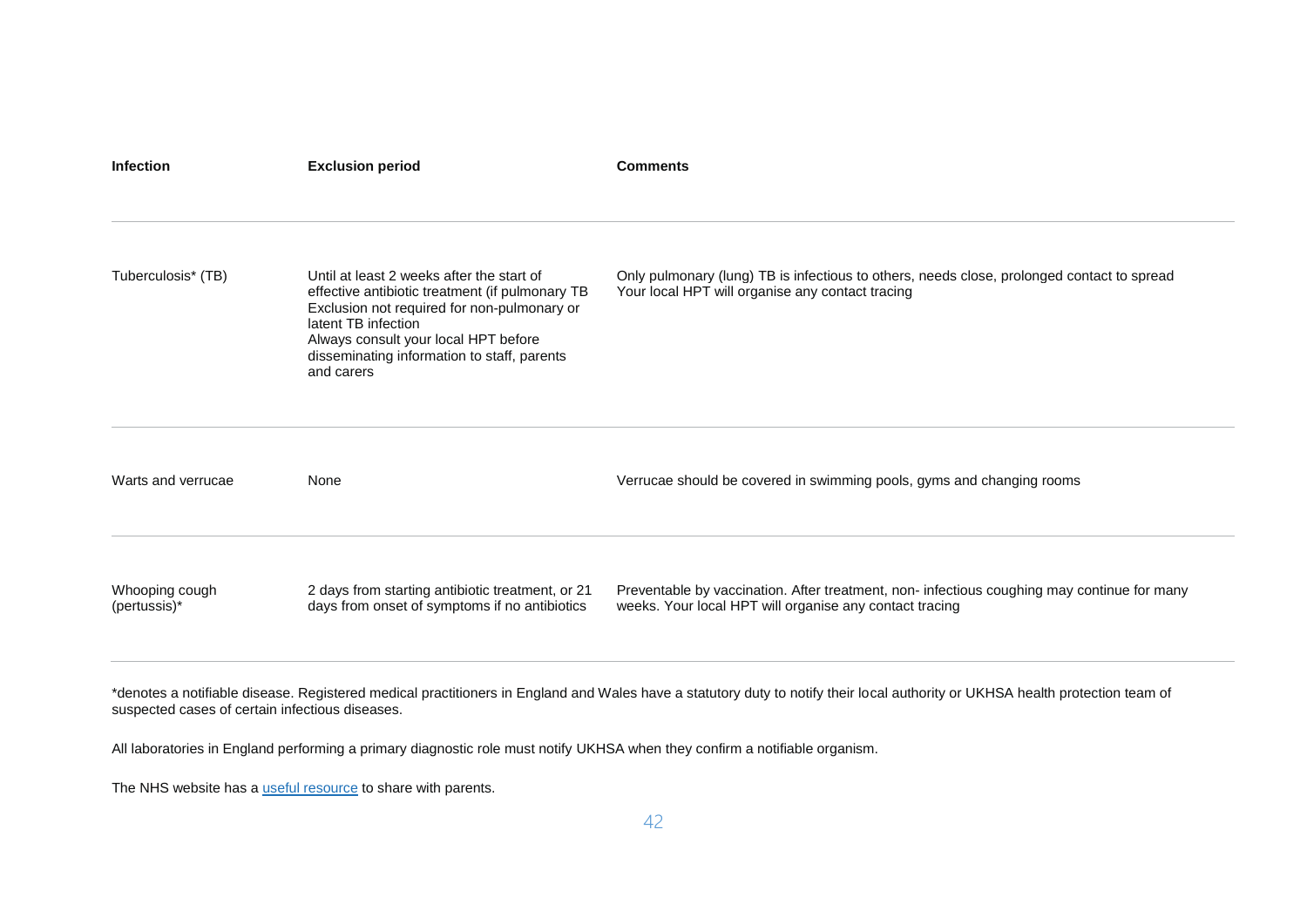## **Appendix C – Outbreak management – [link to government guidance](https://www.gov.uk/government/publications/health-protection-in-schools-and-other-childcare-facilities/chapter-4-action-in-the-event-of-an-outbreak-or-incident)**

## **What to do if you suspect an outbreak or incident**

All settings should have in place baseline infection prevention and control measures that will help to manage the spread of infection.

If an outbreak or incident is suspected, education and childcare settings should review and reinforce the baseline infection prevention and control measures they already have in place.

#### This will include:

- Ensuring that all staff and students who are unwell do not attend the setting. Further guidance on the management of specific infectious diseases, including advised exclusion periods can be found in Appendix 2
- Ensuring all eligible groups are enabled and supported to take up the offer of [national immunisation](https://www.nhs.uk/conditions/vaccinations/nhs-vaccinations-and-when-to-have-them/) programmes including coronavirus (COVID-19) and flu
- Ensuring occupied spaces are well ventilated and let fresh air in
- Reinforcing good hygiene practices such as frequent cleaning
- Considering communications to raise awareness among parents and carers of the outbreak or incident and to reinforce key messages, including the use of clear hand and respiratory hygiene measures within the setting such as  $E-Buq$

Settings or parents or carers may wish to speak to their health visitor (childcare settings) or school nurse (all schools) about the support they can offer.

#### **When to seek advice from your UKHSA health protection team**

Most infectious diseases in education and childcare settings can be managed by following the advice provided in the link above – public health management of specific infectious diseases, and ensuring children, young people and staff follow the recommended exclusion periods.

Registered medical practitioners in England and Wales have a statutory duty to notify their local authority or local UK Health security Agency (UKHSA) health protection team [\(HPT\)](https://www.gov.uk/guidance/notifiable-diseases-and-causative-organisms-how-to-report) of suspected cases of certain (notifiable) infectious diseases.

All laboratories in England performing a primary diagnostic role must notify UKHSA when they confirm a notifiable organism. Education and childcare settings will be contacted if there are actions required within the setting as part of public health management.

Education and childcare settings may consider seeking specialist advice from the relevant UKHSA HPT if they are concerned and have seen: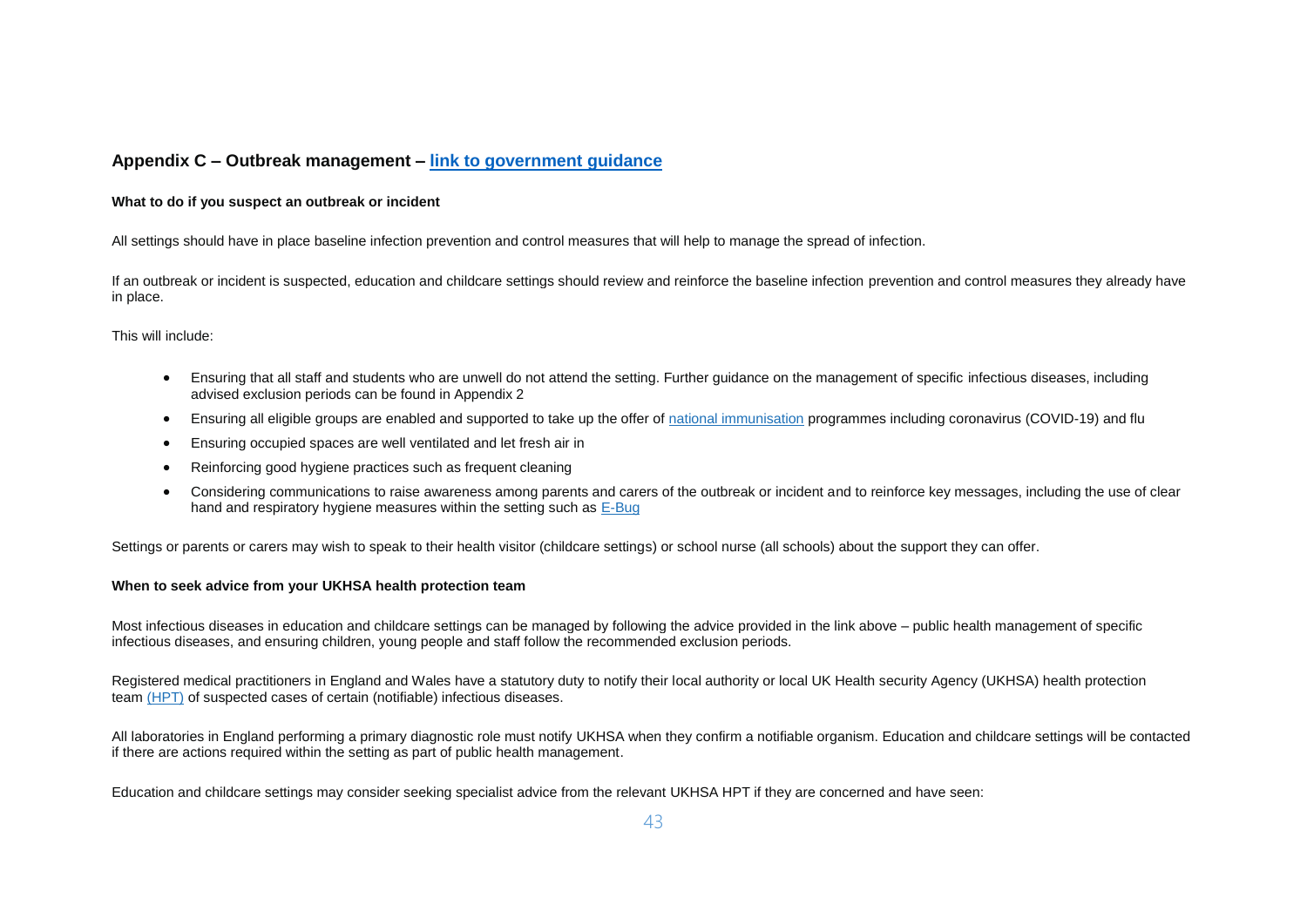- A higher than previously experienced and/or rapidly increasing number of staff or student absences due to acute respiratory infection or diarrhoea and vomiting [\[footnote 1\]](https://www.gov.uk/government/publications/health-protection-in-schools-and-other-childcare-facilities/chapter-4-action-in-the-event-of-an-outbreak-or-incident#fn:1)
- Evidence of severe disease due to an infection, for example if a pupil, student, child or staff member is admitted to hospital [\[footnote 2\]](https://www.gov.uk/government/publications/health-protection-in-schools-and-other-childcare-facilities/chapter-4-action-in-the-event-of-an-outbreak-or-incident#fn:2)
- More than one infection circulating in the same group of students and staff for example chicken pox and scarlet fever

Education and childcare settings are also asked to contact their UKHSA HPT as soon as possible to report any outbreak or serious or unusual illness for example:

- E.coli 0157 or E coli STEC infection
- food poisoning
- hepatitis
- measles, mumps, rubella (rubella is also called German measles)
- meningococcal meningitis or septicemia
- scarlet fever (if an outbreak or co-circulating chicken pox)
- tuberculosis (TB)
- typhoid
- whooping cough (also called pertussis)

## **What information may be asked for**

If you are wishing to contact your UKHSA HPT due to concerns about an outbreak or incident in your setting, then it will be useful to have the information listed below available. This will help the health protection team to assess the size and nature of the outbreak or incident and advise on any recommended actions. Contact details are provided in the resources link above.

Information includes:

- type of setting, for example nursery or special needs school
- total numbers affected (staff and pupils)
- total numbers attending (staff and pupils)
- any food handlers affected
- number of classes, rooms, year groups affected (including nursery if applicable)
- symptoms experienced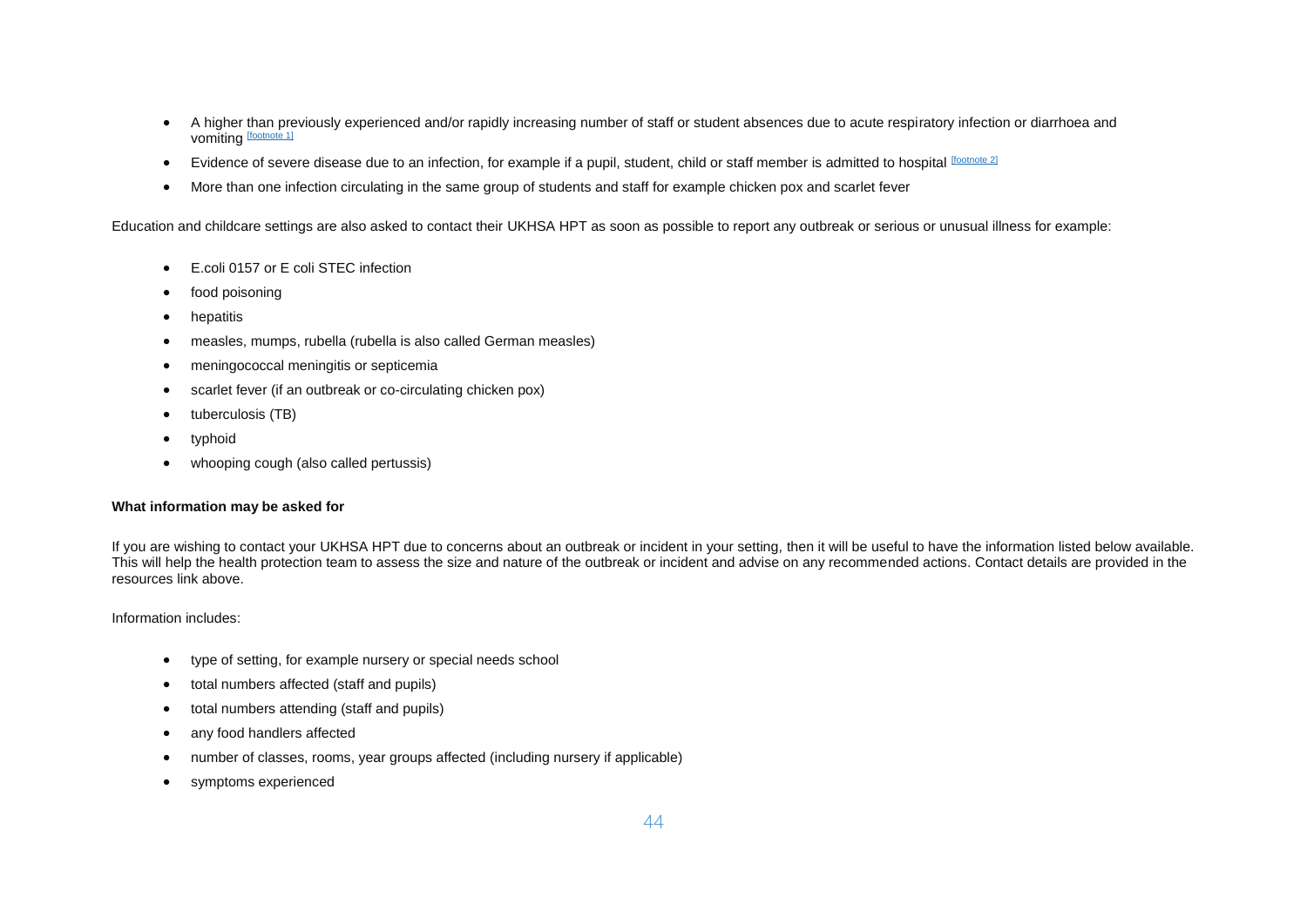- date when symptoms started including a brief overview of the sequence of numbers of new cases since the outbreak started.
- any indications of severe disease such as overnight admissions to hospital
- were there any events or trips in the week prior to the start of the outbreak
- if known whether any tests or clinical assessments have taken place
- vaccination uptake (for example for MMR and other infections)
- if there are any individuals within the affected group at higher risk from severe disease

You can find the contact details of your local UKHSA HPT on [GOV.UK.](https://www.gov.uk/health-protection-team)

## **What actions will be recommended**

If you need to contact your UKHSA HPT, they will conduct a risk assessment of the situation based on the information provided, and the type of infection.

The risk assessment will then inform the need for any further actions which may include:

- reinforcement of baseline infection prevention and control measures
- communication to parents and carers
- exceptionally, temporary advice to reduce mixing among a targeted group
- exceptionally, the temporary use of face coverings in communal areas

Your UKHSA HPT will advise on whether any of these actions are recommended.

They may consider holding an incident management team (IMT) meeting which would bring together local stakeholders and the appropriate local authority. If, in exceptional circumstances and as a last resort, limiting the number of children or young people attending the setting is considered necessary for public health reasons [\[footnote 3\]](https://www.gov.uk/government/publications/health-protection-in-schools-and-other-childcare-facilities/chapter-4-action-in-the-event-of-an-outbreak-or-incident#fn:3), this should be discussed at an IMT meeting before being implemented.

#### **Classification of an outbreak**

An outbreak or incident may be defined in epidemiological terms as:

- an incident in which 2 or more people experiencing a similar illness are linked in time or place
- a greater than expected rate of infection compared with the usual background rate for the place and time where the outbreak has occurred